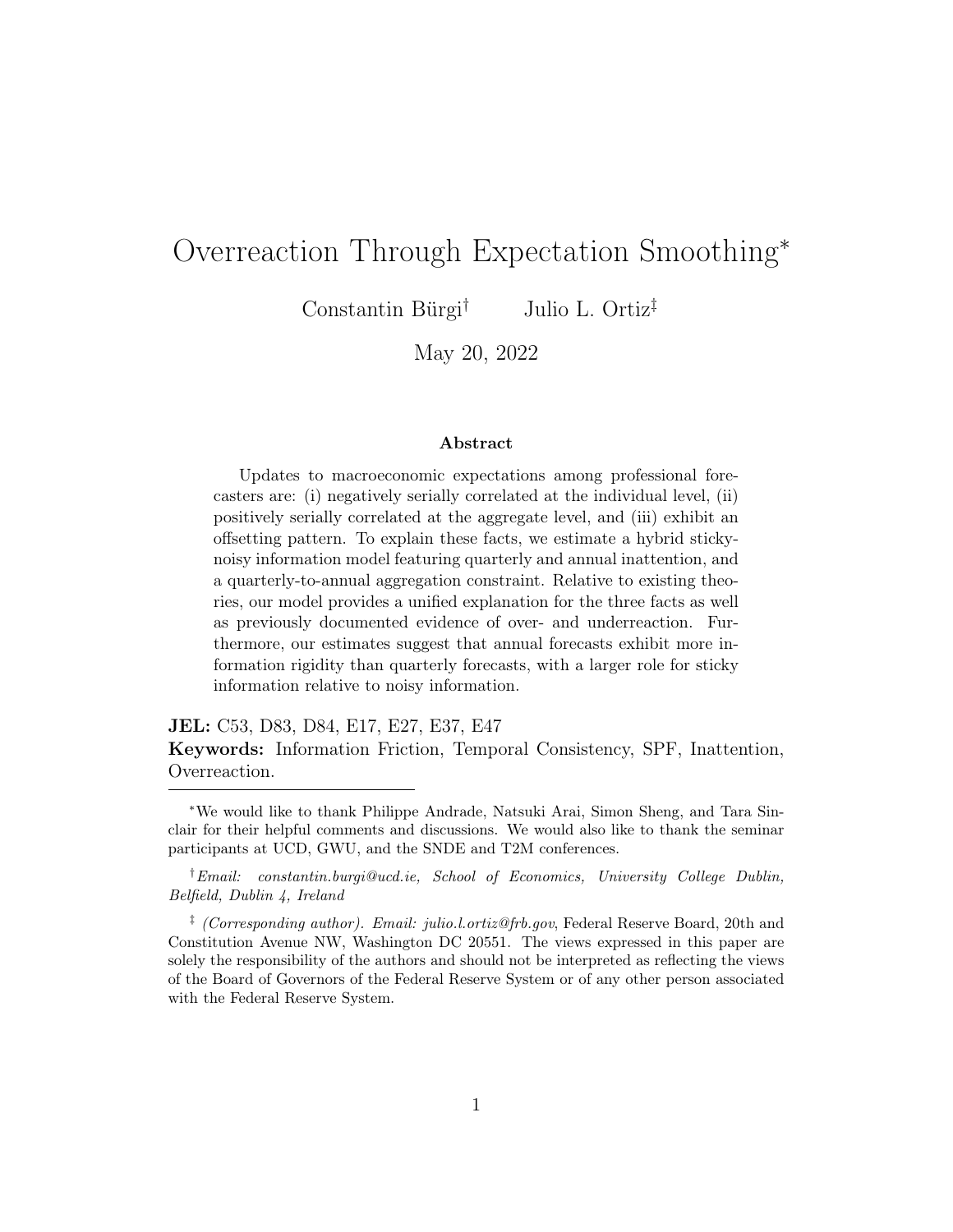## 1 Introduction

Professional forecasters make predictable mistakes. Whereas individual predictions exhibit overreactions [\(Bordalo et al.,](#page-34-0) [2020;](#page-34-0) [Broer and Kohlhas,](#page-34-1) [2019;](#page-34-1) [Bürgi,](#page-34-2) [2016\)](#page-34-2), aggregate forecasts are characterized by inertia [\(Coibion and](#page-35-0) [Gorodnichenko,](#page-35-0) [2015;](#page-35-0) [Dovern et al.,](#page-35-1) [2015\)](#page-35-1). Both forms of error predictability are incompatible with full information rational expectations, a benchmark assumption made in macroeconomics. Consequently, theories of non-rational expectations as well as models of imperfect information have been devised to explain over- and underadjustments.<sup>[1](#page-1-0)</sup>

In this paper, we document three key facts relating to survey expectations. First, fixed-event revisions are negatively serially correlated among individual forecasters. Second, fixed-event revisions are positively serially correlated at the consensus-level. Third, individual forecast revisions exhibit an offsetting pattern. The third fact, which has not been previously documented in the literature, cannot be reconciled with traditional theories of expectation formation. We develop a model of long-run smoothing that can reproduce all of these empirical patterns.

Our model is a version of a hybrid sticky-noisy information model as in [Andrade and Le Bihan](#page-34-3) [\(2013\)](#page-34-3) with a focus on the interaction between quarterly and annual forecasts. Two key assumptions are responsible for generating overreactions: temporal consistency (i.e. quarterly forecasts aggregate up to annual forecasts) and smoothing of annual expectations. With these two assumptions, an upward revision in the near-term must be offset by a down-ward revision later in the year, as in the data.<sup>[2](#page-1-1)</sup> These overrevisions introduce volatility to quarterly updates which generates overreactions.

<span id="page-1-0"></span><sup>1</sup>[Bordalo et al.](#page-34-0) [\(2020\)](#page-34-0) for instance develop a model of diagnostic expectations while [Woodford](#page-36-0) [\(2001\)](#page-36-0), [Sims](#page-36-1) [\(2003\)](#page-36-1), and [Mankiw and Reis](#page-36-2) [\(2002\)](#page-36-2) present theories of imperfect information.

<span id="page-1-1"></span> $2$ In the event that forecasts are rounded, quarterly updates would need to be sufficiently large to generate offsetting revisions but not so large that they lead to a full outlook revision [\(Baker et al.,](#page-34-4) [2020\)](#page-34-4). While these factors may be present in the data, we nonetheless uncover robust evidence of offsetting revisions, leading us to abstract from rounding and state dependent updating in our model.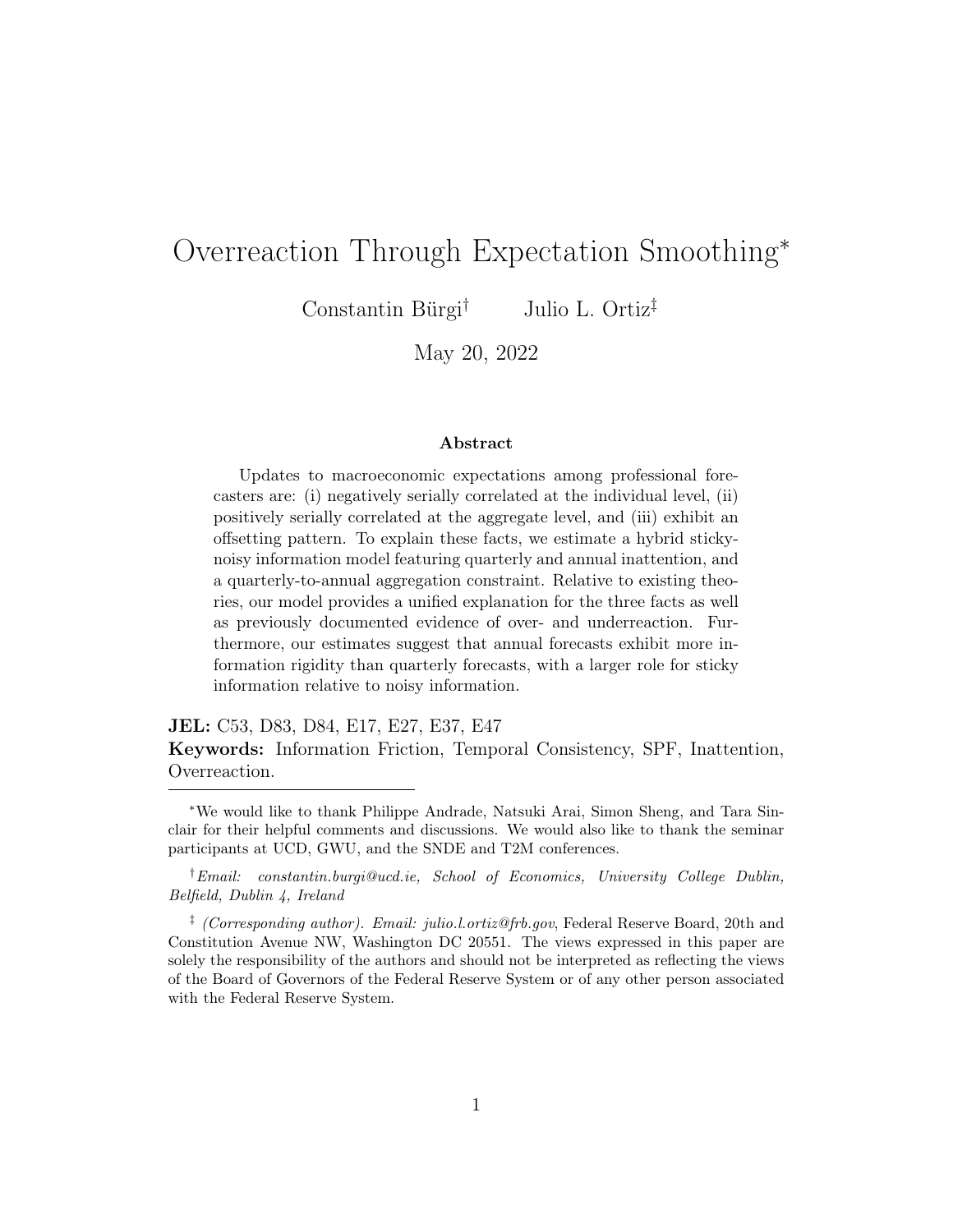We begin by providing empirical evidence relating to overreactions, underreactions, and annual smoothing based on data from the U.S. Survey of Professional Forecasters (SPF). With regard to overadjustments, we document a robust negative autocorrelation of revisions [\(Nordhaus,](#page-36-3) [1987\)](#page-36-3). We repeat this exercise at the aggregate level, documenting a positive autocorrelation of consensus revisions.[3](#page-2-0) Finally, we find that when a forecaster revises upward today, she simultaneously revises downward further along her forecasted annual path. We interpret this result as evidence of annual smoothing and note that existing models of expectation formation cannot flexibly account for offsetting revisions.

Motivated by these facts, we devise a noisy information model with heterogeneous updating rates by frequency. Forecasters issue quarterly and annual forecasts based on private and public signals. Quarterly and annual updating are separate activities governed by distinct Calvo-like probabilities. Furthermore, forecasters are subject to a consistency constraint which requires that a forecaster's sequence of quarterly predictions aggregate up to her annual forecast.<sup>[4](#page-2-1)</sup>

Annual inattention can reflect deeper real-world features of forecasting. For instance, reputational considerations can generate annual smoothing.<sup>[5](#page-2-2)</sup> Alternatively, time and resource constraints associated with widespread model revisions can result in infrequent annual updating. In both of these settings, forecasters could find it optimal to revise high frequency forecasts while keeping their low frequency outlooks fixed.

The source of overreactions in our model comes from forecasters introduc-

<span id="page-2-0"></span><sup>&</sup>lt;sup>3</sup>We focus on revision autocorrelation as these over- and underadjustments can be determined ex ante. However, our results also hold for alternative ex post measures like errors on revisions [\(Nordhaus,](#page-36-3) [1987;](#page-36-3) [Coibion and Gorodnichenko,](#page-35-0) [2015;](#page-35-0) [Bordalo et al.,](#page-34-0) [2020\)](#page-34-0) or errors on outcomes [\(Kohlhas and Walther,](#page-35-2) [2021\)](#page-35-2) as shown in the main text and appendix.

<span id="page-2-1"></span><sup>&</sup>lt;sup>4</sup>The SPF requires forecasters to issue consistent predictions, a feature of the data which we verify in Appendix A. Beyond the SPF, we also find evidence consistent with annual smoothing in the Bloomberg survey as shown in Appendix D.

<span id="page-2-2"></span><sup>5</sup>Ways to model such reputational considerations include adjustment costs as in [Kucin](#page-36-4)[skas and Peters](#page-36-4) [\(2021\)](#page-36-4) or the game theory framework in [Ehrbeck and Waldmann](#page-35-3) [\(1996\)](#page-35-3).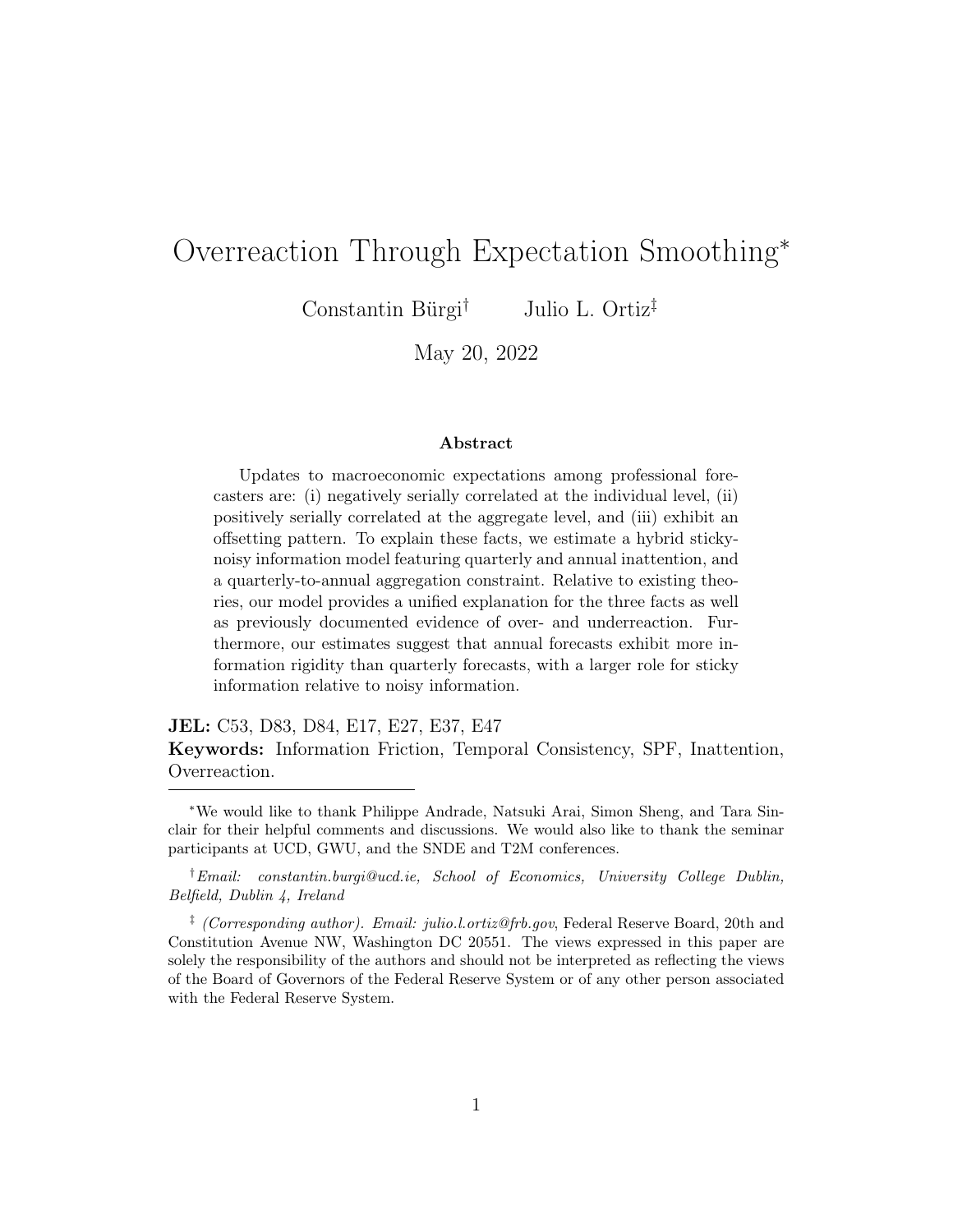ing past errors into their reported predictions through the annual consistency constraint.[6](#page-3-0) Suppose, for instance, that a forecaster periodically makes full updates to her GDP forecast and story. In between these full updates, she replaces the quarterly predictions with realized outcomes, and then offsets the prediction error to ensure annual consistency and to preserve her accompanying narrative. These offsetting revisions in turn generate a negative autocorrelation of fixed-event updates as forecasters trade off accuracy with consistency.

Annual smoothing is a key ingredient which allows our model to generate individual overadjustments. While traditional models of forecast smoothing [\(Scotese,](#page-36-5) [1994\)](#page-36-5) deliver individual and aggregate underreactions, our multifrequency approach allows us to match individual overreactions while preserving aggregate underreactions.

We estimate the model using a minimum distance approach. In particular, we estimate the six parameters of our model by targeting eight micro moments in the panel of real GDP forecasts from the SPF. Our estimated model successfully fits both targeted and non-targeted moments in the data. We find that modeling heterogeneity in updating by frequency allows us to jointly match realistic levels of inattention and disagreement, something which is not feasible in traditional hybrid sticky-noisy information models [\(Andrade and Le](#page-34-3) [Bihan,](#page-34-3) [2013\)](#page-34-3). Overall, our estimates imply that sticky long-run expectations can explain meaningful share of observed overadjustments across a range of measures. The estimated model can also replicate underreactions in consensus forecasts.

In an effort to quantify the importance of our mechanism relative to other theories, we estimate a version of the model with diagnostic expectations [Bor](#page-34-0)[dalo et al.](#page-34-0)  $(2020)$ .<sup>[7](#page-3-1)</sup> When we add diagnostic expectations to our model and examine different forms of error and revision predictability, we find that our

<span id="page-3-0"></span><sup>&</sup>lt;sup>6</sup>Similar to the explanation for an apparent forecast bias at the individual level in [Bürgi](#page-35-4) [\(2017\)](#page-35-4), the overreaction here is consistent with standard forecasting methods.

<span id="page-3-1"></span><sup>7</sup>Several alternative theories of non-rational expectations can explain overreactive behavior [\(Daniel et al.,](#page-35-5) [1998;](#page-35-5) [Broer and Kohlhas,](#page-34-1) [2019\)](#page-34-1). At the same time, overreactions can arise through optimizing behavior subject to attention or memory constraints [\(Kohlhas and](#page-35-2) [Walther,](#page-35-2) [2021;](#page-35-2) [Azeredo da Silvera et al.,](#page-34-5) [2020\)](#page-34-5), or through learning [\(Farmer et al.,](#page-35-6) [2022\)](#page-35-6).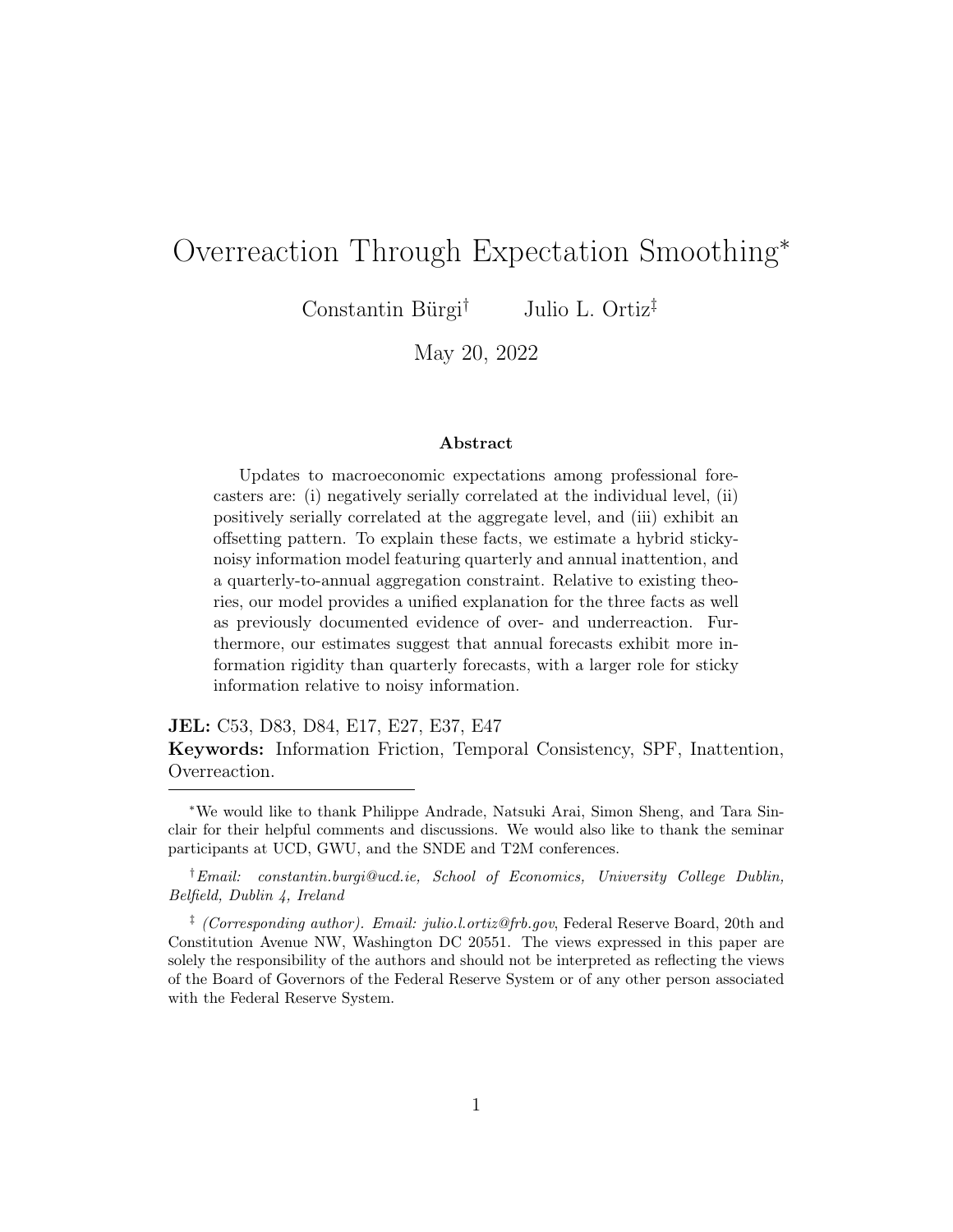mechanism can still explain more than half of measured overreactions. This indicates that annual smoothing is an important contributor to overreactions, alongside other forces.

We conduct additional exercises to establish the robustness of our findings and to examine a potential driver of annual smoothing. First, we estimate our model across the many macroeconomic variables for which SPF forecasters issue predictions. Our estimates are able to replicate observed overreactions for a variety of SPF variables.<sup>[8](#page-4-0)</sup> Next, we estimate our model for financial and non-financial SPF forecasters, and provide evidence suggesting that time or resource costs associated with frequent model revisions can explain annual inattention.

Finally, we use the model to study information rigidities. Our estimates reveal that information frictions differ across frequencies and are more pervasive at the annual level. When averaging across the two frequencies, we recover implied information frictions similar to estimates previously documented in the literature [\(Coibion and Gorodnichenko,](#page-35-0) [2015;](#page-35-0) [Ryngaert,](#page-36-6) [2017\)](#page-36-6). In addition, our model allows us to decompose the sources of information rigidities into noisy and sticky information. We find that noisy information is the dominant source of information frictions at the quarterly frequency while sticky information is the main driver of information frictions at the annual frequency.

The rest of the paper is organized as follows. Section 2 documents motivating empirical evidence relating to overadjustments, underadjustments, and annual smoothing. Section 3 presents the hybrid sticky-noisy information model with differential rates of updating. Section 4 discusses the estimation approach and results. Section 5 quantifies the extent to which long-run rigidity can explain short-run overadjustments. Section 6 discusses the implications for information frictions. Section 7 concludes.

<span id="page-4-0"></span><sup>&</sup>lt;sup>8</sup>In Appendix D we also estimate the model assuming that forecasts are rounded, across different sub-periods, under alternative assumptions on the data generating process, and for forecasts issued in the Bloomberg survey.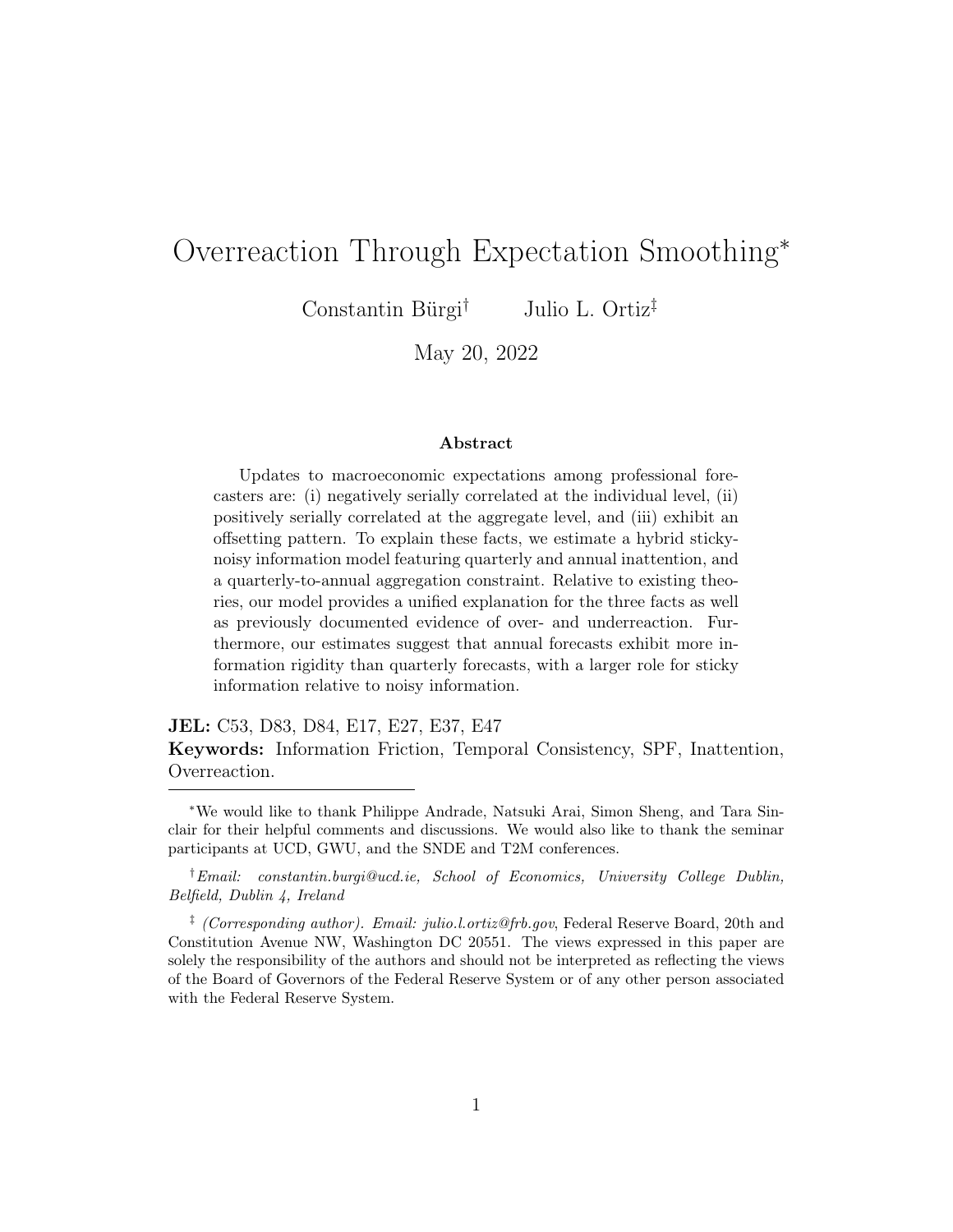# 2 Facts About Over- and Underreactions

We first document some empirical facts about professional forecasts. The patterns that we highlight in the data serve as motivating evidence for the model introduced in the subsequent section. Furthermore, we revisit some of these moments when assessing the estimated model's ability to explain observed overadjustments.

The data that we use come from the SPF, a quarterly survey managed by the Federal Reserve Bank of Philadelphia. The survey began in 1968Q4 and provides forecasts from several forecasters across a range of macroeconomic variables over many horizons, h. The SPF reports current-year annual predictions which the survey requires to be consistent with the averages of the quarterly forecasts starting in  $1981Q3$  $1981Q3$  $1981Q3$ .<sup>9</sup> In this sense, the consistency constraint that we impose in our model is directly motivated by the data.

### 2.1 Individual Overreactions

First, professional forecasters exhibit overreactive behavior. To show this, we run two sets of panel regressions: revisions on past revisions and errors on revisions.[10](#page-5-1) Both regressions were first introduced as tests of weak efficiency in [Nordhaus](#page-36-3) [\(1987\)](#page-36-3). Let  $x_{t+h}$  denote real GDP growth at time  $t+h$ . Furthermore, let  $F_{it}(x_{t+h})$  denote forecaster i's prediction for  $x_{t+h}$  devised at time t. With this notation defined, the revision autocorrelation regression is:

<span id="page-5-2"></span>
$$
F_{it}(x_{t+h}) - F_{it-1}(x_{t+h}) = \gamma_h \left[ F_{it-1}(x_{t+h}) - F_{it-2}(x_{t+h}) \right] + \varepsilon_{it+h}.
$$
 (1)

In words, we focus on a fixed-event and project the current forecast revision on its previous value. We are interested in the coefficient in front of the lagged revision,  $\gamma_h$ . A negative value of  $\gamma_h$  indicates that an upward forecast revision

<span id="page-5-0"></span><sup>&</sup>lt;sup>9</sup>For this reason, and to abstract away from the COVID-19 pandemic, our sample spans 1981Q3 to 2019Q4.

<span id="page-5-1"></span><sup>&</sup>lt;sup>10</sup>We provide an additional estimate of overreactions based on [Kohlhas and Walther](#page-35-2)  $(2021)$ in Appendix A.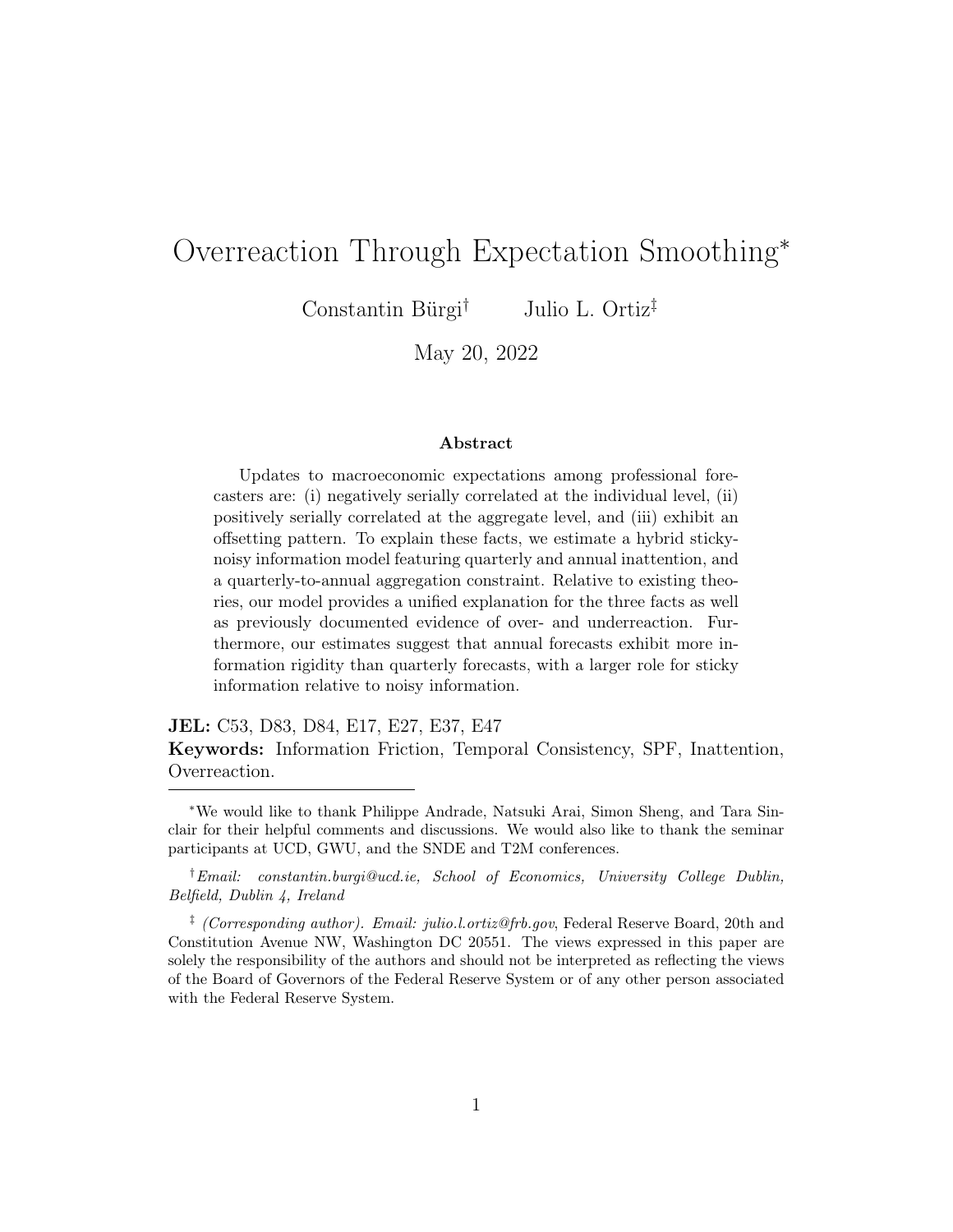<span id="page-6-1"></span>

|                   | $h=0$      |             |             | $h=1$      |             | $h=2$       |  |
|-------------------|------------|-------------|-------------|------------|-------------|-------------|--|
|                   | Revision   | Error       | Revision    | Error      | Revision    | Error       |  |
| Previous revision | $-0.132**$ |             | $-0.316***$ |            | $-0.397***$ |             |  |
|                   | (0.056)    |             | (0.064)     |            | (0.089)     |             |  |
| Revision          |            | $-0.269***$ |             | $-0.156**$ |             | $-0.355***$ |  |
|                   |            | (0.061)     |             | (0.077)    |             | (0.064)     |  |
| Forecasters       | 164        | 184         | 163         | 165        | 162         | 161         |  |
| Observations      | 3,384      | 3.605       | 3,573       | 3,532      | 3.477       | 3,384       |  |

Table 1: Overreaction Among Individual Forecasters

Note: The table reports panel regression results from SPF forecasts of real GDP growth based on regressions [\(1\)](#page-5-2) and [\(2\)](#page-6-0). Each set of columns refers to a different horizon, from the current quarter to two quarters ahead. [Driscoll and Kraay](#page-35-7) [\(1998\)](#page-35-7) standard errors are reported in parentheses. \*\*\* denotes  $1\%$  significance, \*\* denotes  $5\%$  significance, and \* denotes 10% significance.

today predicts a downward forecast revision tomorrow.

Table [1](#page-6-1) reports the results across three horizons which imply that forecasters overrevise their predictions. For current quarter forecasts, a one percentage point upward revision today predicts a 0.13 percentage point downward revision tomorrow. Forecasters tend to overrevise more strongly at the one- and two-quarter ahead horizons, with point estimates hovering from -0.30 to -0.40.

The second set of results, also reported in Table [1,](#page-6-1) relate to errors-onrevisions. We run the following regression:

<span id="page-6-0"></span>
$$
x_{t+h} - F_{it}(x_{t+h}) = \beta_i + \beta_{1,h} \left[ F_{it}(x_{t+h}) - F_{it-1}(x_{t+h}) \right] + \epsilon_{it+h}.
$$
 (2)

When  $\beta_{1,h} < 0$ , an upward revision predicts a more negative subsequent forecast error, implying that forecasters overreact to new information when updating their predictions. Table [1](#page-6-1) reproduces these estimates in our sample. Across horizons, we find that a one percentage point upward forecast revision predicts a roughly -0.15 to -0.35 percentage point more negative subsequent forecast error. These estimates are in line with the estimates in [Bordalo et al.](#page-34-0) [\(2020\)](#page-34-0) and [Bürgi](#page-34-2) [\(2016\)](#page-34-2).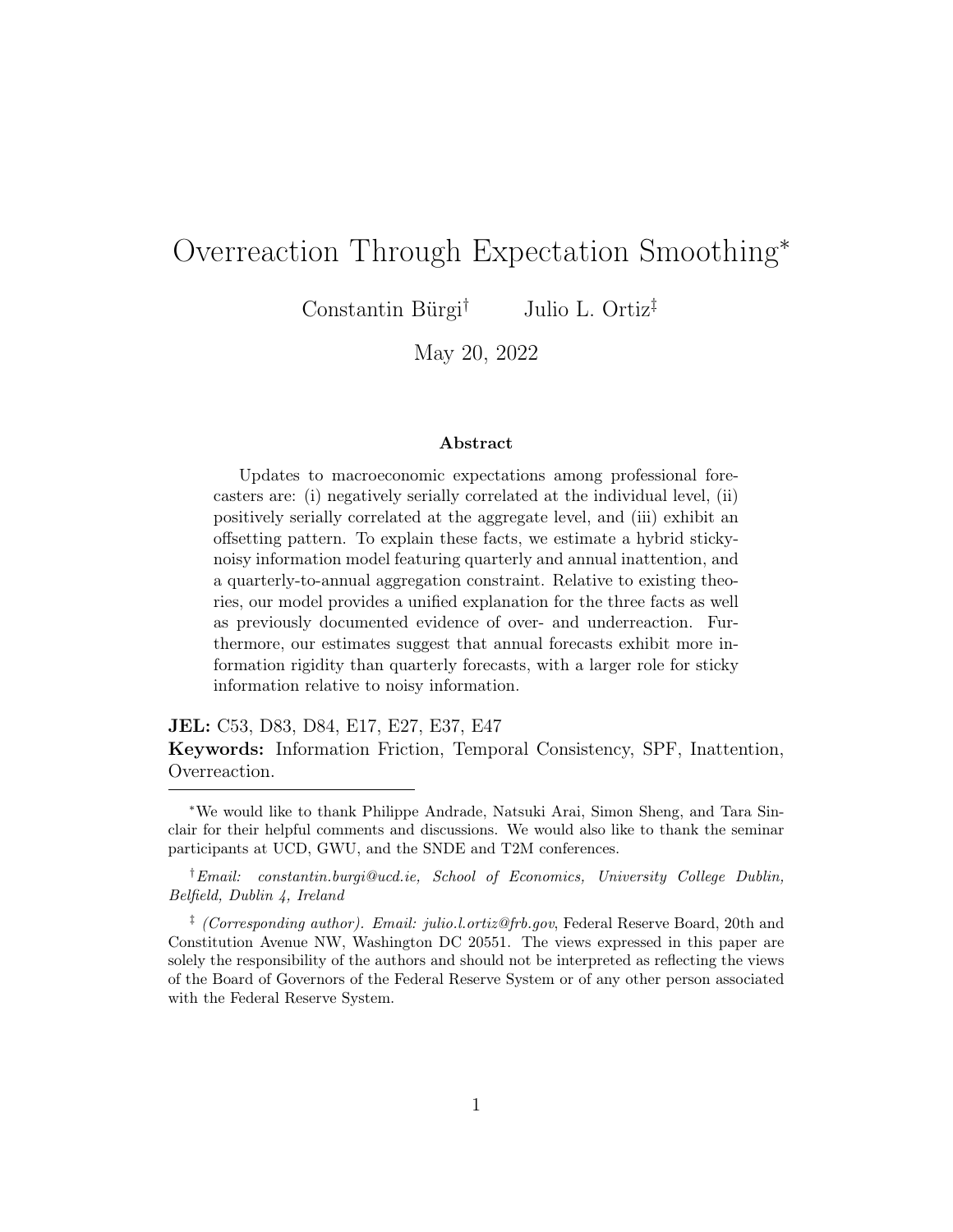<span id="page-7-0"></span>

|                   | $h=0$                |                  | $h=1$                 |                      | $h=2$                  |                       |
|-------------------|----------------------|------------------|-----------------------|----------------------|------------------------|-----------------------|
|                   | Revision             | Error            | Revision              | Error                | Revision               | Error                 |
| Previous revision | $0.368**$<br>(0.150) |                  | $0.462***$<br>(0.118) |                      | $-0.085***$<br>(0.026) |                       |
| Revision          |                      | 0.136<br>(0.121) |                       | $0.724**$<br>(0.299) |                        | $1.093***$<br>(0.294) |
| Observations      | 150                  | 151              | 150                   | 150                  | 150                    | 150                   |

Table 2: Underreaction in Consensus Forecasts

Note: The table reports time series regression results from SPF forecasts of real GDP growth akin to [\(1\)](#page-5-2) and [\(2\)](#page-6-0). Each set of columns refers to a different horizon, from zero steps ahead (current quarter) to two steps ahead. Newey-West standard errors are reported in parentheses. \*\*\* denotes 1% significance, \*\* denotes 5% significance, and \* denotes 10% significance.

### 2.2 Aggregate Underreactions

Whereas individual forecasters appear to overreact, consensus predictions exhibit underadjustments. This inertia at the aggregate level has been of interest to the literature studying information rigidities. Table [2](#page-7-0) reports the results based on time series analogs of [\(1\)](#page-5-2) and [\(2\)](#page-6-0), where, instead of specifying individual forecasts, we focus on consensus forecasts.

The estimates in Table [2](#page-7-0) provide some evidence of underadjustments at the aggregate-level. For instance based on a simple noisy information model [\(Coibion and Gorodnichenko,](#page-35-0) [2015\)](#page-35-0), the estimated errors-on-revisions coefficient at the one-quarter ahead horizon implies that forecasters place a weight of  $\frac{0.724}{1+0.724} \approx 0.42$  on their prior when updating their prediction. These estimated underreactions are consistent with [Coibion and Gorodnichenko](#page-35-8) [\(2012\)](#page-35-8), [Coibion and Gorodnichenko](#page-35-0) [\(2015\)](#page-35-0), [Bürgi](#page-34-2) [\(2016\)](#page-34-2), and [Bordalo et al.](#page-34-0) [\(2020\)](#page-34-0).

### 2.3 O setting Revisions

Having reported the presence of over- and underreactions in the survey data, we turn to providing motivating evidence for our mechanism. If forecasters have a tendency to smooth their annual predictions, then multi-horizon revi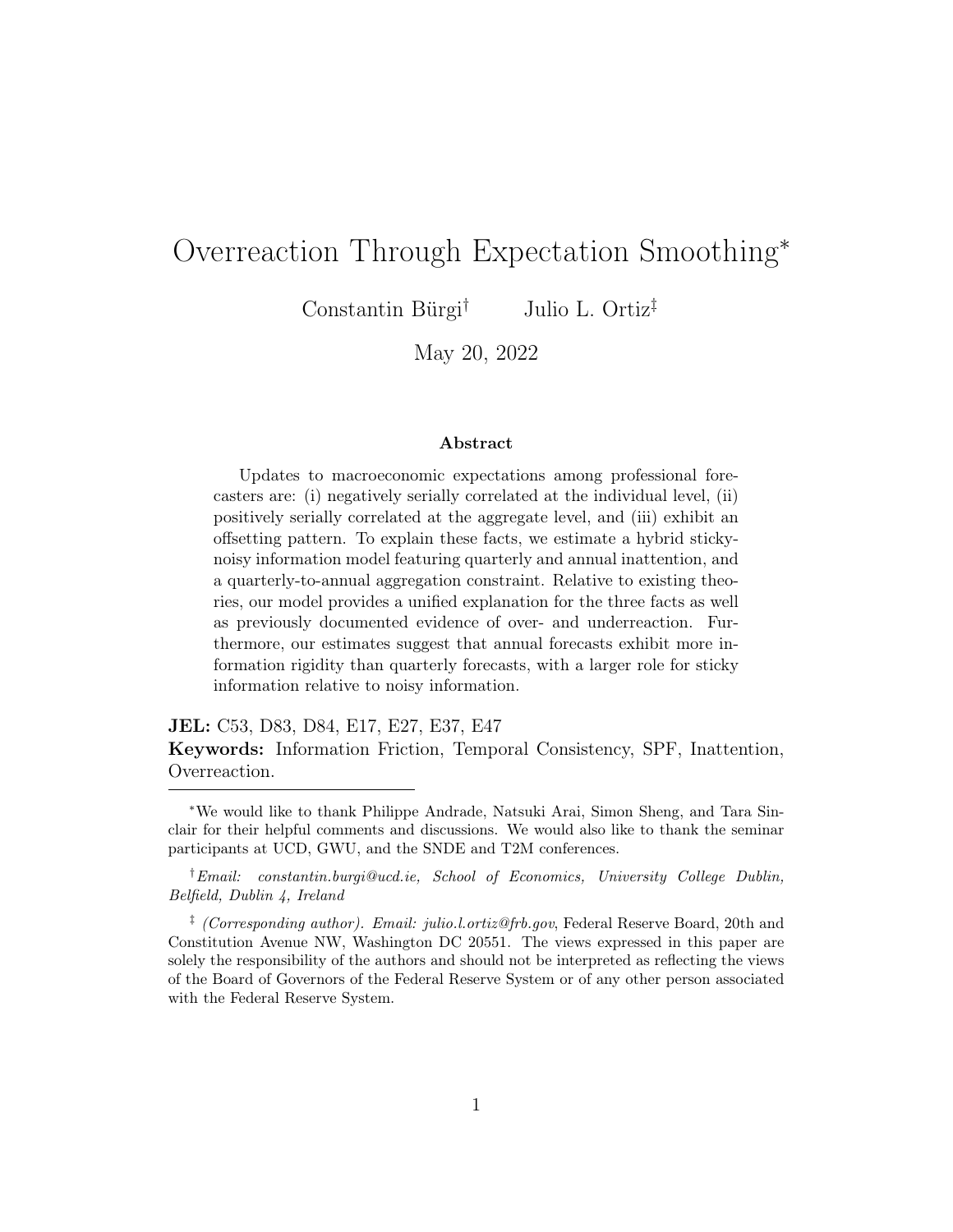sions should exhibit an offsetting pattern. For instance, if a forecaster receives positive news today, then she will wish to revise her forecast upward. However, if she is inattentive to her annual forecast, then she will have to revise upward subject to a quarterly-to-annual adding up constraint. In order for her newly issued quarterly predictions to reflect her unchanged annual outlook, the upward revision today must be offset by a downward revision elsewhere along her predicted path.

Before proceeding, we briefly reason through an alternative source of revision offsetting as well as an alternative approach to checking for annual inattention in the data.

First, aside from annual smoothing, offsetting revisions can arise if there are transitory shocks to the level of the macroeconomic variable. For instance, a large natural disaster in one period could lead forecasters to project a growth reversal in the following period. These transitory level shocks typically imply adjacent offsetting which is not required for annual smoothing. As a result, adjacent offsetting could be due to either annual smoothing or to transitory level shocks, while non-adjacent offsetting is much more likely due to annual smoothing. In our results, we document evidence of non-adjacent offsetting.

Moreover, an alternative way to check for annual smoothing in the data would be to run [Bordalo et al.](#page-34-0) [\(2020\)](#page-34-0) regressions with annual forecasts and to compare them with the quarterly estimates. This approach is potentially problematic because the current year horizon changes with every survey and reduces the sample substantially. For this reason, we provide evidence of offsetting revisions, devise a model in which annual smoothing is the mechanism through which offsetting revisions arise, and demonstrate that such a model can better fit the data than a model without annual smoothing.<sup>[11](#page-8-0)</sup>

We now provide evidence of offsetting revisions in real GDP forecasts across horizons as well as within the calendar year.<sup>[12](#page-8-1)</sup> First, we show that an upward

<span id="page-8-0"></span><sup>&</sup>lt;sup>11</sup>Nevertheless, Appendix A estimates current year errors-on-revisions regressions which we find to be consistent with annual smoothing.

<span id="page-8-1"></span><sup>12</sup>Appendix A provides additional evidence of revision offsetting based on exogenous statistical data revisions.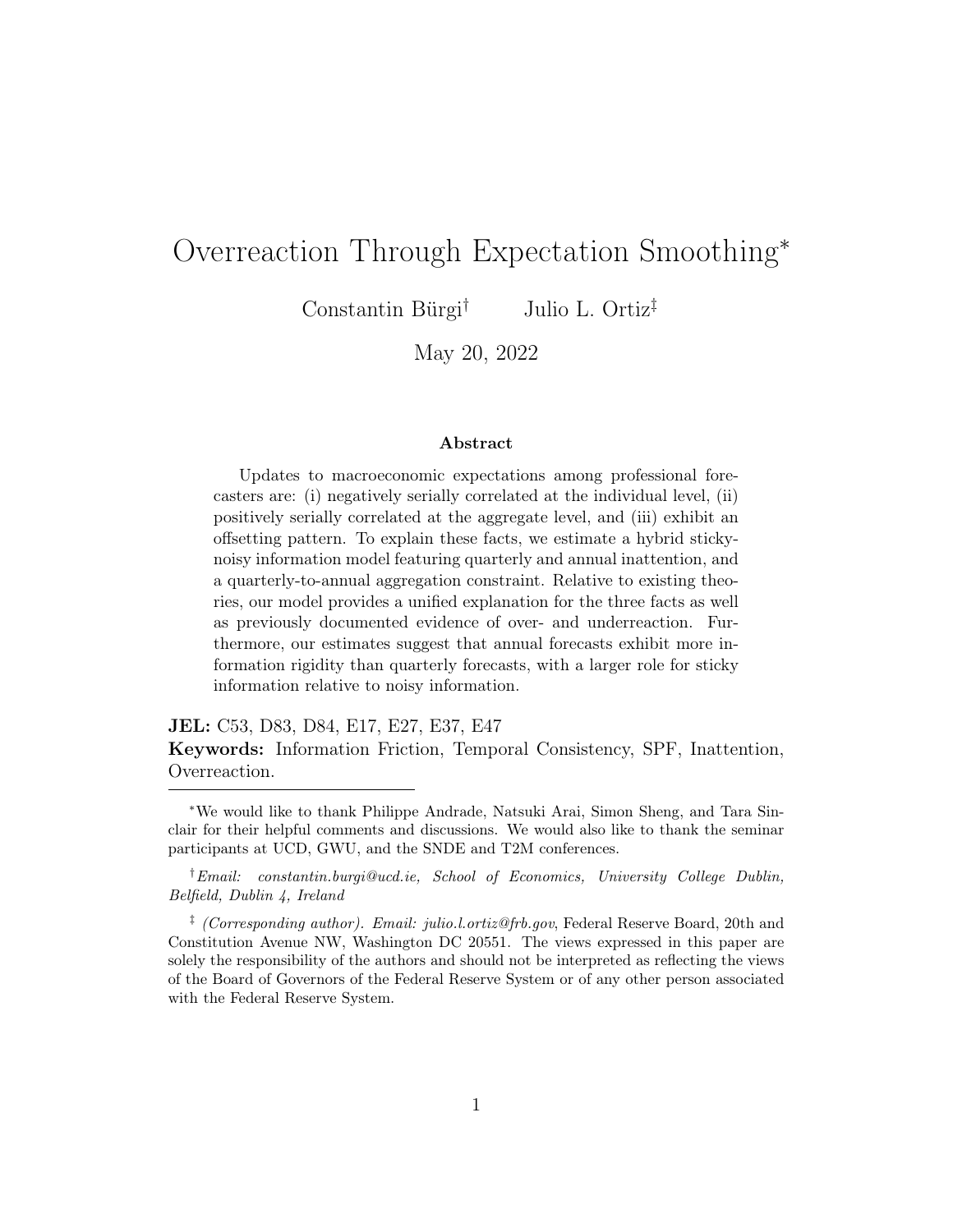<span id="page-9-1"></span>

|                            | Three quarter ahead revision |
|----------------------------|------------------------------|
| Two quarter ahead revision | $0.153***$                   |
|                            | (0.048)                      |
| One quarter ahead revision | 0.048                        |
|                            | $(0.058)$<br>-0.044*         |
| Current quarter revision   |                              |
|                            | (0.024)                      |
| Fixed effects              | Time                         |
| Observations               | 4,191                        |

Table 3: Offsetting Revisions By Horizon

Note: The table reports panel regression results from SPF forecasts based on regression [\(3\)](#page-9-0). [Driscoll and Kraay](#page-35-7) [\(1998\)](#page-35-7) standard errors are reported in parentheses. \*\*\* denotes 1% significance, \*\* denotes  $5\%$  significance, and \* denotes  $10\%$  significance.

revision in the current quarter forecast predicts a contemporaneous downward revision to the three-quarter ahead forecast. Second, focusing on a specific calendar year, we show that an upward revision to the start-of-year forecast predicts a downward revision to the end-of-year forecast.

We begin by regressing the three-quarter ahead revision devised at time  $t$ on the current-quarter revision, controlling for the one- and two-quarter ahead revisions and time fixed effects:

<span id="page-9-0"></span>
$$
F_{it}(x_{t+3}) - F_{it-1}(x_{t+3}) = \delta_t + \sum_{k=0}^{2} \alpha_k \left[ F_{it}(x_{t+k}) - F_{it-1}(x_{t+k}) \right] + \nu_{it}.
$$
 (3)

The results are reported in Table [3.](#page-9-1) Based on the regression results, a one percentage point increase in the two quarter ahead revision predicts a 15-basis point increase in the three quarter ahead revision. However, a one percentage point increase in the current quarter revision predicts a 4-basis point decrease in the three quarter ahead revision. Put another way, a one standard deviation increase in the current quarter revision predicts a 6% downward revision three quarters ahead.

Next, we consider calendar year revisions in order to motivate the annual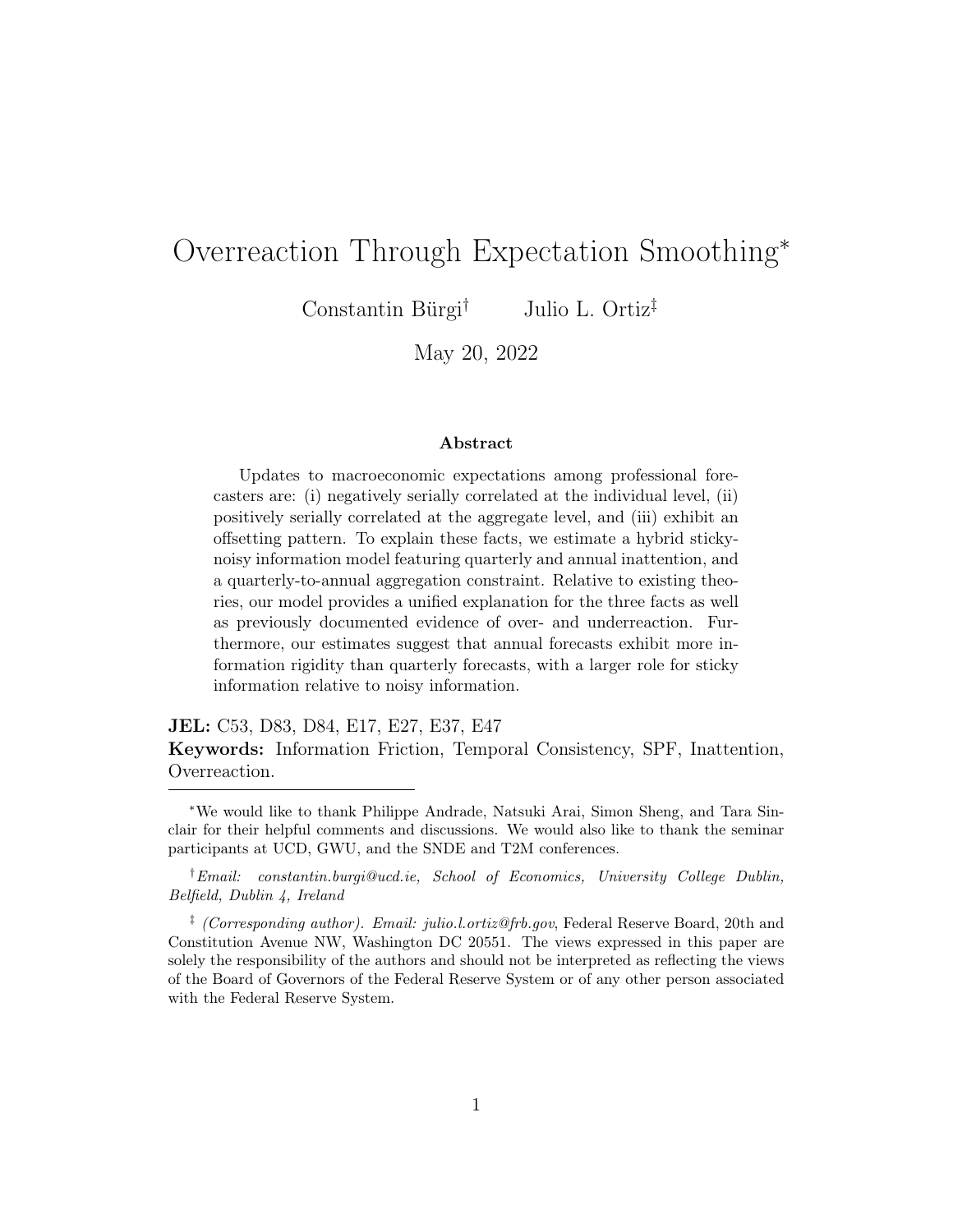|                         | Fourth quarter revision |
|-------------------------|-------------------------|
| Third quarter revision  | $0.222***$              |
|                         | (0.043)                 |
| Second quarter revision | 0.053                   |
|                         | $(0.064)$<br>-0.163**   |
| First quarter revision  |                         |
|                         | (0.076)                 |
| Fixed effects           | Time                    |
| Observations            | 4261                    |

<span id="page-10-1"></span>Table 4: Offsetting Revisions Within Calendar Year

Note: The table reports panel regression results from SPF forecasts based on regression [\(4\)](#page-10-0). [Driscoll and Kraay](#page-35-7) [\(1998\)](#page-35-7) standard errors are reported in parentheses. \*\*\* denotes 1% significance,  $**$  denotes 5% significance, and  $*$  denotes 10% significance.

smoothing assumption that we make in the next section. We run the following regression:

<span id="page-10-0"></span>
$$
F_{it}(x_{Q4}) - F_{it-1}(x_{Q4}) = \delta_t + \sum_{k \in \{Q1, Q2, Q3\}} \alpha_k \left[ F_{it}(x_k) - F_{it-1}(x_k) \right] + \omega_{it}.
$$
 (4)

The difference between [\(4\)](#page-10-0) and [\(3\)](#page-9-0) is that the former focuses on a fixed event. In the first quarter of the year, the Q4 revision is  $F_{it}(x_{t+3})-F_{it-1}(x_{t+3})$ . In the second quarter of the year, the Q4 revision is  $F_{it}(x_{t+2}) - F_{it-1}(x_{t+2}),$ and so on. The first, second, and third quarter revisions are constructed in a similar way. Importantly, as the calendar year progresses, values of real GDP are realized and forecast revisions become forecast errors. For instance, the Q1 revision in the first quarter is  $F_{it}(x_t) - F_{it-1}(x_t)$ , but when we enter into the second quarter of the year, Q1 real GDP is known and the forecaster "brings in" this news so that the Q1 revision becomes the lagged current quarter error:  $x_{t-1} - F_{it-1}(x_{t-1}).$ 

Table [4](#page-10-1) reports the regression results. The estimates once again imply that forecasters offset their revisions. In particular, a one percentage point increase in the first quarter revision implies a 16-basis point downward revision to the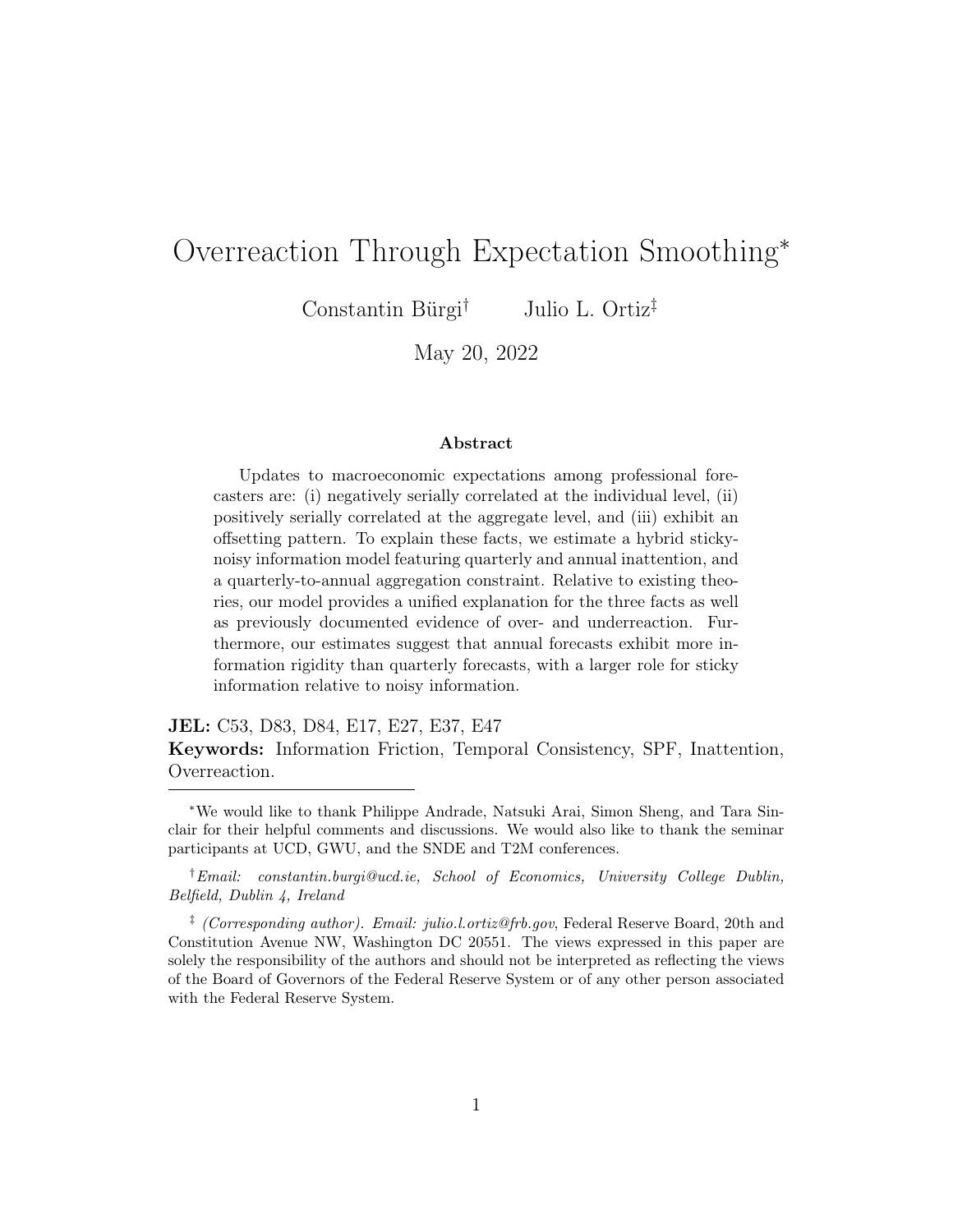fourth quarter forecast. In other words, a one standard deviation increase in the first quarter revision predicts a 13% decrease in the fourth quarter revision.

The empirical results indicate that current-quarter revisions covary negatively with future revisions across non-adjacent periods. In standard rational expectations models, forecasters optimally revise their predicted trajectories, with the magnitude of the revision over longer horizons regulated by the persistence of the driving process. Under traditional AR(1) dynamics, therefore, revisions would not exhibit an offsetting pattern. An exception would be an AR(1) model with transitory level shocks, as previously discussed. However, such a model would imply adjacent offsetting which is not borne out by the data, as indicated in Table [3](#page-9-1) and Table [4.](#page-10-1)

Taken together, professional forecasts exhibit overreactions and inertia. Furthermore, forecasters offset near-term revisions over their longer-term trajectories. We argue that the latter finding can explain some of the observed overreactions in the data, and explicitly model offsetting revisions in the next section.

# 3 A Model of O setting Revisions

We begin by detailing our hybrid sticky-noisy information model. The model is in the spirit of [Andrade and Le Bihan](#page-34-3) [\(2013\)](#page-34-3) and features quarterly and annual forecasts, each subject to a distinct updating probability. Derivations of our results can be found in Appendix B. After outlining the model, we discuss how overreactions arise through annual smoothing and temporal consistency. Finally, we analyze a series of comparative statics in order to examine the ways in which the regression coefficients estimated in the previous section depend on the model parameters.

### 3.1 Model Setup

The model is populated by professional forecasters. Forecasters issue predictions about an exogenous macroeconomic variable, which in part reflects the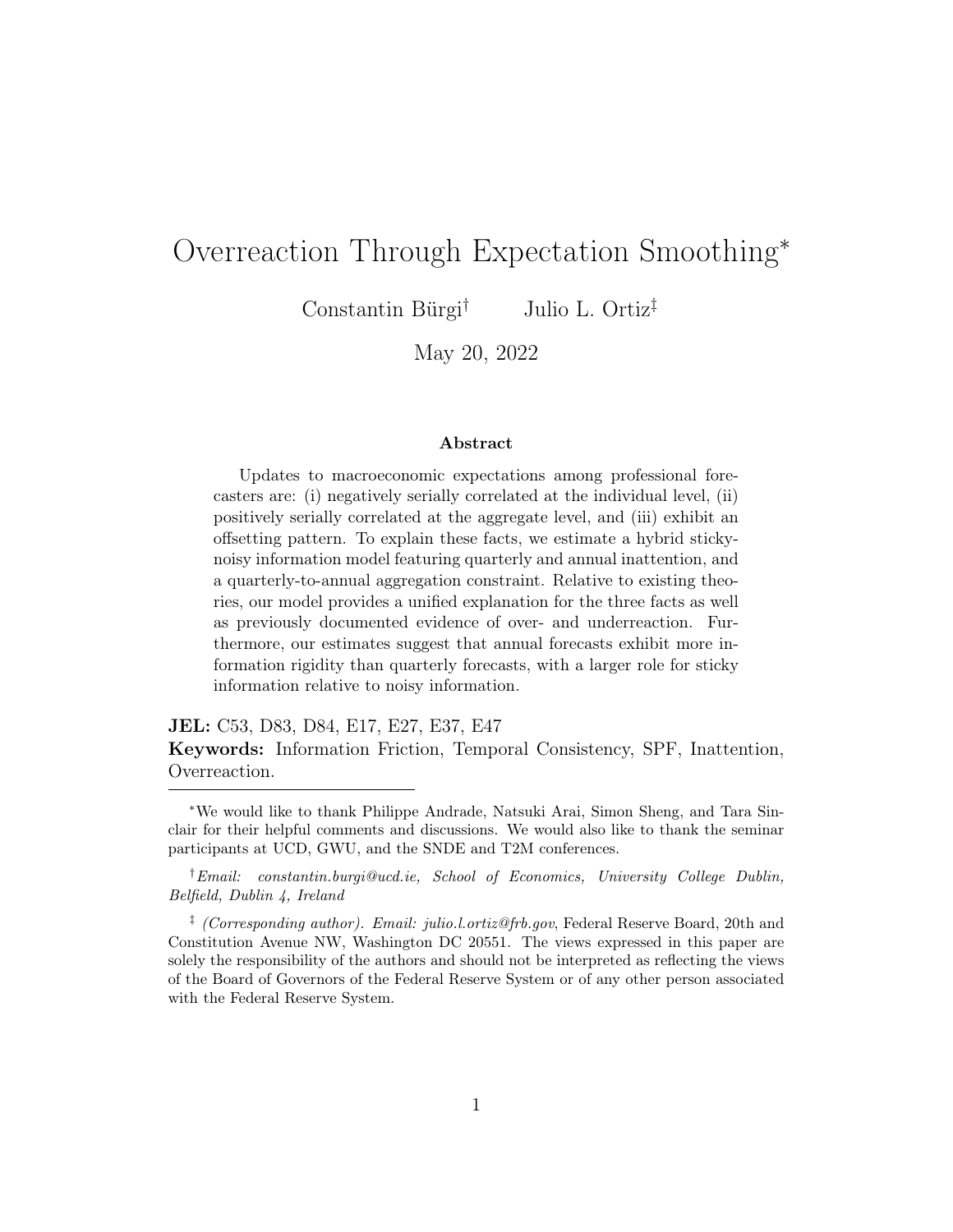latent state of the economy, subject to the realization of noisy signals. Forecasters issue both quarterly and annual forecasts which they update at different rates, subject to an adding up constraint that requires quarterly forecasts to aggregate up to the annual forecast in every period.

More formally, forecasters predict a macroeconomic variable  $x_t$ , which is defined as a function of two components:

$$
x_t = s_t + e_t, \quad e_t \sim N(0, \sigma_e^2).
$$

The underlying state of the economy,  $s_t$ , follows an AR(1) process:<sup>[13](#page-12-0)</sup>

$$
s_t = (1 - \rho)\mu + \rho s_{t-1} + w_t, \quad w_t \sim N(0, \sigma_w^2),
$$

with unconditional mean  $\mu$ , persistence  $\rho$ , and variance  $\frac{\sigma_w^2}{1-\rho^2}$ . The state of the economy is unobserved to forecasters and to the econometrician. The transitory component,  $e_t$ , is normally distributed and centered at zero with variance  $\sigma_e^2$ .

Forecasters are interested in predicting the quarterly and annual realizations of the macroeconomic variable,  $x_t$ . Forecaster i's quarterly k-step ahead forecast devised at time t is  $\hat{x}_{t+k|t}^i$ . Her annual forecast devised at time t is 1  $\frac{1}{4}\sum_{h=0}^{3} \hat{x}_{t+h|t}^{i}$ .

When updating their predictions, forecasters observe the previous realization of the macroeconomic variable,  $x_{t-1}$ , as well as a contemporaneous private signal:

$$
y_t^i = s_t + v_t^i, \quad v_t^i \stackrel{\text{i.i.d.}}{\sim} N(0, \sigma_v^2).
$$

In this linear Gaussian set up, an optimal forecast (consistent with the conditional expectation) would be obtained by employing the Kalman filter. However, forecasters cannot flexibly update their forecasts every period. Instead, in a given period, a forecaster is only able to revise her quarterly prediction with probability  $q$ , and annual outlook with probability  $p$ .

<span id="page-12-0"></span><sup>&</sup>lt;sup>13</sup>In Appendix D we explore a richer driving process under which offsetting revisions would arise, with little effect on our results.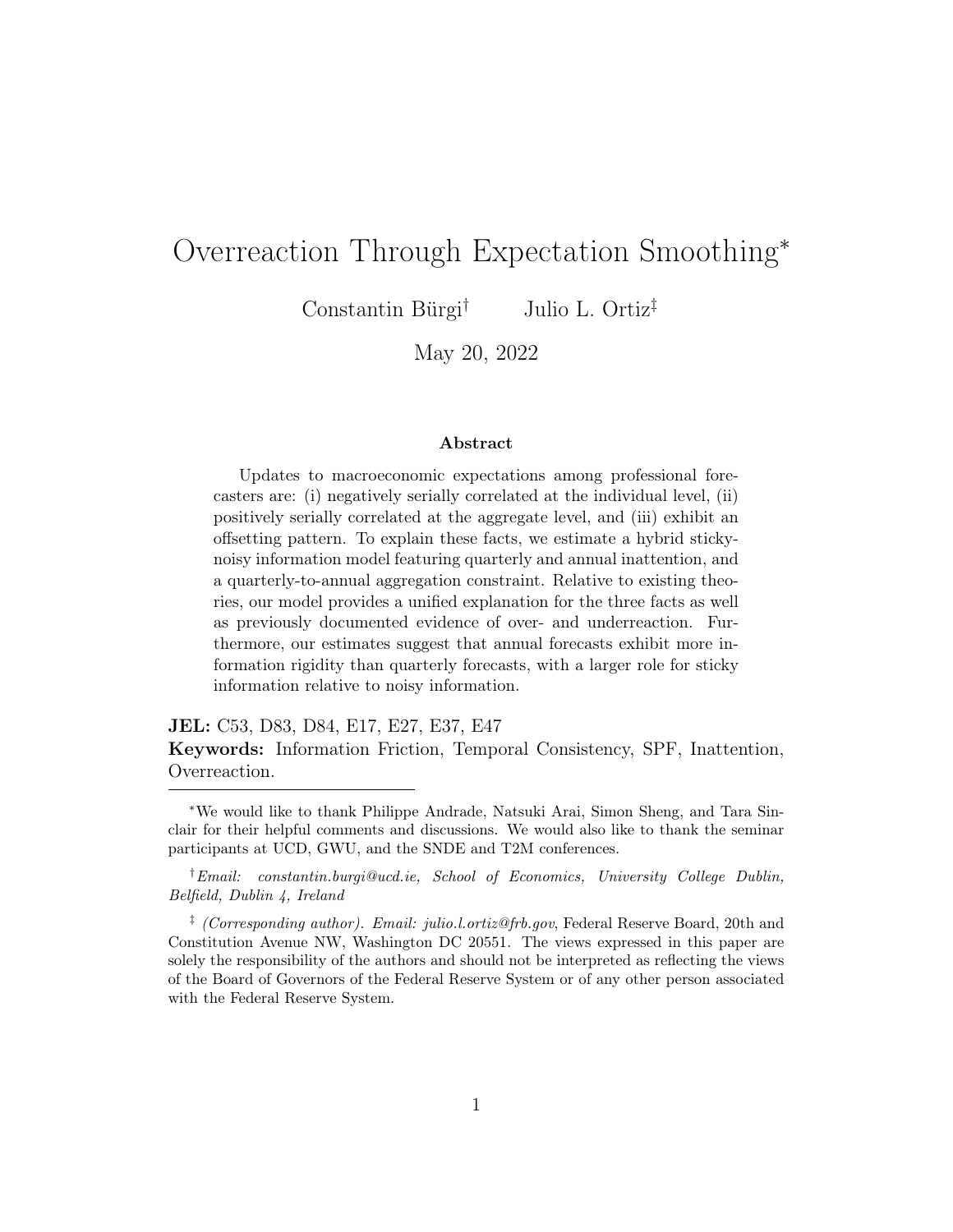Infrequent annual updating  $(p < 1)$  can be motivated by institutional, reputational, or economic considerations. Anecdotally, forecasting institutions avoid revising their annual figures in each month or quarter, opting instead to implement model revisions a couple of times per year. At the same time, infrequent annual updating can reflect the value of sticking to a particular "story" to narrate to clients rather than revising in potentially different directions each period. Finally, a probability  $p < 1$  can be attributed to time or resource constraints associated with undertaking more frequent model revisions. For our purposes, all of these explanations are embedded in the probability  $p^{14}$  $p^{14}$  $p^{14}$ 

The Calvo-like probabilities, q and  $p$ , give rise to four distinct cases: **Case 1:** With probability  $(1-q)(1-p)$ , the forecaster does not update at all. **Case 2:** With probability  $q(1-p)$ , the forecaster updates the quarterly forecast, but not the annual. In this case, she updates the quarterly forecast based on the signals received and subject to an adding up constraint.

**Case 3:** With probability  $(1-q)p$ , the forecaster updates her annual forecast, but not the quarterly. We interpret this case as a scenario in which the forecaster simply "brings in" the latest macroeconomic release  $x_{t-1}$  and updates her annual prediction accordingly. Importantly, the forecaster does not touch the rest of the projected quarterly forecasts.<sup>[15](#page-13-1)</sup>

**Case 4:** With probability  $pq$ , the forecaster can update both types of forecasts based on the two signals received.

### 3.2 Quarterly Overreactions

From the perspective of the model, quarterly overreactions are due to Case 2 updating. As a result, the probability  $q(1-p)$  governs the signs and magnitudes of the coefficients reported in Table [1.](#page-6-1) For general forms of long-run smoothing,

<span id="page-13-0"></span><sup>&</sup>lt;sup>14</sup>After reporting our baseline results, we explore a potential driver of annual smoothing by re-estimating our model for different forecaster types based on their respective industries.

<span id="page-13-1"></span><sup>&</sup>lt;sup>15</sup>This scenario does not play an important role in our findings. The estimated baseline model in the next section implies that Case 3 occurs only 4% of the time. In addition, in unreported results, we find that a version of this model which assumes flexible quarterly updating,  $q = 1$ , delivers similar conclusions about overreaction, underreaction, and revision offsetting.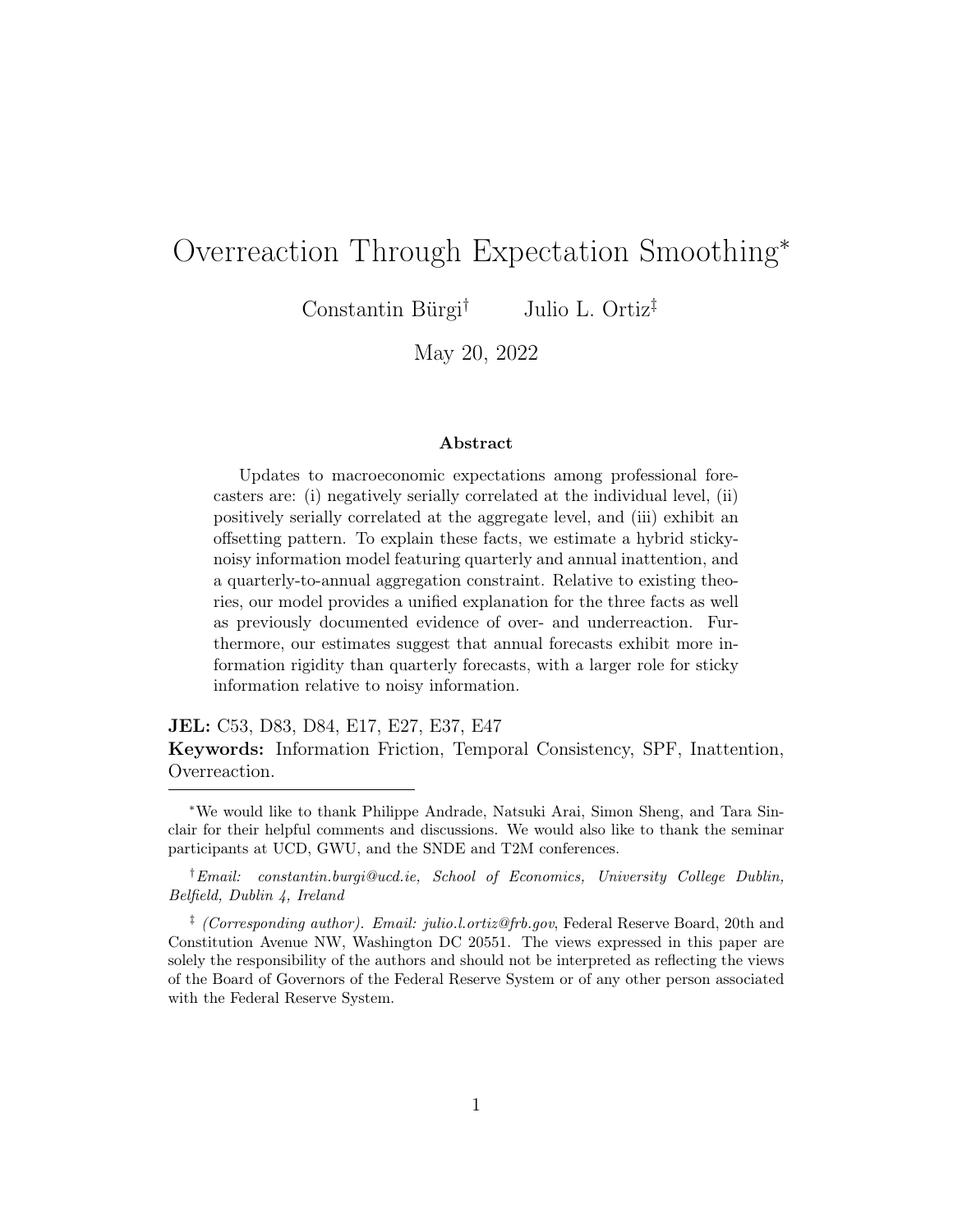the reported Case 2 prediction is:

<span id="page-14-0"></span>
$$
\widehat{x}_{t+k'|t+k}^i = \mathbb{E}_{it+k}(x_{t+k'}) + \frac{1}{H+1} \sum_{h=0}^H \left[ \mathbb{E}_{i,t+k-j}(x_{t+h}) - \mathbb{E}_{it+k}(x_{t+h}) \right],\tag{5}
$$

where  $\hat{x}_{t+k'|t+k}^i$  denotes forecaster *i*'s reported forecast in period  $t + k$  for some future period,  $t + k'$ . The subscript  $t + k - j$  refers to period in which the long-run forecast was last updated. Finally,  $H + 1$  refers to the length of the horizon over which forecasts are smoothed. The reported forecast is the sum of the optimal conditional expectation and a term capturing the gap between the path of the outdated forecast and what it should be based on the latest information.

Because our central focus is on quarterly and annual updating, we set the relevant horizon length to be  $H = 3$ . Note, however, that as  $H \to \infty$ , the second term in [\(5\)](#page-14-0) vanishes and the reported forecast converges to the conditional expectation. This is intuitive: as the horizon over which a forecaster smooths her predictions expands, the forecaster has more degrees of freedom along which to adjust the trajectory in order to preserve temporal consistency. As a result, she is more flexibly able to report a prediction that is consistent with the optimal forecast.

We can rearrange [\(5\)](#page-14-0) in order to more transparently characterize the source of overreactions:

$$
\widehat{x}_{t+k'|t+k}^i = \underbrace{\frac{3}{4} \mathbb{E}_{it+k}(x_{t+k'}) + \frac{1}{4} \mathbb{E}_{t+k-j}(x_{t+k'})}_{\text{Traditional smoothing motive}} + \underbrace{\frac{1}{4} \sum_{h \neq k'} \left[ \mathbb{E}_{it+k-j}(x_{t+h}) - \mathbb{E}_{t+k}(x_{t+h}) \right]}_{\text{Source of overreactions}}.
$$

The first two terms on the right-hand side of the above expression reflect averaging between current and past forecasts that arises in standard revision smoothing models. The last term is responsible for generating overreactions in our model. This sum reflects the differences in the conditional expectations between  $t+k$  and  $t+k-j$  for the other quarters that comprise the annual path. As current-year events unfold, this sum incorporates past forecast errors.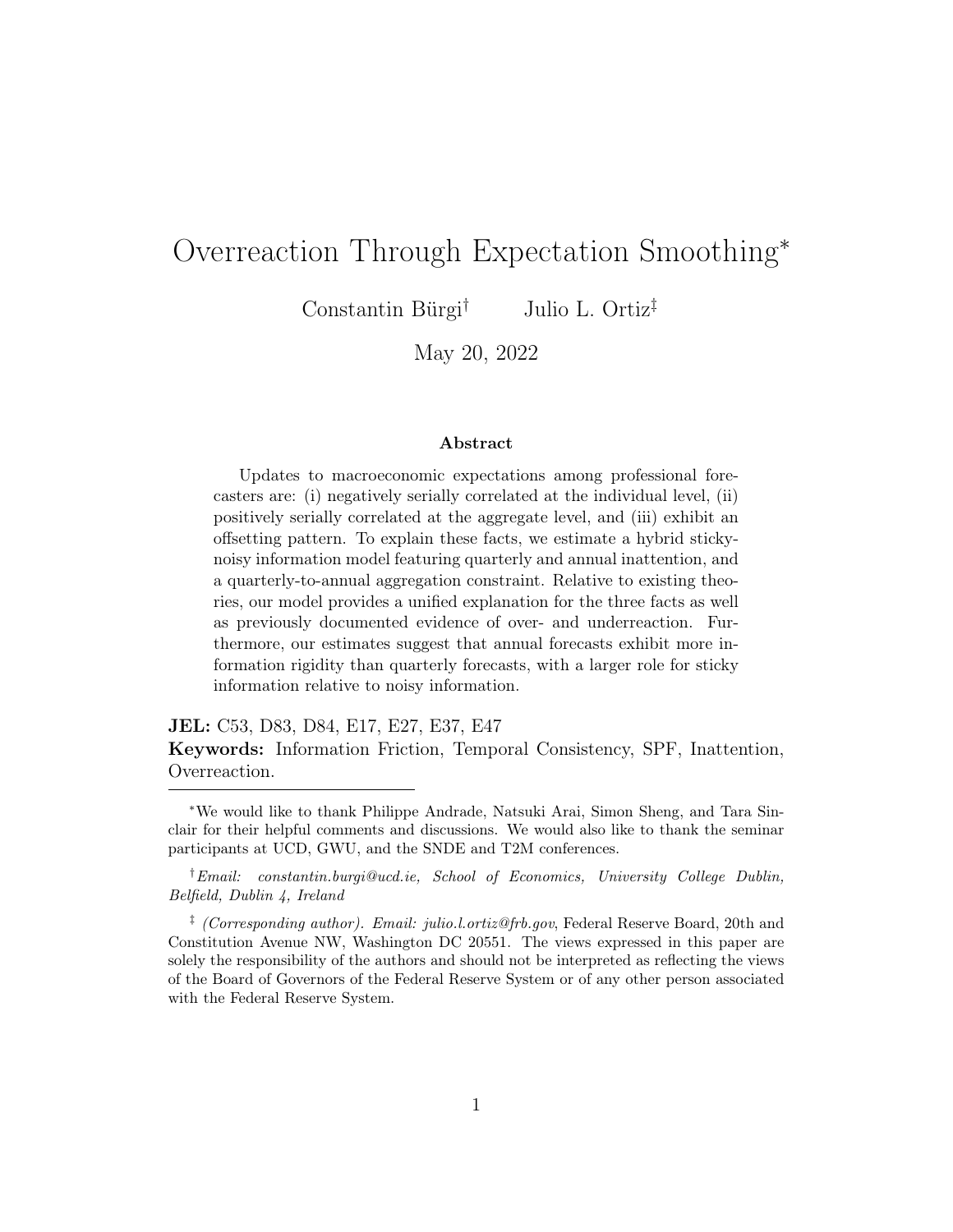To see this, note that [\(5\)](#page-14-0) can be re-written as:

$$
\hat{x}_{t+k'|t+k}^{i} = \mathbb{E}_{it+k}(x_{t+k'}) + \frac{1}{4} \sum_{h=0}^{k-1} \left[ \mathbb{E}_{it+k-j}(x_{t+h}) - x_{t+h} \right] + \frac{1}{4} \sum_{h=k}^{3} \left[ \mathbb{E}_{it+k-j}(x_{t+h}) - \mathbb{E}_{it+k}(x_{t+h}) \right],
$$

where the middle term now reflects past forecast errors.

Overreactions arise because annual inattention and temporal consistency introduce past mistakes into the reported prediction. Suppose, for simplicity, that forecasters last updated their predictions in the previous period so that  $j = 1$ . Then, the above expression becomes:

$$
\hat{x}_{t+k'|t+k}^{i} = \mathbb{E}_{it+k}(x_{t+k'}) + \frac{1}{4} \left[ \mathbb{E}_{it+k-1}(x_{t+k-1}) - x_{t+k-1} \right] + \frac{1}{4} \sum_{h=k}^{3} \left[ \mathbb{E}_{it+k-j}(x_{t+h}) - \mathbb{E}_{it+k}(x_{t+h}) \right].
$$

Based on the second term, if  $x_{t+k-1}$  comes in higher than expected, then forecasters will tend to mark down their forecasts in order to preserve consistency. As a result, a positive rational expectations error today predicts a positive expost forecast error tomorrow. These erroneous revisions are later corrected as new and relevant information arrives in the next period, generating negatively autocorrelated revisions. The trade-off between accuracy and consistency is therefore responsible for producing overreactions in our model.

Figure [1](#page-16-0) highlights the key distinction between a model with annual smoothing and temporal consistency relative to a traditional model of imperfect information. The figure plots regression coefficients estimated from simulated data in the two models based on  $(3)$ . According to a standard imperfect information model, the three-quarter ahead forecast revision is positively related to the current-quarter revision. Furthermore, after controlling for the current-quarter revision, the one- and two-quarter ahead revisions hold no predictive power over the three-quarter ahead revision. Intuitively, in a model with Bayesian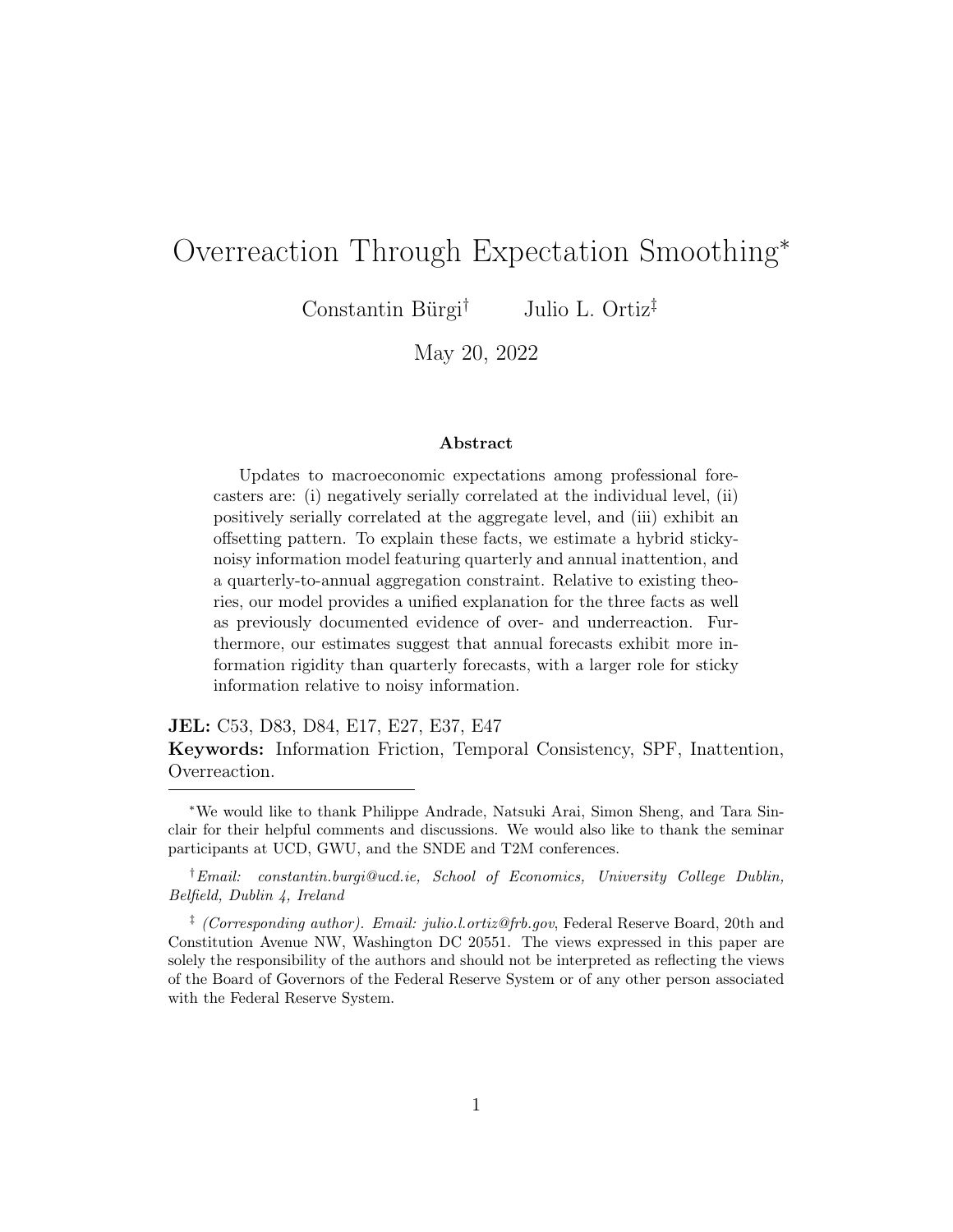

<span id="page-16-0"></span>Figure 1: Offsetting Revisions with and without Annual Smoothing

Note: The figure plots the estimated coefficients from simulated regressions based on [\(3\)](#page-9-0). The red line denotes the model with annual smoothing and the blue line denotes a model without annual smoothing.

updating, the k-quarter ahead revision is equal to the current-quarter revision, scaled by the persistence of the driving process, raised to a power. In fact, in the absence of annual smoothing, the offsetting revisions regression suffers a collinearity problem as two of the regressors are linear combinations of the third.

On the other hand, with annual smoothing, the model is able to generate a negative relation between the three-quarter ahead revision and the currentquarter revision, and a positive relation between the three-quarter ahead revision and the two-quarter ahead revision. This offsetting pattern will be responsible for producing quarterly overreactions in our model.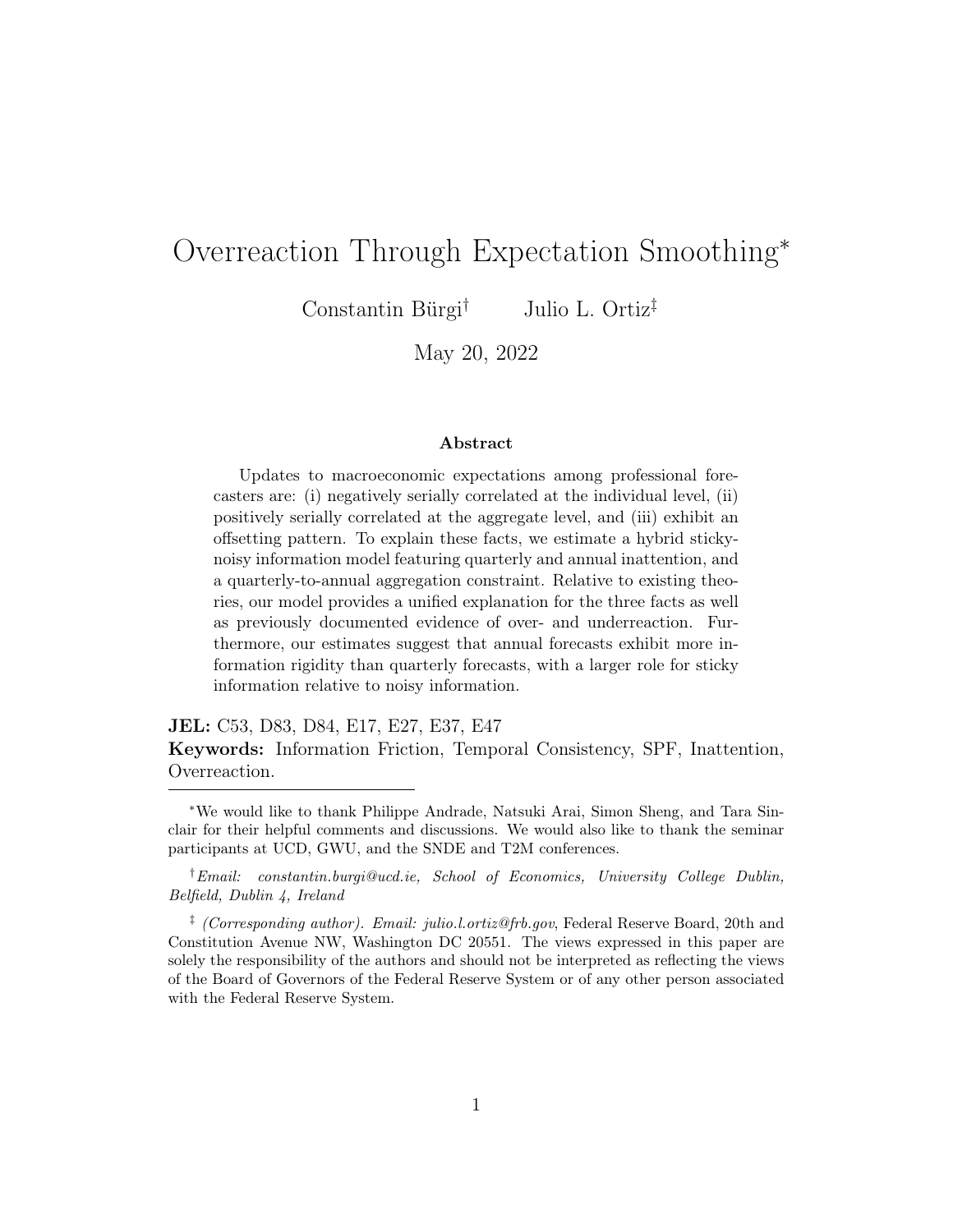<span id="page-17-0"></span>



Note: The figure plots comparative statics of one-quarter ahead revision autocorrelation to each model parameter. The black line (left axis) plots the individual pooled autocorrelation of revisions while the dashed red line (right axis) plots the consensus-level autocorrelation coefficient.

### 3.3 Analyzing the Model

The model features rich dynamics across horizon, frequency, and level of aggregation. As a result, the coefficients studied in Section 2 are complex functions of the underlying model parameters. To provide intuition from the model, we therefore rely on simulated comparative statics.

We focus on the autocorrelation of revisions, though we note that the same qualitative findings arise when simulating the errors-on-revisions coefficient. Figure [2](#page-17-0) plots revision autocorrelation coefficients across a range of different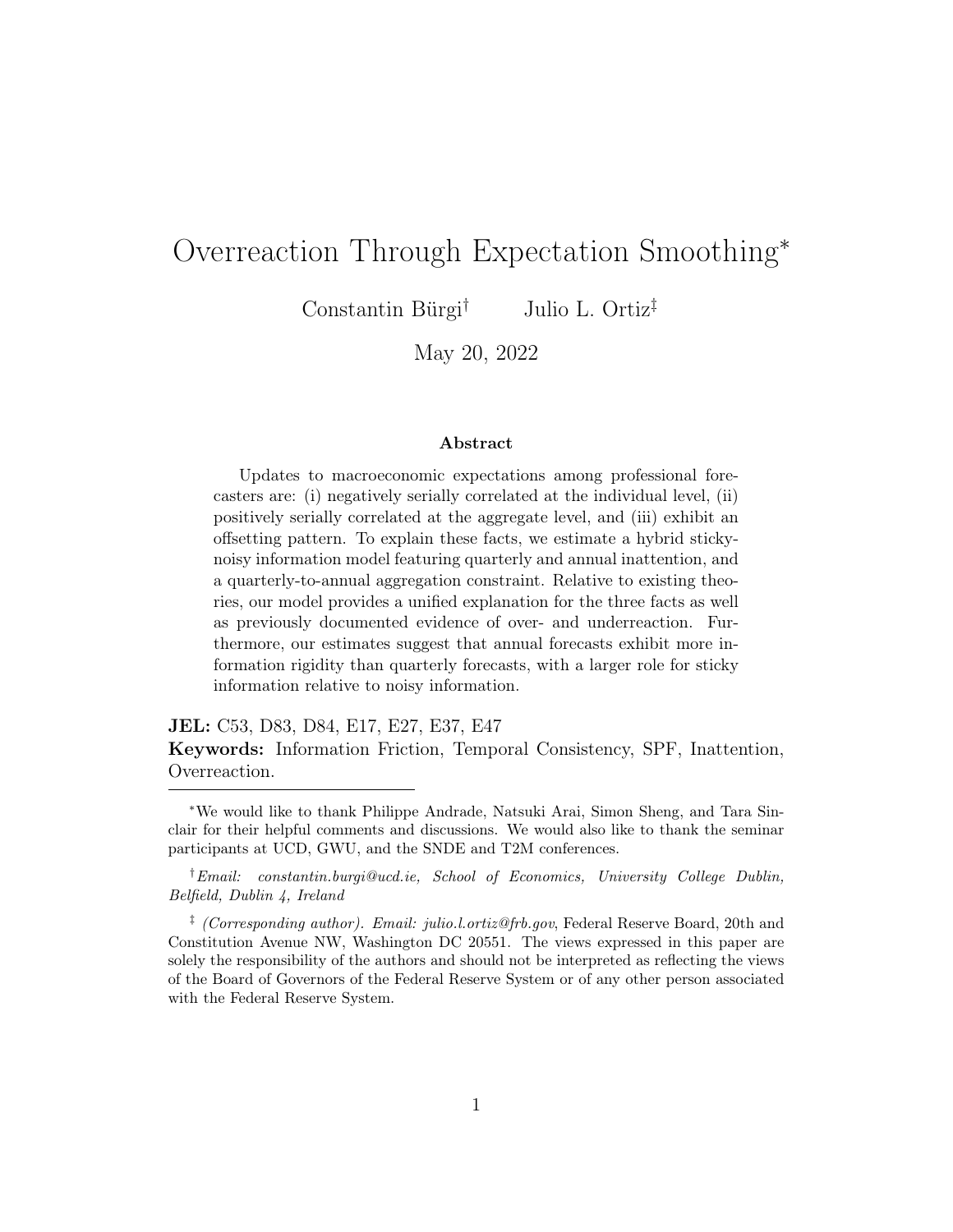parameter values collectively governing the state and signals. For each panel, the left axis plots the individual-level coefficient while the right axis plots the consensus-level coefficient.

Panel 1 displays results for the persistence of the state. As the underlying process approaches a unit root, we find that the scope for overreactions declines. This is consistent with [Bordalo et al.](#page-34-0) [\(2020\)](#page-34-0) and [Afrouzi et al.](#page-34-6) [\(2021\)](#page-34-6) who find that overreactions are decreasing in  $\rho$ . From the lens of our model, a more persistent target variable will reduce the magnitude of the forecast errors thereby reducing the scope for past forecast errors to influence current predictions through the consistency constraint. Furthermore, the aggregate autocorrelation of revisions rises as the state becomes more persistent. At the consensus-level, a more persistent driving process generates more sluggish aggregate beliefs in an imperfect information environment.

Panel 2 reports the results for the state volatility,  $\sigma_w$ . Here, we find that the scope for overreactions is decreasing in  $\sigma_w$ . Consistent with the intuition discussed for Panel 1, the rate of learning is increasing in the variance of the latent state. As information becomes more precise, there is less scope of overreactions. We also find that the autocorrelation coefficient increases at the aggregate level as the volatility of the state increases.[16](#page-18-0)

On the other hand, Panels 3 and 4 show that the forecaster-level coefficients are decreasing in public and private noise. This is because, at the individual level, additional noise raises the variance of the forecast error and reduces the rate of learning. As a result, annual forecast smoothing promotes overadjustments. At the aggregate level, however, the autocorrelation of revisions depends on the type of noise. In particular, the aggregate autocorrelation coef-ficient falls as common noise becomes more pervasive.<sup>[17](#page-18-1)</sup> Private noise, however,

<span id="page-18-0"></span><sup>16</sup>We uncover similar results when simulating the consensus errors-on-revisions regression coefficient. Our interpretation is therefore different from [Coibion and Gorodnichenko](#page-35-0) [\(2015\)](#page-35-0) which finds that a larger coefficient at the consensus-level is indicative of greater information frictions. Here, the opposite is the case since the Kalman gain is increasing in the volatility of the state.

<span id="page-18-1"></span> $17$ This is consistent with the discussion in [Coibion and Gorodnichenko](#page-35-0) [\(2015\)](#page-35-0) on the bias in the OLS errors-on-revisions coefficient under a common noise assumption.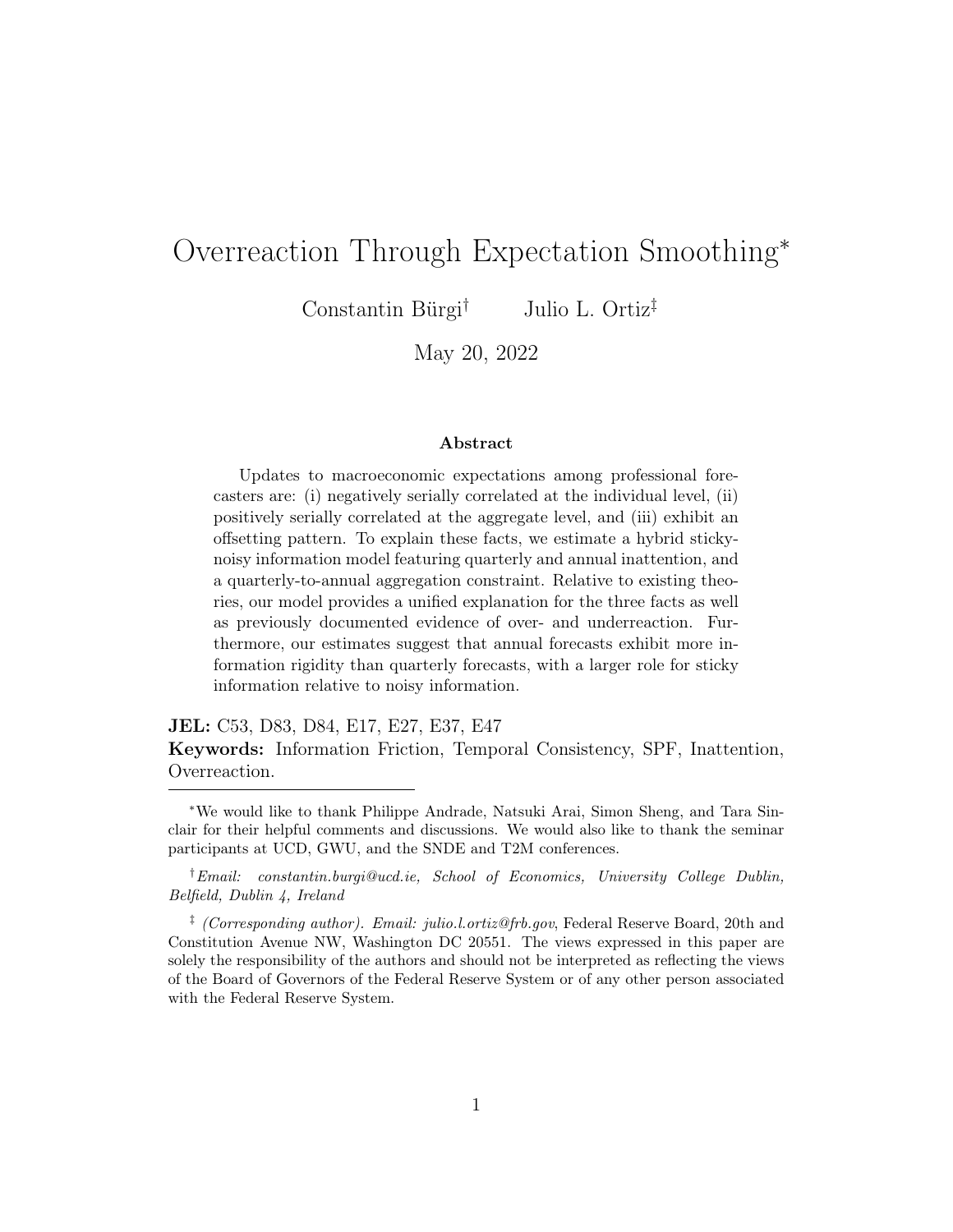#### <span id="page-19-0"></span>Figure 3: Revision Autocorrelation and Updating Probabilities



Note: The figure plots the simulated revision autocorrelation coefficients as a function of the probability of Case 2 updating. The left axis plots the individual-level coefficient while the right axis plots the aggregate coefficient.

washes out in the cross-section, so the aggregate autocorrelation coefficient actually rises with elevated levels of  $\sigma_v$ . The standard noisy information logic applies here: higher private noise variance reduces the signal-to-noise ratio and the Kalman gains thereby generating inertia in expectation formation.

### 3.4 Updating Probabilities

Sticky information is an important feature of our model. To assess the role that infrequent annual updating plays in driving observed overreactions, we focus on the frequency of Case 2 updating.

Figure [3](#page-19-0) illustrates how individual overadjustments depend on the quarterly and annual updating probabilities. On the left axis, the figure plots simulated estimates of the autocorrelation of individual forecast revisions. The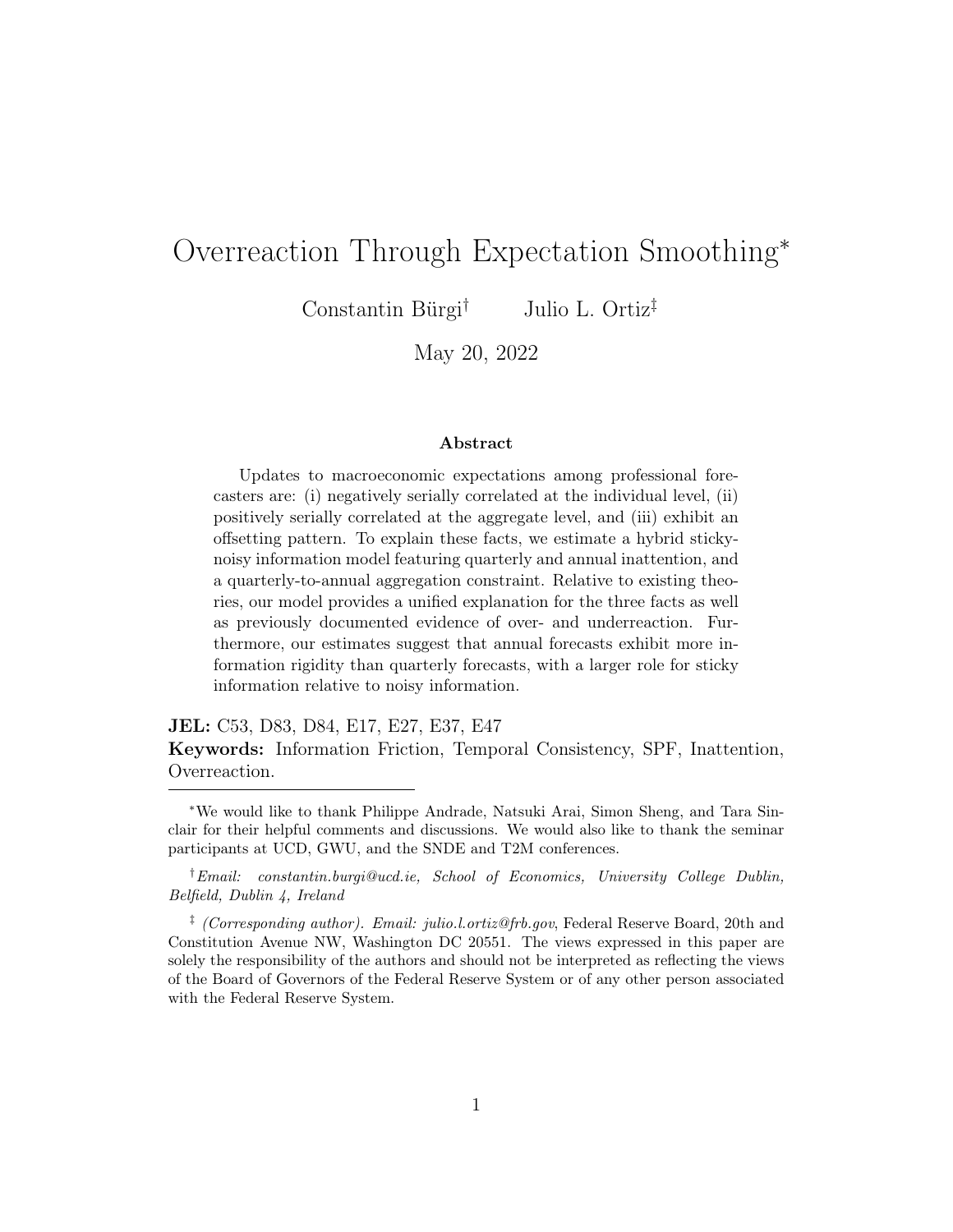right axis plots the aggregate revision autocorrelation coefficient. Finally, the horizontal axis plots the probability of Case 2 updating.

Focusing first on the individual autocorrelation coefficient, we see that as the probability of Case 2 updating rises, forecasters' quarterly predictions overreact more strongly. The sharper overreaction occurs because forecasters increasingly find themselves in a scenario in which they wish to update based on news they receive, but cannot adjust their annual outlooks. In this case, forecasters respond to news, but offset their sequence of revisions so as to preserve temporal consistency. The excessive revising that occurs along the annual path is responsible for generating overreactions. Turning to the right axis, we note that the simulated aggregate autocorrelation coefficient is also decreasing in the probability of Case 2 updating. As more forecasters engage in Case 2 updating, the amount of inertia in quarterly expectations diminishes.

## 4 Model Estimation

Having analyzed the model's ability to reproduce over- and underreactions, we next turn to estimating the model with micro data from the SPF. For our baseline results, we fit the model to real GDP growth forecasts. Of the seven parameters, we first fix the unconditional mean,  $\mu = 2.4$ , consistent with the sample mean of real-time real GDP growth over this period.

We estimate the remaining six parameters via a minimum distance estimation approach. The parameters to be estimated are  $\theta = (\rho \ \sigma_w \ \sigma_e \ \sigma_v \ q \ p)'$ . These parameters are chosen to match eight data moments: the covariance matrix of current-quarter and current-year forecasts, the covariance matrix of current-quarter forecast revisions and last quarter's forecast error, and the mean squared errors associated with current quarter predictions and current year predictions.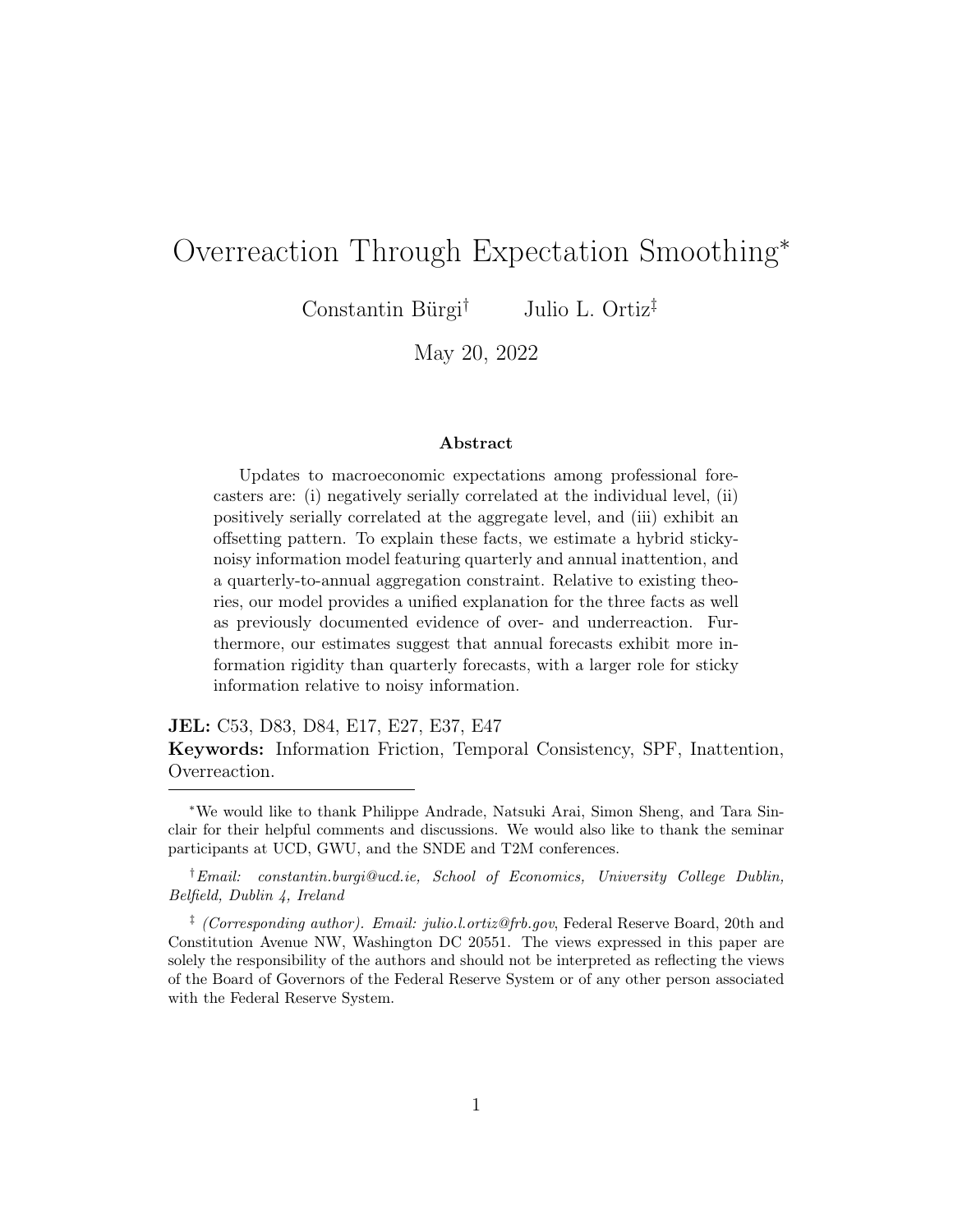#### 4.1 Identification

As with any other estimation approach, a discussion of identification is imperative. Here, there is a joint mapping between parameters and moments, however, some moments are especially important for identifying certain parameters. Figure [C4](#page-48-0) illustrates some important comparative statics that lend support to the choice of target moments.

The underlying persistence of the latent state,  $\rho$ , is in part identified by the covariance between the current-quarter forecast and the current-year forecast. With a highly persistent data generating process, the covariance between current-quarter and current-year forecasts will be strongly positive. Moreover, the updating probabilities, q and  $p$ , inform the relevant mean squared errors.

The dispersion parameters,  $\sigma_w$ ,  $\sigma_e$ , and  $\sigma_v$  require further discussion. Two of these parameters reflect noise variance  $(\sigma_e$  and  $\sigma_v)$  while the other  $(\sigma_w)$ reflects the variance of the latent state innovations. The distinction between noise and signal is crucial for the identification of these parameters.

First, the variance of the underlying state innovations,  $\sigma_w$ , is identified in part from the variance of the current-year forecast. Recall that the currentyear forecast is:  $\frac{1}{4} \sum_{h=0}^{3} \hat{x}_{t+h|t}^i$ . As the end of the year approaches, more and more realizations of  $x_t$  within the year figure into the optimal current-year projection, replacing the filtered forecasts that are subject to noise. For this reason, an increase in  $\sigma_w$  raises the variance of the current-year forecast.

Moreover, elevated levels of public signal noise,  $\sigma_e$ , contribute to a larger forecast error variance. The link between common noise and the variance of errors is intuitive since the transitory component,  $e_t$ , is linear in the macroeconomic variable being predicted.

Lastly, private noise variance,  $\sigma_v$ , informs the covariance between revisions and lagged errors. Based on the model, the filtered current-quarter forecast revision is:

$$
x_{t|t}^i - x_{t|t-1}^i = \kappa_1(y_t^i - x_{t|t-1}^i) + \kappa_2(x_{t-1} - x_{t-1|t-1}^i).
$$

where  $\kappa_1$  and  $\kappa_2$  denote the Kalman gains. An increase in  $\sigma_v$  reduces the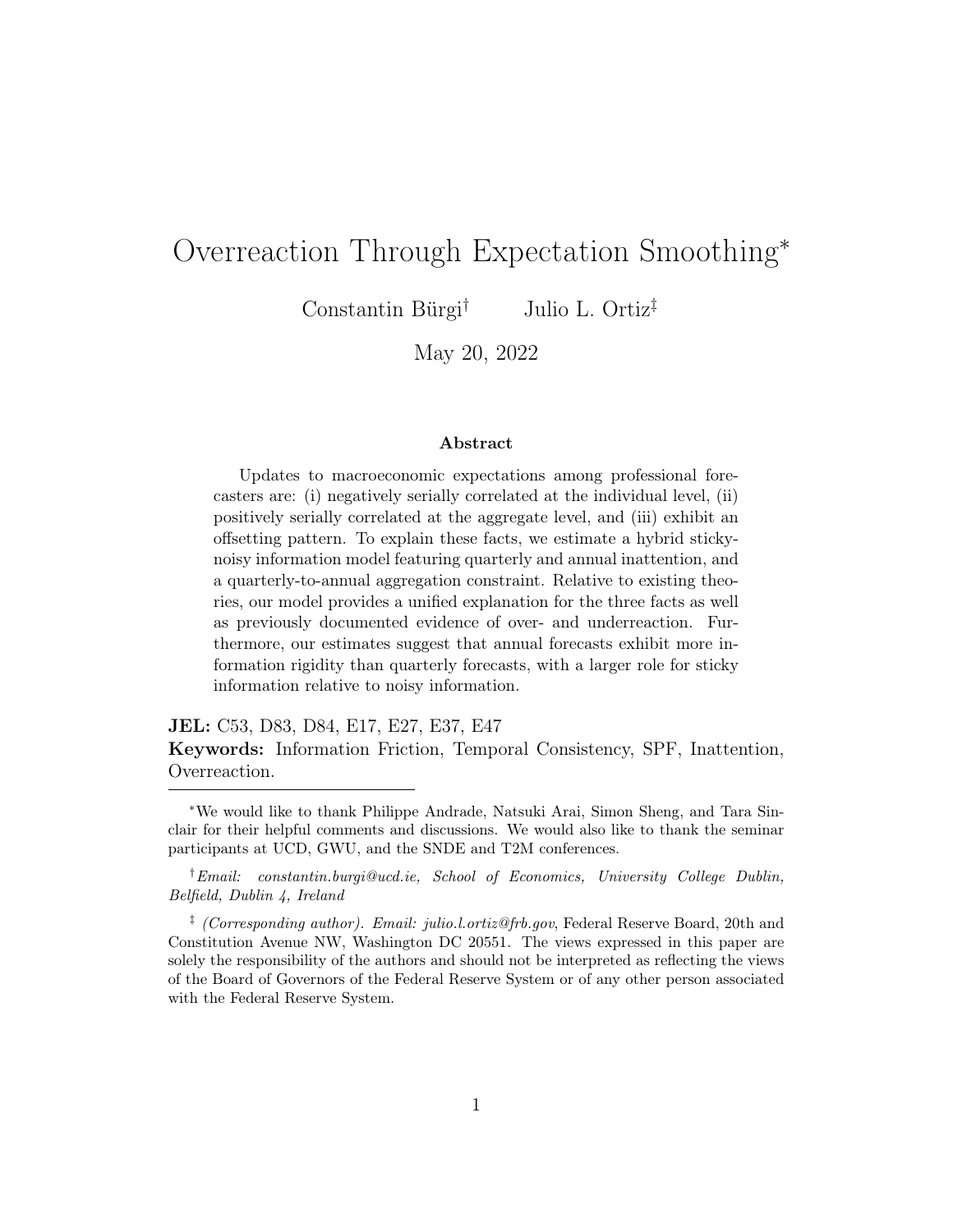Kalman gain weight placed on the private signal,  $\kappa_1$ . As  $\sigma_v$  rises, fluctuations in the current-quarter revision are increasingly driven by lagged forecast errors, thereby strengthening the covariance between the revision and the lagged error. In other words, with less informative private signals, forecasters trust  $y_t^i$  less and instead base more of their revisions on the news gleaned from yesterday's error.[18](#page-22-0)

### 4.2 Estimation Results

The parameters estimated via the minimum distance approach are precisely estimated and are reported in Panel A of Table [5.](#page-23-0) The underlying persistence of the latent state is estimated to be 0.46. In addition, the dispersion in state innovations is 1.92 while the dispersions of public and private noise are 1.07 and 1.13, respectively. These estimates imply a signal-to-noise ratio of about  $\sigma_w$  $\frac{\sigma_w}{\sigma_e + \sigma_v} \approx 0.87$ . Furthermore, the probability of quarterly updating is about 0.94, indicating that forecasters update their quarterly predictions nearly every period. Lastly, the probability of annual updating is estimated to be 0.58, meaning that forecasters update their annual predictions slightly more than twice a year. This estimated probability is significantly below one, indicating that there is scope for the model to generate both over- and underadjustments. Our estimates imply that annual smoothing is a meaningful friction in the model. In the absence of infrequent annual updating, the root mean squared error for current-quarter predictions would fall by 10%.

The model is able to successfully replicate the targeted features of the data. Panel B of Table [5](#page-23-0) reports the model-implied moments and the empirical moments, scaled to correlations and standard deviations. The fourth column of Panel B reports t-statistics which indicate that the model moments are statistically indistinguishable from their empirical counterparts. A test of overidentifying restrictions delivers a p-value of 0.49, failing to reject the null hypothesis thereby lending additional support to the validity of the estimates.

<span id="page-22-0"></span><sup>&</sup>lt;sup>18</sup>Figure [C5](#page-49-0) in Appendix C helps assess the sources of identification by reporting the sensitivity of each of the six parameters to changes in a given moment, based on [Andrews](#page-34-7)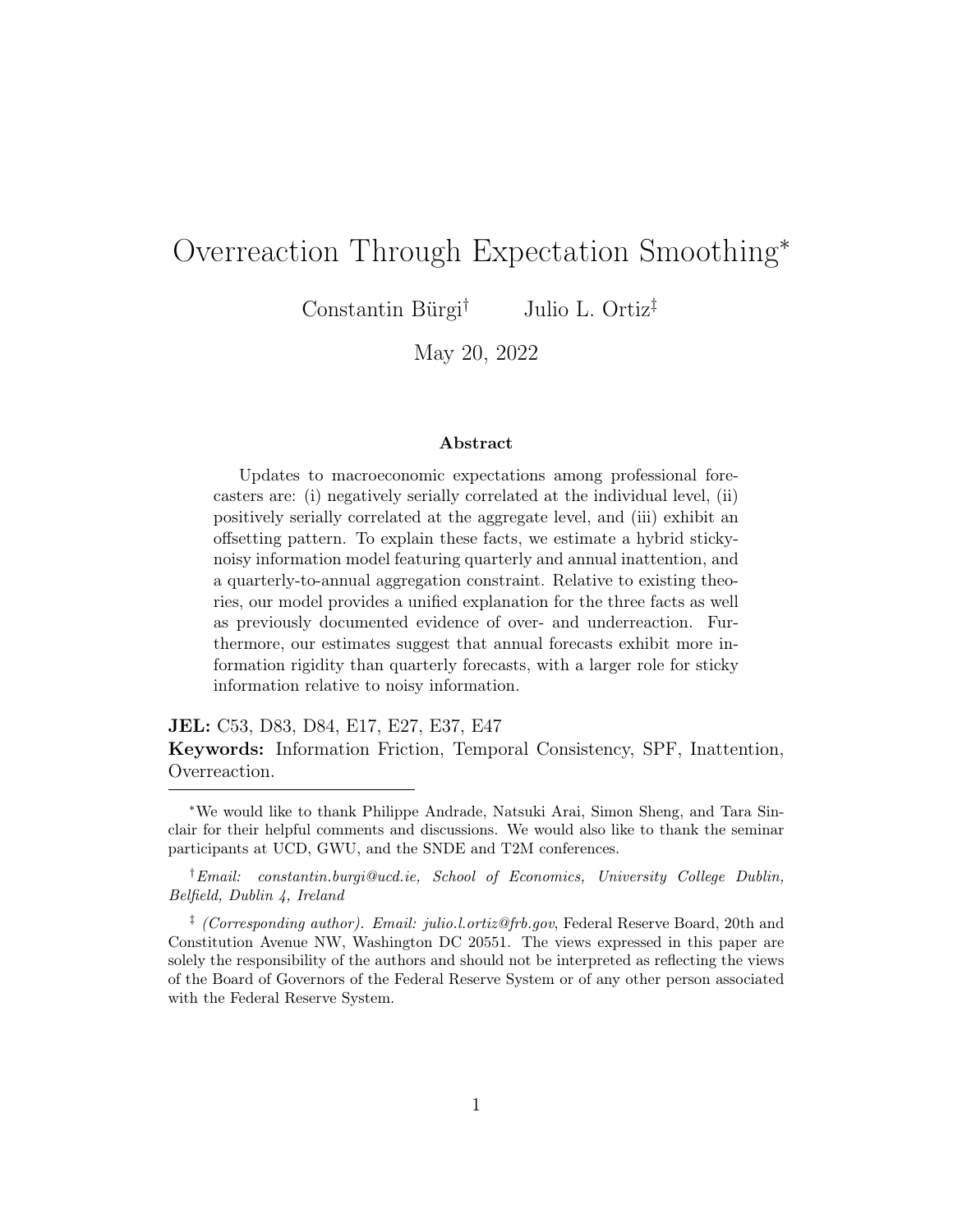<span id="page-23-0"></span>

| Panel A: Parameter Estimates                |                  |             |                |
|---------------------------------------------|------------------|-------------|----------------|
|                                             | Parameter        | Estimate    | Standard error |
| Persistence of latent state                 | $\rho$           | 0.460       | 0.040          |
| State innovation dispersion                 | $\sigma_w$       | 1.920       | 0.179          |
| Public signal noise                         | $\sigma_e$       | 1.072       | 0.276          |
| Private signal noise                        | $\sigma_v$       | 1.127       | 0.272          |
| Probability of quarterly update             | $\boldsymbol{q}$ | 0.938       | 0.081          |
| Probability of annual update                | $\boldsymbol{p}$ | 0.584       | 0.037          |
| Panel B: Moments                            |                  |             |                |
|                                             | Model moment     | Data moment | t-statistic    |
| Standard deviation of nowcast               |                  |             |                |
|                                             | 1.630            | 1.719       | $-0.873$       |
| Correlation of nowcast with annual forecast | 0.701            | 0.670       | $-0.512$       |
| Standard deviation of annual forecast       | 1.062            | 1.103       | $-0.714$       |
| Standard deviation of revision              | 1.512            | 1.615       | $-0.712$       |
| Correlation of revision with lagged error   | 0.174            | 0.143       | 0.228          |
| Standard deviation of lag error             | 1.633            | 1.720       | $-1.008$       |
| RMSE nowcast                                | 1.650            | 1.677       | $-0.555$       |

Table 5: Model Estimation Results

Note: Panel A reports the model parameters with point estimates reported in the third column and standard errors reported in the fourth column. Panel B reports the model vs. data moments with t-statistics reported in the fourth column.

# [5 Annual Smoothing and Overadjustments](#page-34-7)

[Having evaluated the estimated model and assessed its fit to the targeted](#page-34-7) [moments, we next turn to analyzing its ability to replicate the patterns of over](#page-34-7)[and underadjustments observed in the data. We then discuss two robustness](#page-34-7) [exercises and study a potential driver of annual inattention.](#page-34-7)

### 5.1 Simulated Regression Coe cients

[The model is able to successfully replicate the negative autocorrelation of](#page-34-7) [revisions observed in the data. Figure](#page-34-7) [4](#page-24-0) plots the autocorrelation of revisions [across horizons both in the data and in the model. The simulated model-based](#page-34-7) [estimates nearly always lie within the 95% confidence interval of the estimated](#page-34-7)

[et al.](#page-34-7) [\(2017\)](#page-34-7). These figures confirm the intuition laid out above.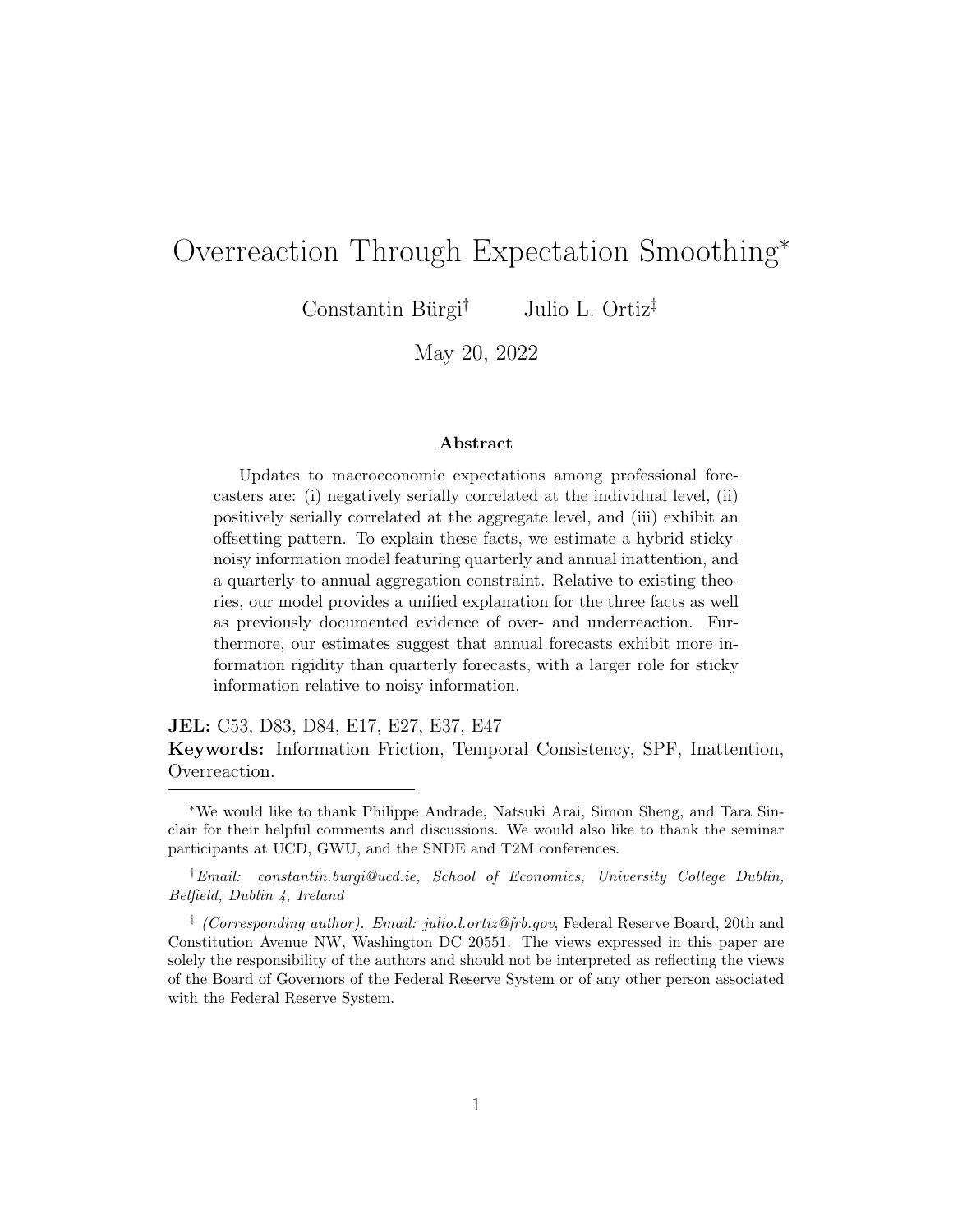<span id="page-24-0"></span>

Figure 4: Model Fit to Revision Autocorrelation

Note: The figure plots the empirical and model-implied autocorrelation of revisions. The top panel plots the individual autocorrelation coefficient, and the bottom panel plots the consensus-level autocorrelation coefficient. 95% confident intervals are displayed with each point estimate.

coefficients, both at the individual (top panel) and aggregate (bottom panel) levels.

Table [6](#page-25-0) reports ten additional non-targeted moments. Panel A reports individual-level regression coefficients of errors-on-revisions at the current quarter as well as one- and two-quarter ahead horizons (rows 1 to 3). The fourth row of the panel reports the estimated coefficient from a regression of the annual (Q4/Q4) forecast error on the realized outcome as in [Kohlhas and Walther](#page-35-2) [\(2021\)](#page-35-2). Across these four regressions, the model almost always predicts indi-vidual overreactions as in the top panel of Figure [4.](#page-24-0)<sup>[19](#page-24-1)</sup>

<span id="page-24-1"></span><sup>19</sup>The model does not generate a negative errors-on-revisions coefficient for current-quarter forecasts. This is because the model assumes that the news forecasters receive is about today. As a result, forecasters place more importance on minimizing current quarter errors, and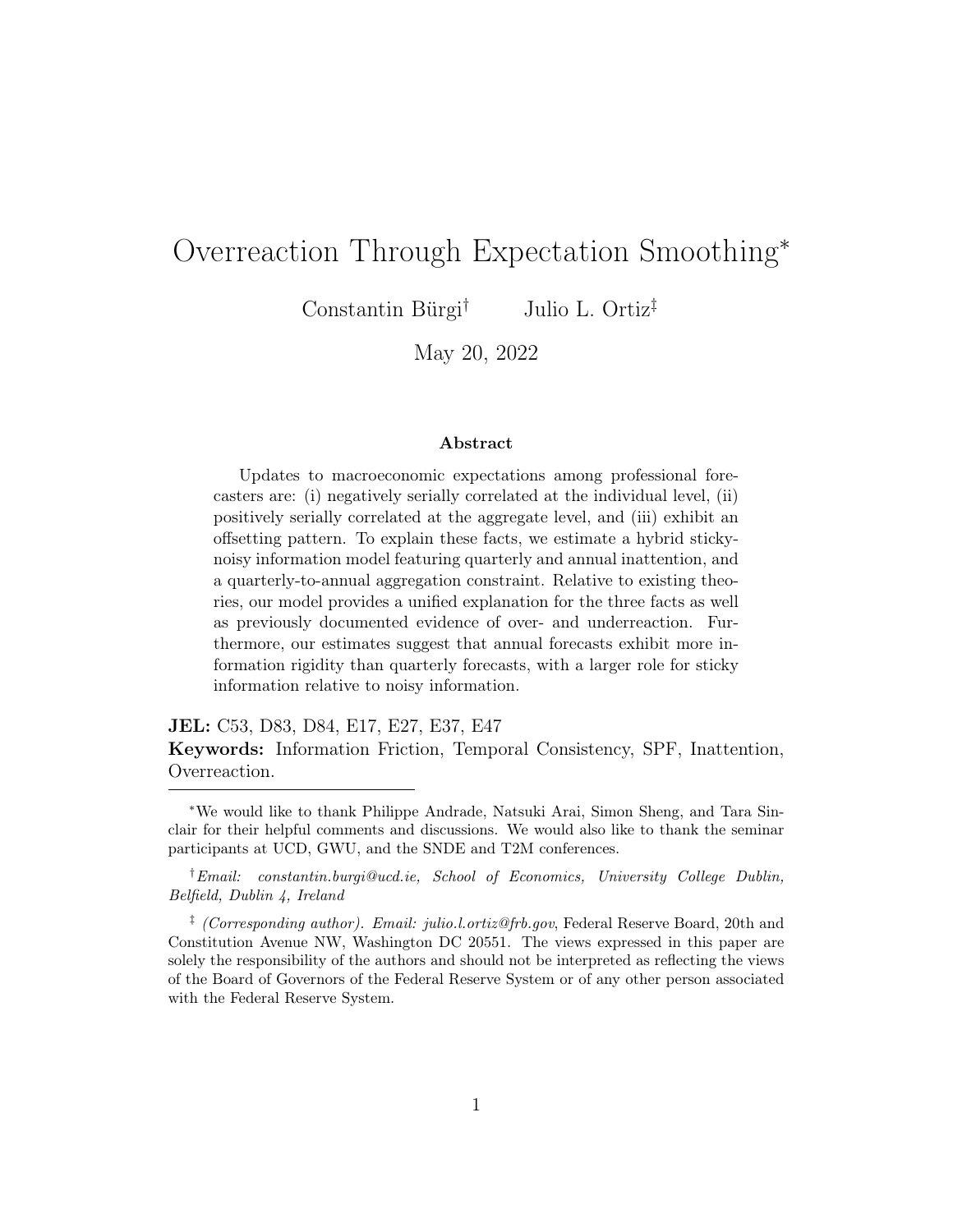<span id="page-25-0"></span>

| Panel A: Individual-Level    |          |         |          |         |
|------------------------------|----------|---------|----------|---------|
|                              |          | Model   |          | Data    |
| $\beta(FECQ, FRCQ)$          | 0.044    | (0.039) | $-0.269$ | (0.061) |
| $\beta(FE1Q, FR1Q)$          | $-0.182$ | (0.098) | $-0.156$ | (0.077) |
| $\beta(FE2Q, FR2Q)$          | $-0.564$ | (0.113) | $-0.355$ | (0.064) |
| $\beta$ (Annual FE, Outcome) | $-0.058$ | (0.094) | $-0.064$ | (0.023) |
| $\beta(FE1Q, FE1Q_{-1})$     | 0.197    | (0.061) | 0.190    | (0.063) |
| Panel B: Aggregate-Level     |          |         |          |         |
|                              | Model    |         |          | Data    |
| $\beta(FECQ, FRCQ)$          | 0.644    | (0.061) | 0.136    | (0.121) |
| $\beta(FE1Q, FR1Q)$          | 0.765    | (0.277) | 0.724    | (0.299) |
| $\beta(FE2Q, FR2Q)$          | 0.109    | (0.598) | 1.093    | (0.294) |
| $\beta$ (Annual FE, Outcome) | $-0.136$ | (0.216) | 0.149    | (0.095) |
| $\beta(FE1Q, FE1Q_{-1})$     | 0.188    | (0.125) | 0.286    | (0.080) |

Table 6: Additional Non-targeted Moments

Note: The table reports additional regression coefficients in the model as well in the data. Standard deviations and standard errors are reported in parentheses. 'FE' refers to forecast error, 'FR' refers to forecast revision, and 'CQ, 1Q, 2Q' refer to current quarter, one-quarter ahead, and two-quarters ahead, respectively.

The final row of Panel A displays estimates of forecast error persistence. We report this estimate to highlight our model's ability to reproduce another feature of the data: positively autocorrelated individual-level errors. In a rational setting in which forecasters are able to observe past realizations of the variable of interest, errors should not exhibit persistence.<sup>[20](#page-25-1)</sup> Our model is able to generate error persistence precisely because annual smoothing introduces lagged errors into reported forecasts. We find this to be a desirable feature of our model as it allows us to match this pattern in the data while making a

instead reshuffle their future forecasts, for which the signals are less informative, to maintain annual consistency. If instead signals were informative about future quarters rather than the current quarter, then the model would generate a negative errors-on-revisions coefficient for current-quarter forecasts.

<span id="page-25-1"></span> $20$ The literature often assumes that forecasters never observe the variable of interest, thereby preserving error persistence. Here, we assume that  $x_{t-1}$  is observable.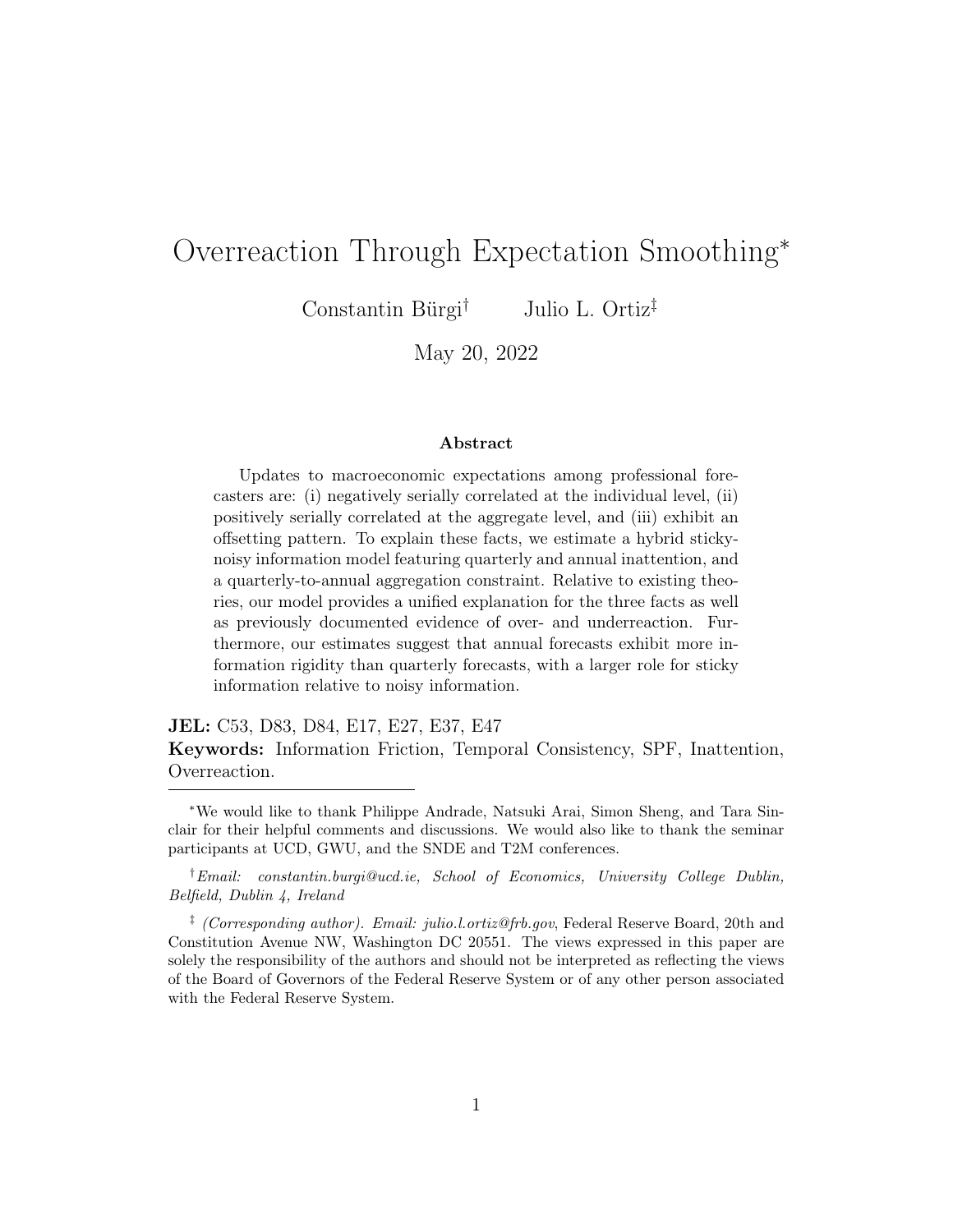more realistic assumption about the forecaster's information set.

Panel B of Table [6](#page-25-0) reports the aggregate analogs to the estimates in Panel A. The first three rows in particular, indicate that consensus forecasts exhibit inertia. Taken together, the results demonstrate that the model is successful in producing empirically relevant magnitudes of over- and underadjustments.

### 5.2 Incorporating Non-Rational Expectations

To better understand the quantitative importance of our mechanism as a driver of overadjustments, we augment our model with a behavioral friction in a supplementary exercise. We choose a leading theory of non-rational expectations, diagnostic expectations [\(Bordalo et al.,](#page-34-8) [2019;](#page-34-8) [Bianchi et al.,](#page-34-9) [2021;](#page-34-9) [Bordalo](#page-34-10) [et al.,](#page-34-10) [2021;](#page-34-10) [Chodorow-Reich et al.,](#page-35-9) [2021\)](#page-35-9), which draws from the representativeness heuristic [\(Tversky and Kahneman,](#page-36-7) [1974\)](#page-36-7). In particular, diagnostic forecasters place excess weight on new information such that their reported current-quarter prediction is:

$$
x_{t|t}^{i,\theta} = \mathbb{E}_{it}(x_t) + \theta \big[ \mathbb{E}_{it}(x_t) - \mathbb{E}_{it-1}(x_t) \big],
$$

where  $\theta$  is the degree of diagnosticity. When  $\theta = 0$ , the model collapses to a rational expectations model. On the other hand, in a world of diagnostic expectations,  $\theta > 0$ .

The objective of this exercise is to model two channels of overreaction: (i) our annual smoothing mechanism and (ii) diagnostic expectations, and to quantify the relative importance of our mechanism. To do so, we re-estimate the model with and without diagnostic expectations while targeting two additional moments: the contemporaneous covariance of errors and revisions, and the variance of contemporaneous errors. We add these moments to the estimation procedure in order to ensure that the model fits a well-known measure of overreactions, the coefficient of errors on revisions, as closely as possible. We estimate unconstrained (with  $\theta$ ) and constrained (without  $\theta$ ) versions of our model while targeting this expanded set of ten moments. The results are reported in Table [D5.](#page-52-0)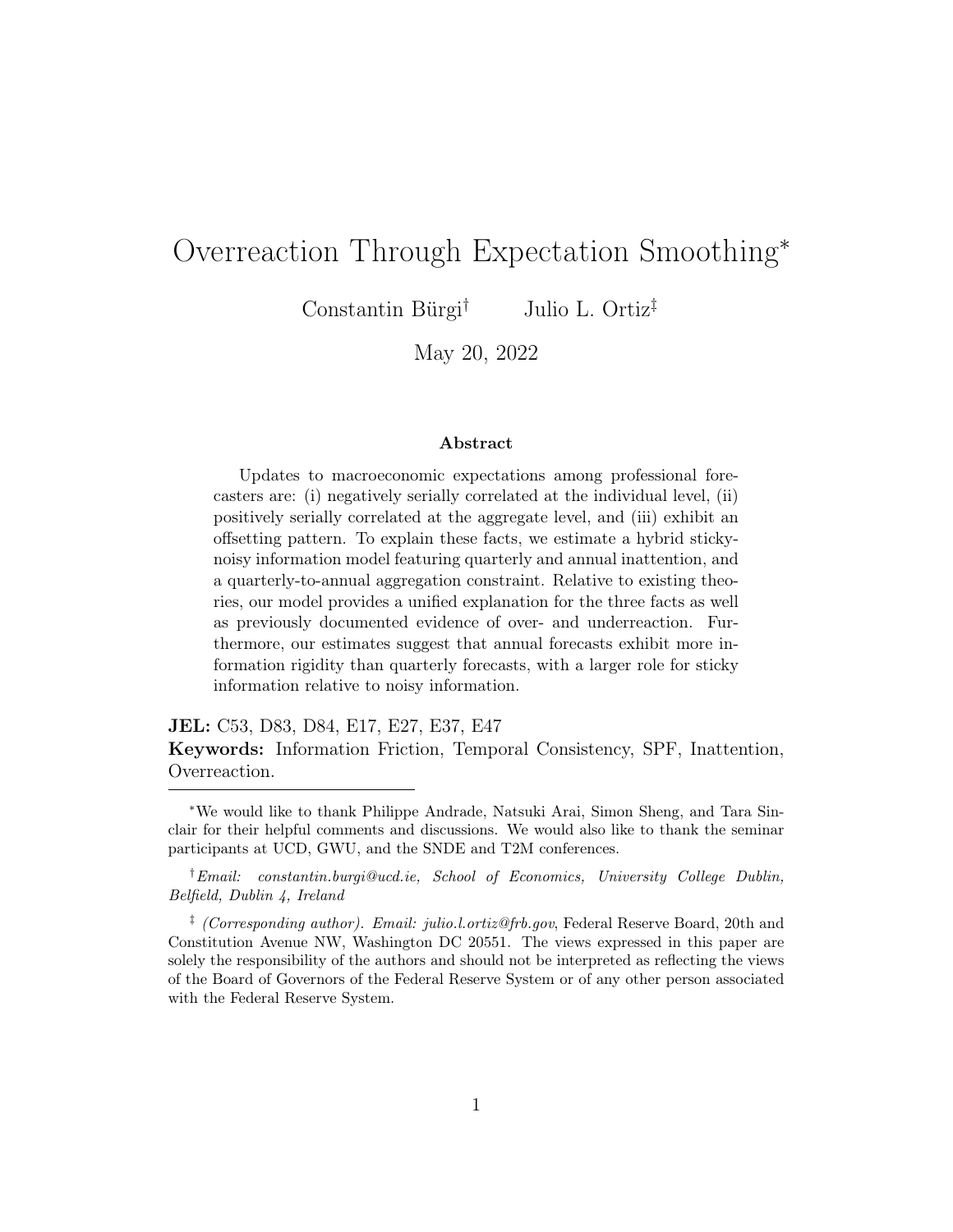#### <span id="page-27-0"></span>Figure 5: Annual Smoothing vs. Diagnostic Expectation Contributions



Note: The figure plots the contributions of annual smoothing and diagnostic expectations, in percent, to three measures of overreactions.

The constrained model, without diagnostic expectations, implies that the probability of Case 2 updating,  $q(1-p)$ , is about 0.41. In the unconstrained model, which features diagnostic expectations, this probability falls by roughly 35%. At the same time, our estimate of diagnosticity is 0.50 which is similar to though slightly lower than the estimate obtained in [Bordalo et al.](#page-34-0) [\(2020\)](#page-34-0) who use the same data and estimation approach. Overall, our results indicate that annual smoothing and temporal consistency can explain a meaningful amount of observed overreactions, even in the presence of a non-rational belief friction.

In a second exercise, we examine the importance of annual smoothing relative to diagnostic expectations by running three simulated regressions. Using our unconstrained parameter estimates, we first simulate a panel of forecasts and run an errors-on-revisions regression, a revision autocorrelation regression, and an errors-on-outcomes regression. We then fix  $\theta = 0$  and repeat this exer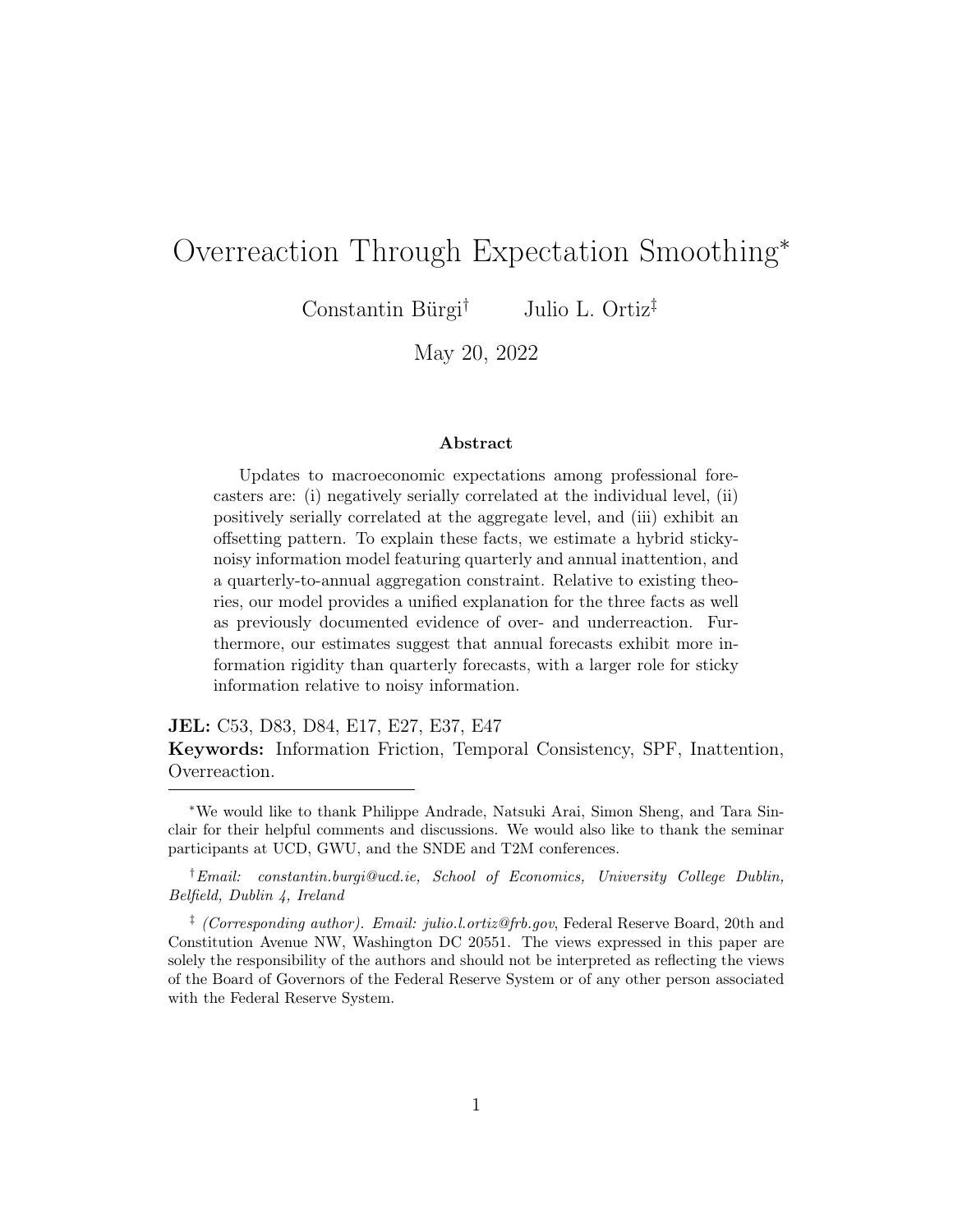cise. Figure [5](#page-27-0) displays three sets of stacked bars, each corresponding to one of the aforementioned regressions. The red bar denotes the contribution of our annual smoothing mechanism to the overall estimate of overadjustments in the unconstrained model, while the blue bar denotes the contribution of diagnostic expectations. Once again, we find that annual smoothing is a meaningful, and in this case dominant, driver of quarterly overreactions. While there are a number of other plausible sources of overadjustments, these results suggest that annual smoothing can be a quantitatively important driver of overreactions.

### 5.3 Annual Smoothing Across SPF Variables

We next estimate our baseline model for a range of macroeconomic variables covered in the SPF. Table [7](#page-29-0) reports empirical and simulated estimates of revision autocorrelation, our non-targeted moment of choice. In general, we find that our model is broadly successful in reproducing the negatively autocorrelated revisions observed in the data.

### 5.4 Examining Potential Sources of Annual Smoothing

Annual inattention can arise due to reputational considerations or time and resource constraints associated with frequent model updating. The reputational considerations hypothesis is unlikely to explain annual smoothing in the data since the SPF is an anonymous survey. We therefore proceed to examine the plausibility of resource constraints. To do so, we exploit the SPF classifications of different forecaster types.

In 1990, the SPF began collecting information on respondents' industries of employment. A respondent is labeled as either a financial service provider, a non-financial service provider, or neither. Financial service providers include asset managers, investment bankers, and insurance companies while non-financial forecasters include academics employed at universities, manu-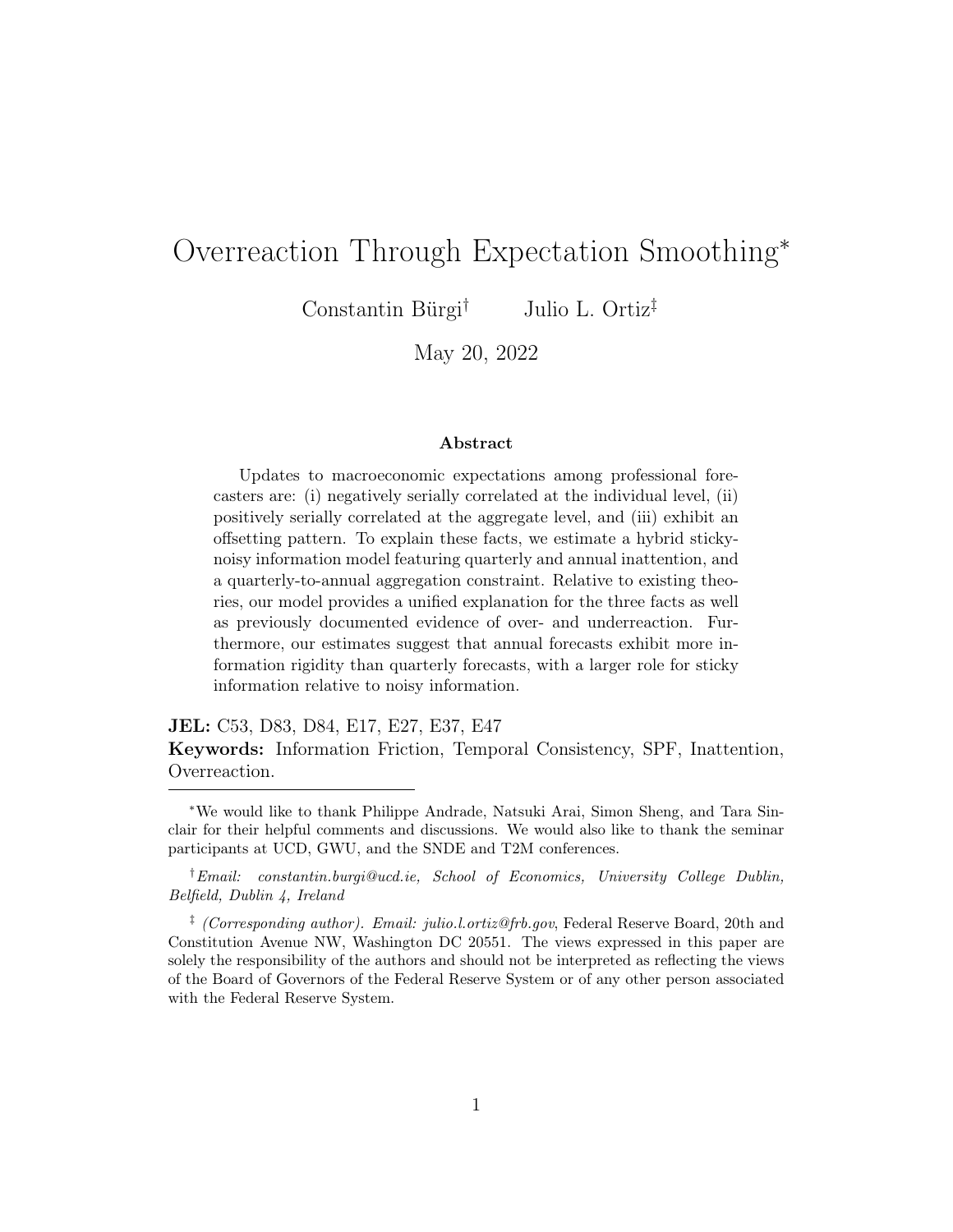<span id="page-29-0"></span>

|                                | Revision Autocorrelation |                 |  |
|--------------------------------|--------------------------|-----------------|--|
|                                | Model                    | Data.           |  |
| Real GDP                       | $-0285(0.029)$           | $-0.202(0.027)$ |  |
| Nominal GDP                    | $-0.250(0.027)$          | $-0.303(0.050)$ |  |
| Real consumer spending         | $-0.325(0.027)$          | $-0.281(0.047)$ |  |
| GDP deflator                   | $-0.261(0.031)$          | $-0.253(0.053)$ |  |
| Real residential investment    | $-0.178(0.027)$          | $-0.171(0.035)$ |  |
| Real nonresidential investment | $-0.155(0.027)$          | $-0.265(0.025)$ |  |
| Real federal spending          | $-0.203(0.030)$          | $-0.222(0.028)$ |  |
| Real state/local spending      | $-0.178(0.035)$          | $-0.203(0.041)$ |  |
| Industrial production          | $-0.209(0.025)$          | $-0.242(0.035)$ |  |
| <b>CPI</b>                     | $-0.447(0.019)$          | $-0.336(0.047)$ |  |
| Unemployment                   | $-0.010(0.038)$          | $-0.284(0.029)$ |  |
| Ten year bond                  | $-0.422(0.019)$          | $-0.280(0.028)$ |  |
| 3-month bill                   | $-0.229(0.045)$          | $-0.254(0.025)$ |  |
| Housing starts                 | $-0.010(0.035)$          | $-0.261(0.021)$ |  |

Table 7: Estimates Across SPF Variables

Note: The table reports one-quarter ahead revision autocorrelation coefficients in the model and the data for various macroeconomic variables covered in the SPF. Bold values are significantly negative at the 5% level.

facturers, and consulting firms.<sup>[21](#page-29-1)</sup> In general, a forecaster is able to switch across categories over time.

We hypothesize that annual smoothing is weaker among financial service providers. Inattention is plausibly costlier among these types of forecasters because client demands require them to operate with up-to-date information. On the other hand, non-financial service providers likely complete other tasks on a regular basis that do not require highly updated information on macroeconomic developments. To assess this hypothesis, we re-estimate the baseline model for financial and non-financial forecasters separately and find the strongest evidence of annual smoothing among non-financial service

<span id="page-29-1"></span> $21$ A full list is provided on page 33 of the SPF documentation: [https:](https://www.philadelphiafed.org/-/media/frbp/assets/surveys-and-data/survey-of-professional-forecasters/spf-documentation.pdf?la=en&hash=F2D73A2CE0C3EA90E71A363719588D205) [//www.philadelphiafed.org/-/media/frbp/assets/surveys-and-data/](https://www.philadelphiafed.org/-/media/frbp/assets/surveys-and-data/survey-of-professional-forecasters/spf-documentation.pdf?la=en&hash=F2D73A2CE0C3EA90E71A363719588D205) [survey-of-professional-forecasters/spf-documentation.pdf?la=en&hash=](https://www.philadelphiafed.org/-/media/frbp/assets/surveys-and-data/survey-of-professional-forecasters/spf-documentation.pdf?la=en&hash=F2D73A2CE0C3EA90E71A363719588D205) [F2D73A2CE0C3EA90E71A363719588D205](https://www.philadelphiafed.org/-/media/frbp/assets/surveys-and-data/survey-of-professional-forecasters/spf-documentation.pdf?la=en&hash=F2D73A2CE0C3EA90E71A363719588D205)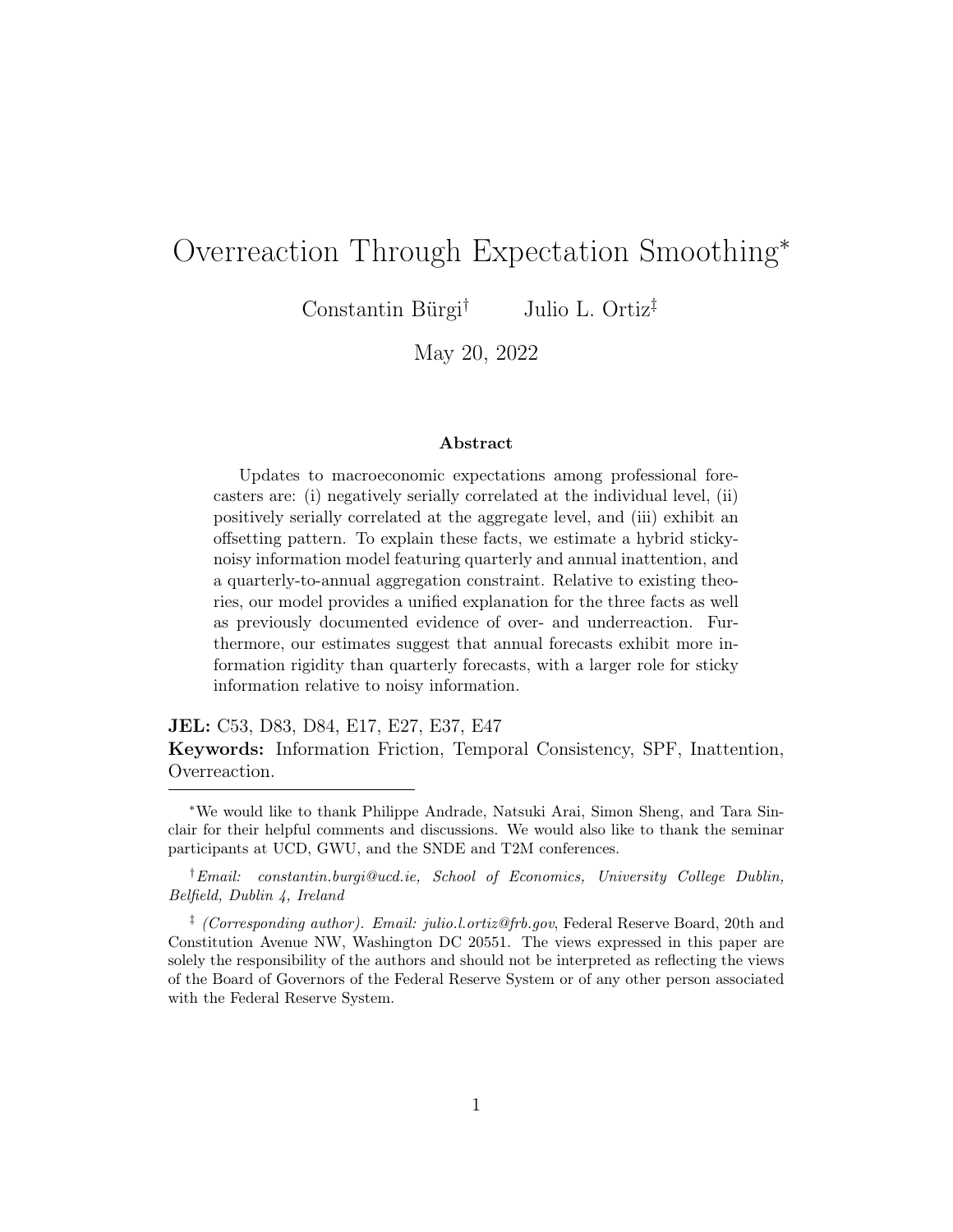

<span id="page-30-1"></span>Figure 6: Model Fit to Revision Autocorrelation, by Forecaster Type

Note: The figure plots the empirical and model-implied autocorrelation of revisions. The top two panels plot the individual autocorrelation coefficient, and the bottom two panels plot the consensus-level autocorrelation coefficient. The first column of panels refers to the financial industry forecaster subsample while the second column of panels refers to nonfinancial forecasters. 95% confident intervals are displayed with each point estimate.

providers.[22](#page-30-0)

Figure [6](#page-30-1) displays the non-targeted fit of the estimated models to the autocorrelation of revisions. Overall, our estimated models are able to match the autocorrelation of revisions across either type of forecaster, which are more strongly negative among non-financial forecasters. In addition, the estimated probability of Case 2 updating is higher among non-financial forecasters. These results favor a time or resource-based interpretation of annual inattention.

<span id="page-30-0"></span> $22$ The estimation results are reported in Table [D6.](#page-53-0)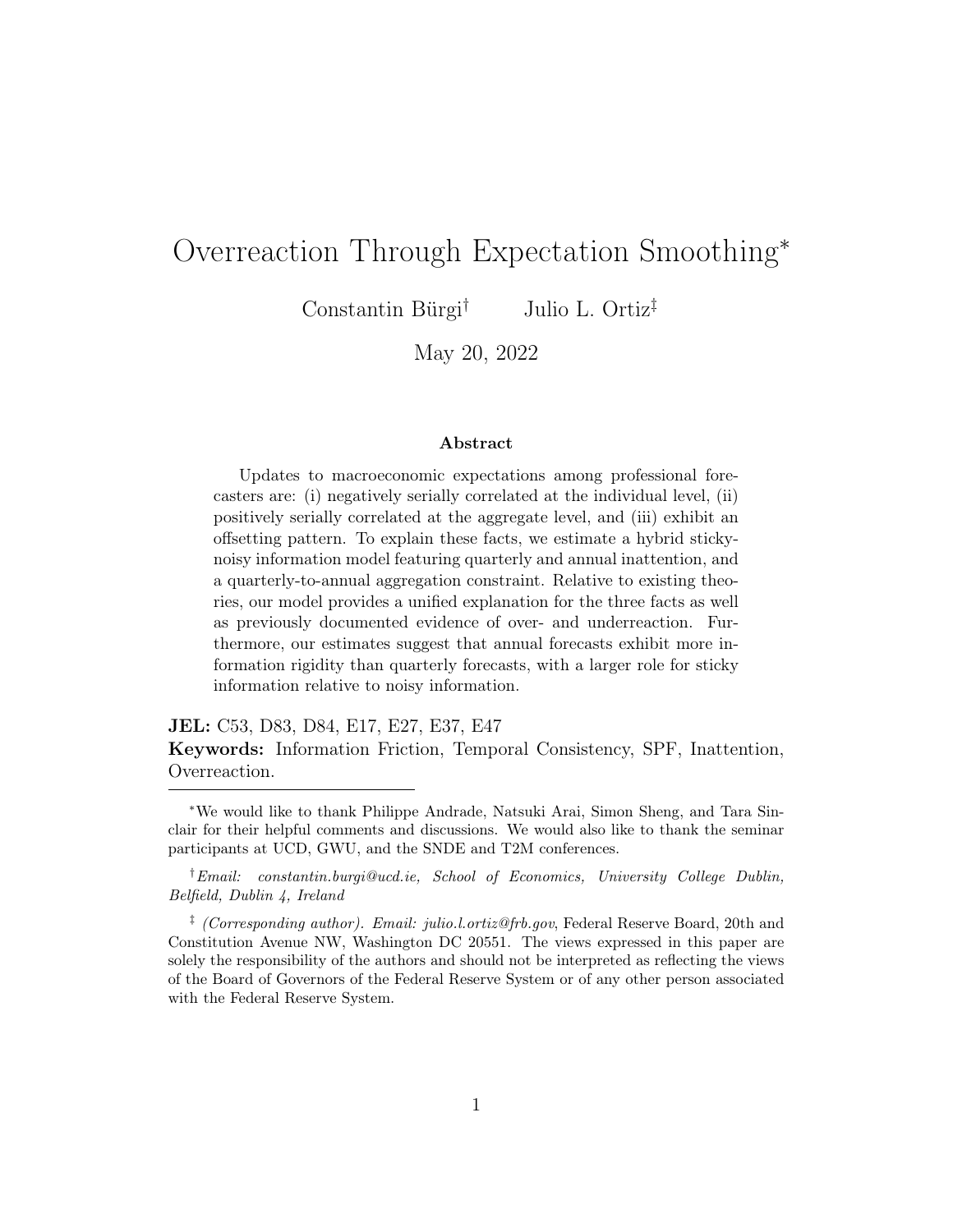# 6 Implications for Information Frictions

In addition to serving as a source of observed overadjustments, our model can also speak to the literature on information frictions. Since our model does not allow us to readily extract a coefficient of information rigidity from an OLS regression, we simulate the estimated model in order to retrieve the steady state Kalman gains and to quantify the size of information frictions.

### 6.1 Model-Implied Information Rigidities

Column 3 of Table [8](#page-32-0) reports measures of implied information rigidity for SPF forecasts of real GDP and inflation. Since our model is a hybrid sticky-noisy information model, we define the implied information friction to be:

<span id="page-31-1"></span>
$$
Implied friction = [1 - Pr(update)] + Pr(update) \times (1 - \kappa_1 - \kappa_2),
$$
 (6)

where Pr(update) denotes the probability of updating, which reflects the sticky information feature of the model. Based on our estimates in the previous sections, this probability varies across frequencies. Moreover, the role of noisy information in overall information frictions is understood through the coefficients  $\{\kappa_1, \kappa_2\}$  which denote the Kalman gains.<sup>[23](#page-31-0)</sup>

In traditional models of either sticky information or noisy information, the relevant information rigidity is governed by either the probability of updating or the Kalman gain(s). Here, the implied friction is a combination of these two objects. With some probability, forecasters do not update. In this case, they effectively place a weight of zero on new information. With some probability, forecasters do update, in which case they weigh new information based on the Kalman gains. Upon updating, the relevant information friction is one minus the sum of these optimal weights. Together, these terms capture the notion of an information friction in a hybrid sticky-noisy information model, which can interpreted as an expected weight placed on new information.

<span id="page-31-0"></span><sup>&</sup>lt;sup>23</sup>In particular,  $\kappa_1$  denotes the weight placed on the private contemporaneous signal and  $\kappa_2$  is the weight placed on the lagged realization of the macroeconomic variable.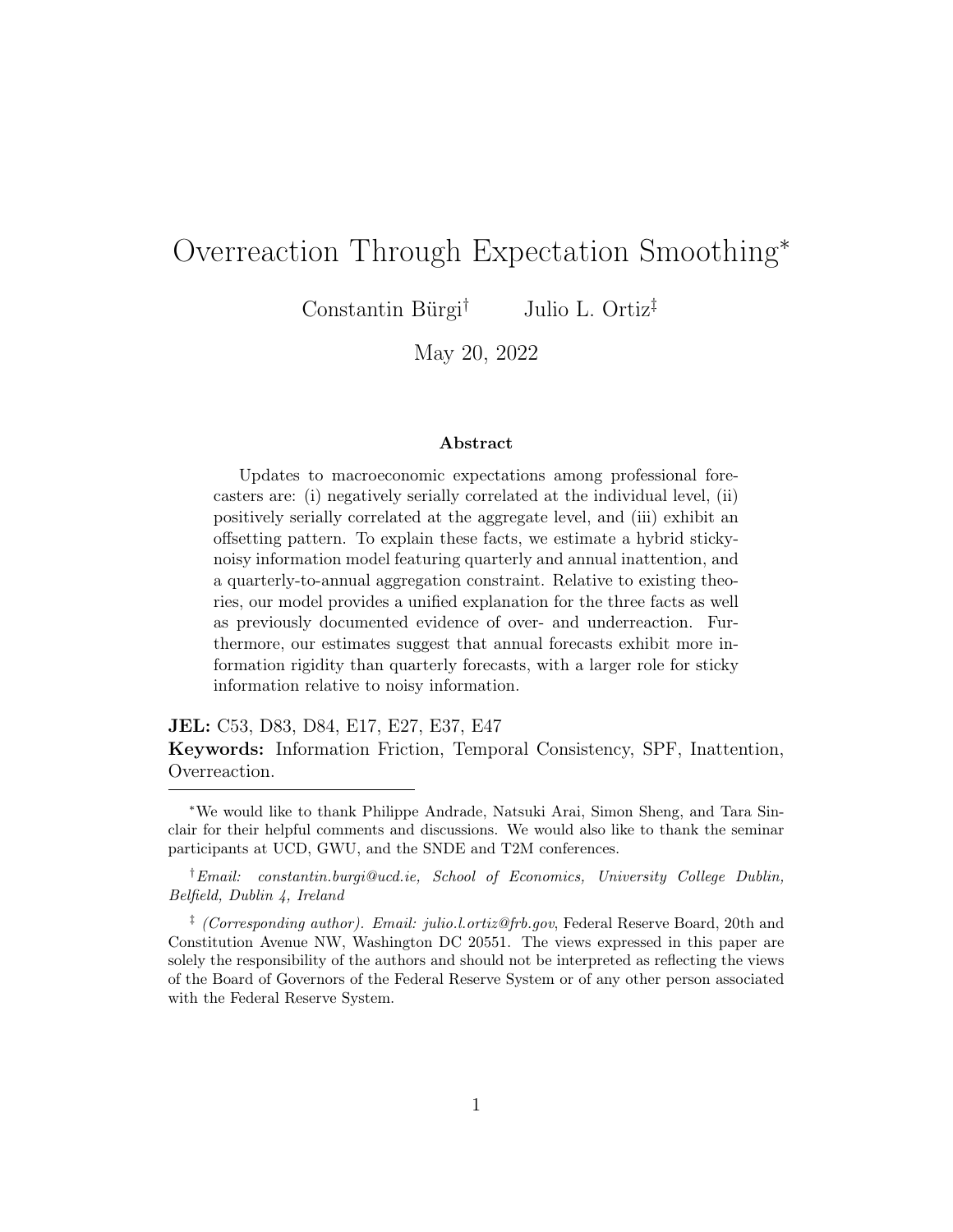<span id="page-32-0"></span>

|                    | Probability | Implied  | Sticky info  | Noisy info   |
|--------------------|-------------|----------|--------------|--------------|
|                    | of updating | friction | contribution | contribution |
| Panel A: Real GDP  |             |          |              |              |
| Quarterly          | 0.934       | 0.248    | $25.0\%$     | 75.0%        |
| Annual             | 0.584       | 0.532    | 78.2%        | 21.8%        |
| Panel B: Inflation |             |          |              |              |
| Quarterly          | 0.997       | 0.256    | $1.0\%$      | 99.0%        |
| Annual             | 0.571       | 0.574    | 74.7%        | 25.3%        |

Table 8: Information Frictions Across Models

Note: The table reports estimated updating probabilities, implied information frictions, and contributions of sticky and noisy information for real GDP and inflation at quarterly and annual frequencies. Implied information frictions are computed based on [\(6\)](#page-31-1) with model-implied Kalman gains  $\{0.749, 0.052\}$  and  $\{0.685, 0.061\}$  for real GDP and inflation, respectively. Contributions of sticky and noisy information are computed according to [\(7\)](#page-33-0).

In order to compare our implied information frictions to those in the literature, we also report model estimates using inflation forecasts based on the GDP deflator. At a quarterly frequency, we estimate information frictions to be about 0.26 while, for annual forecasts, we find that information frictions are higher, at 0.57. For reference, [Coibion and Gorodnichenko](#page-35-0) [\(2015\)](#page-35-0) estimate coefficients of information rigidity to be around 0.54 while [Ryngaert](#page-36-6) [\(2017\)](#page-36-6) estimates information frictions to be roughly 0.33. Importantly, whereas existing estimates imply a single information friction for all frequencies, our analysis indicates that there is a difference in information rigidities across quarterly and annual frequencies. We note that the average of our quarterly and annual information frictions hover around these previously documented estimates.

### 6.2 Contributions of Sticky and Noisy Information

The literature on survey expectations has documented evidence consistent with both sticky and noisy information. Our results indicate that the data favor a hybrid model featuring signal extraction and frequency-specific sticky information. In addition to providing estimates of information frictions based on both sticky and noisy information, our model can also quantify the relative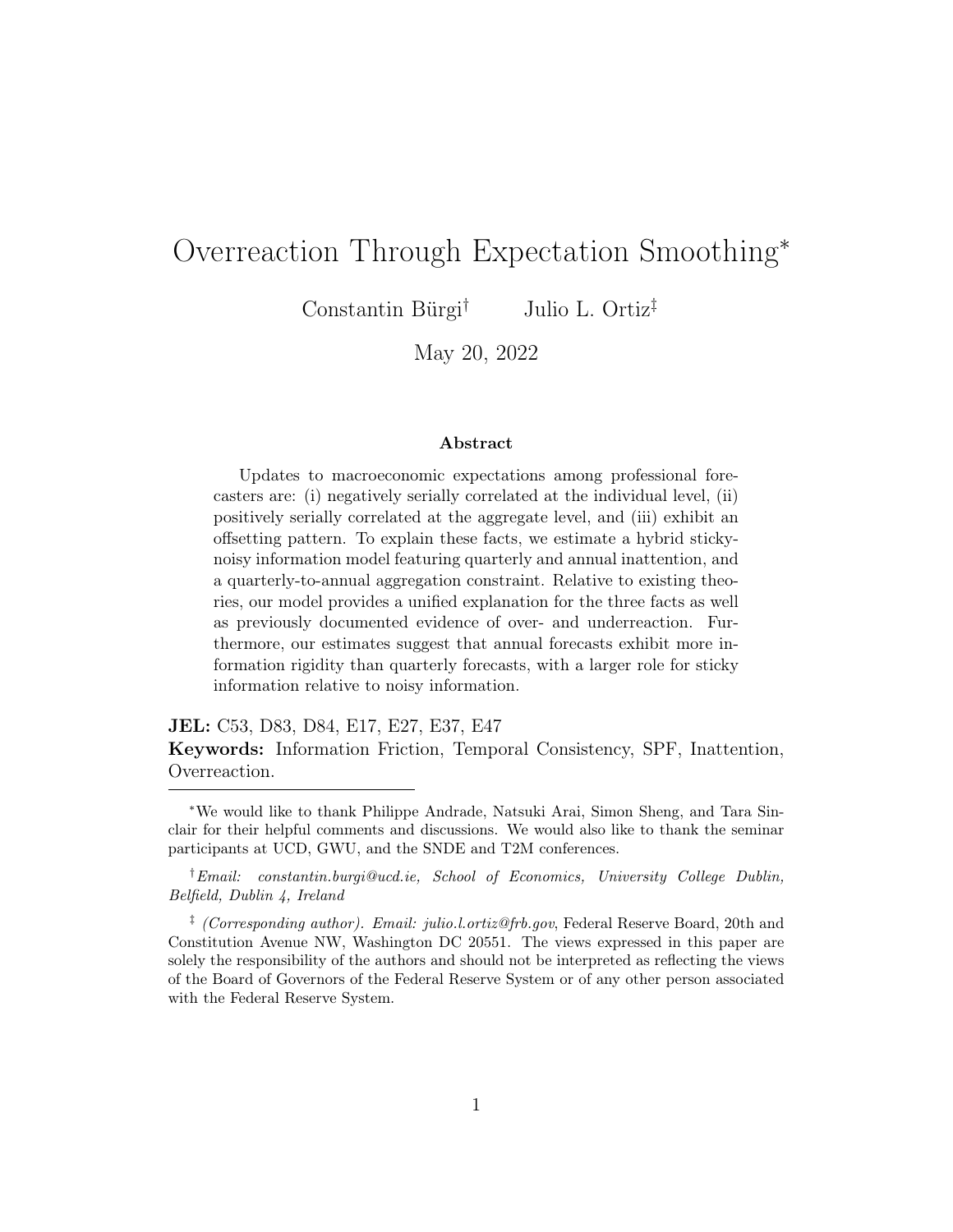importance of each of these channels. To do so, we normalize the implied information friction to equal one

<span id="page-33-0"></span>
$$
1 = \underbrace{\frac{1 - \Pr(\text{update})}{[1 - \Pr(\text{update})] + \Pr(\text{update}) \times (1 - \kappa_1 - \kappa_2)}}_{\text{Sticky info contribution}} + \underbrace{\frac{\Pr(\text{update}) \times (1 - \kappa_1 - \kappa_2)}{[1 - \Pr(\text{update})] + \Pr(\text{update}) \times (1 - \kappa_1 - \kappa_2)}}_{\text{Noisy info contribution}}.
$$
\n(7)

The first term in the above expression quantifies the role of sticky information in the overall measured information rigidity while the second term quantifies the importance of noisy information. The final two columns of Table [8](#page-32-0) report the contributions of each form of imperfect information to the implied friction reported in column 3. The results from this accounting exercise suggest that noisy information is the primary contributor to estimated information frictions among quarterly forecasts, while sticky information becomes substantially more important at the annual frequency.

## 7 Conclusion

We show that professional forecasters exhibit over- and underadjustments, and they offset their updates. Motivated by these facts, we build a hybrid sticky-noisy information model with quarterly and annual forecasts. From the lens of our model, overreactions arise because of annual smoothing and temporal consistency. When faced with new information, forecasters offset their current updates further along their annual trajectories. The trade-off between minimizing errors and satisfying consistency can explain a meaningful amount of overreactions to real GDP as well as other variables.

Our results also imply that information frictions vary by frequency, and attribute most of the annual friction to stickiness and the quarterly friction to noisiness. Future research might be able to provide a deeper microfoundation for annual smoothing, be it rational or behavioral. For policymakers, the result that quarterly predictions are updated almost every quarter and are partly contaminated by overadjustments due to annual smoothing, implies that they should focus on managing more stable medium- and long-term expectations.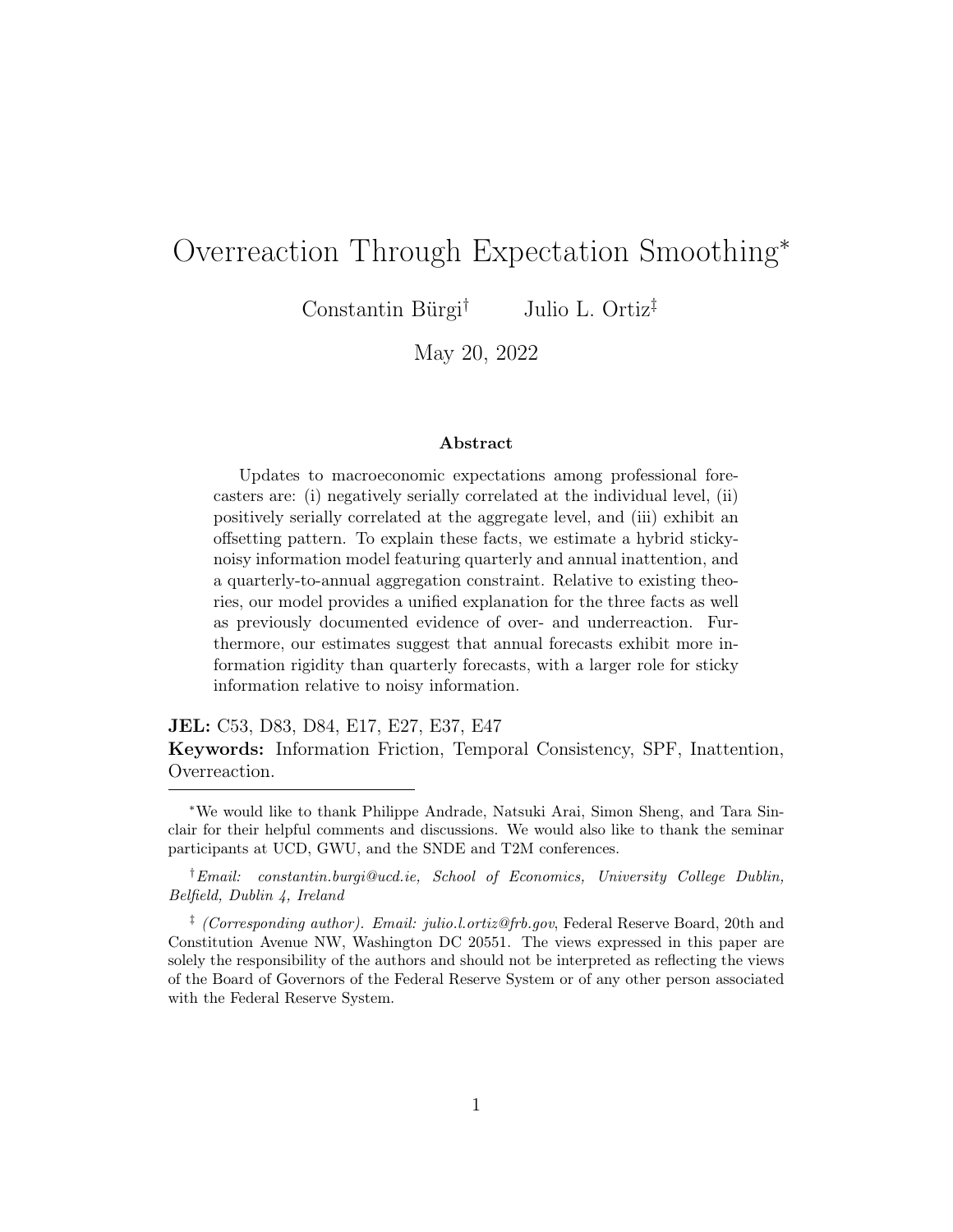# References

- <span id="page-34-6"></span>Afrouzi, H., Kwon, S., Landier, A., Ma, Y., and Thesmar, D. (2021). Overreaction in Expectations: Evidence and Theory. Working Paper.
- <span id="page-34-3"></span>Andrade, P. and Le Bihan, H. (2013). Inattentive Professional Forecasters. Journal of Monetary Economics, 60:967–982.
- <span id="page-34-7"></span>Andrews, I., Gentzkow, M., and Shapiro, J. M. (2017). Measuring the Sensitivity of Parameter Estimates to Estimation Moments. The Quarterly Journal of Economics, 132:1553–1592.
- <span id="page-34-5"></span>Azeredo da Silvera, R., Sung, Y., and Woodford, M. (2020). Optimally Imprecise Memory and Biased Forecasts. NBER Working Paper 28075.
- <span id="page-34-4"></span>Baker, S. R., McElroy, T. S., and Sheng, X. S. (2020). Expectation formation following large, unexpected shocks. Review of Economics and Statistics, 102(2):287–303.
- <span id="page-34-9"></span>Bianchi, F., Ilut, C., and Saijo, H. (2021). Diagnostic Business Cycles. NBER Working Paper 28604.
- <span id="page-34-0"></span>Bordalo, P., Gennaioli, N., Ma, Y., and Shleifer, A. (2020). Overreaction in Macroeconomic Expectations. American Economic Review, 110:2748–2782.
- <span id="page-34-8"></span>Bordalo, P., Gennaioli, N., Porta, R. L., and Shleifer, A. (2019). Diagnostic expectations and stock returns. The Journal of Finance, 74(6):2839–2874.
- <span id="page-34-10"></span>Bordalo, P., Gennaioli, N., Schleifer, A., and Terry, S. (2021). Real Credit Cycles. NBER Working Paper 28416.
- <span id="page-34-1"></span>Broer, T. and Kohlhas, A. (2019). Forecaster (Mis-)Behavior. Working Paper.
- <span id="page-34-2"></span>Bürgi, C. R. S. (2016). What Do We Lose When We Average Expectations? Working Papers 2016-013, The George Washington University, Department of Economics, H. O. Stekler Research Program on Forecasting.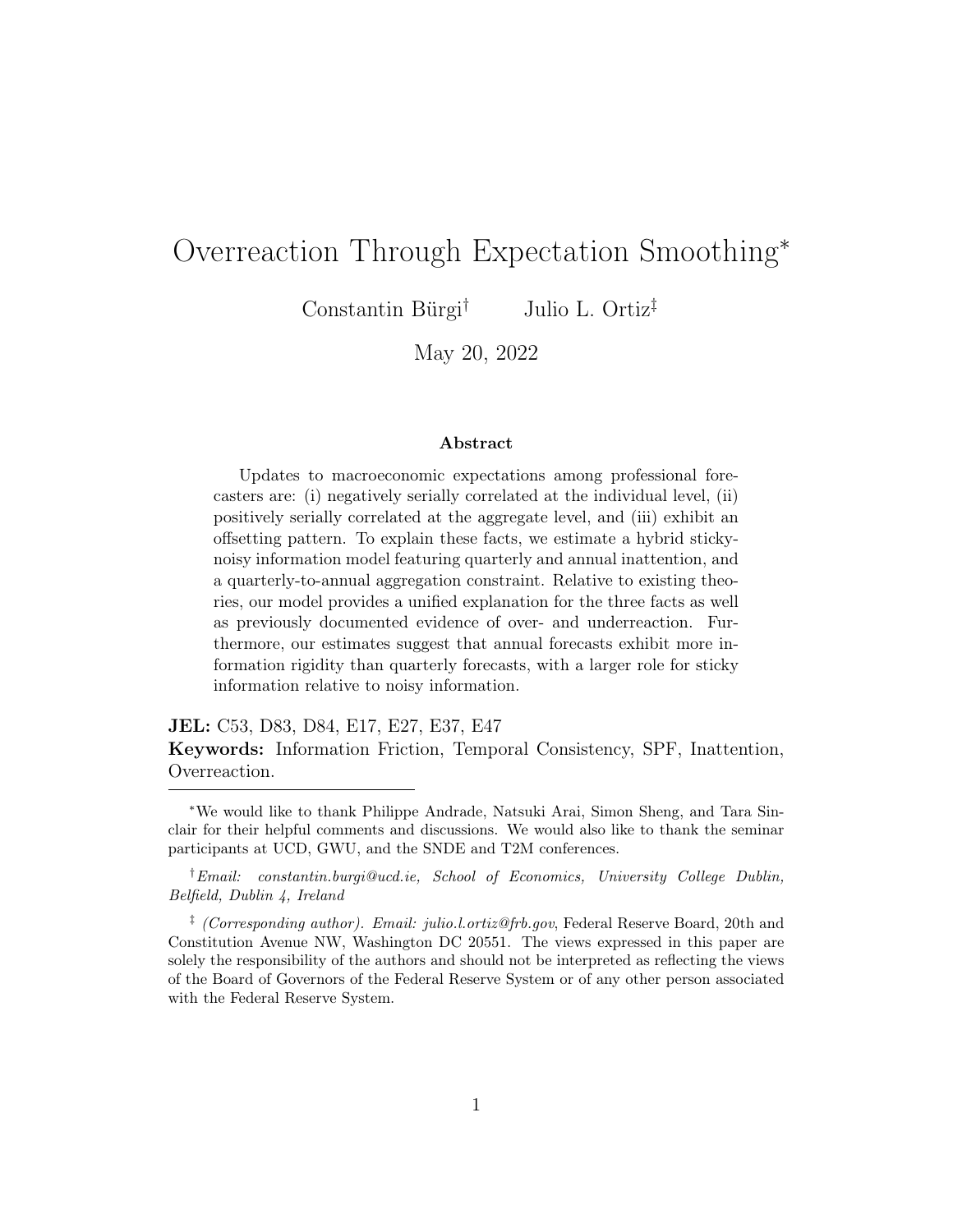- <span id="page-35-4"></span>Bürgi, C. R. S. (2017). Bias, rationality and asymmetric loss functions. Economics Letters, 154:113–116.
- <span id="page-35-9"></span>Chodorow-Reich, G., Guren, A. M., and McQuade, T. J. (2021). The 2000s Housing Cycle with 2020 Hindsight: A Neo-Kindlebergerian View. NBER Working Paper 29140.
- <span id="page-35-8"></span>Coibion, O. and Gorodnichenko, Y. (2012). What Can Survey Forecasts Tell Us About Information Rigidities? Journal of Political Economy, 120:116– 159.
- <span id="page-35-0"></span>Coibion, O. and Gorodnichenko, Y. (2015). Information rigidity and the expectations formation process: A simple framework and new facts. American Economic Review, 109:465–490.
- <span id="page-35-5"></span>Daniel, K., Hirshleifer, D., and Subrahmanyam, A. (1998). Investor Psychology and Security Market Under- and Overreactions. Journal of Finance, 53:1839–1885.
- <span id="page-35-1"></span>Dovern, J., Fritsche, U., Loungani, P., and Tamirisa, N. (2015). Information Rigidities: Comparing Average and Individual Forecasts for a Large International Panel. International Journal of Forecasting, 31:144–154.
- <span id="page-35-7"></span>Driscoll, J. C. and Kraay, A. C. (1998). Consistent Covariance Matrix Estimation with Spatially Dependent Panel Data. The Review of Economics and Statistics, 80:549–560.
- <span id="page-35-3"></span>Ehrbeck, T. and Waldmann, R. (1996). Why Are Professional Forecasters Biased? Agency Versus Behavioral Explanations. The Quarterly Journal of Economics,  $111(1):21-40$ .
- <span id="page-35-6"></span>Farmer, L., Nakamura, E., and Steinsson, J. (2022). Learning About the Long Run. NBER Working Paper 29495.
- <span id="page-35-2"></span>Kohlhas, A. N. and Walther, A. (2021). Asymmetric Attention. American Economic Review, 111:2879–2925.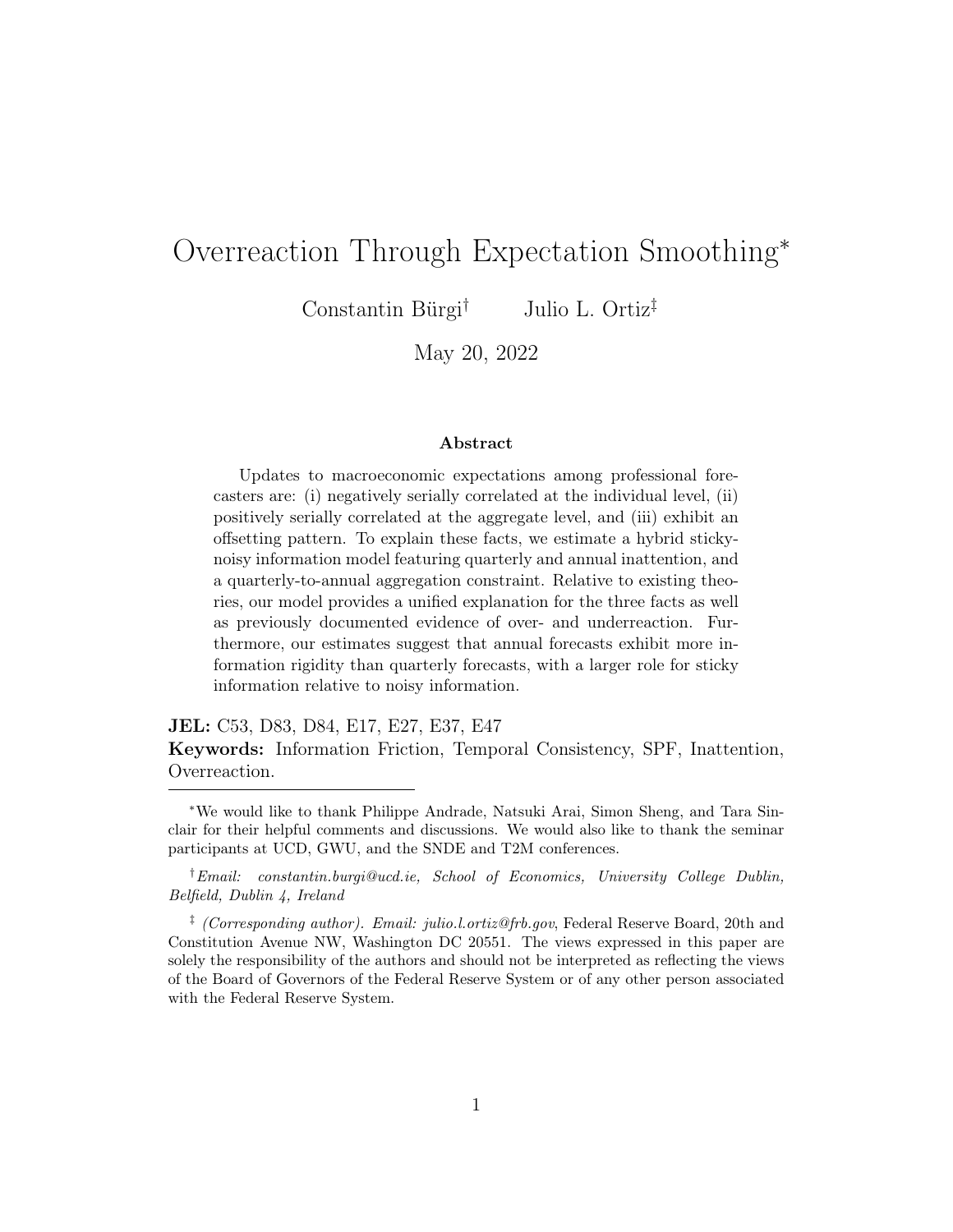- <span id="page-36-4"></span>Kucinskas, S. and Peters, F. (2021). Measuring Under- and Overreaction in Expectation Formation. Working Paper.
- <span id="page-36-2"></span>Mankiw, G. and Reis, R. (2002). Sticky Information Versus Sticky Prices: A Proposal to Replace the New Keynesian Phillips Curve. Quarterly Journal of Economics, 117:1295–1328.
- <span id="page-36-3"></span>Nordhaus, W. D. (1987). Forecasting Efficiency: Concepts and Applications. The Review of Economics and Statistics, 69:667–674.
- <span id="page-36-6"></span>Ryngaert, J. (2017). What Do (and Don't) Forecasters Know About U.S. Inflation? Working Paper.
- <span id="page-36-5"></span>Scotese, C. A. (1994). Forecast Smoothing and the Optimal Under-utilization of Information at the Federal Reserve. Journal of Macroeconomics, 16:653– 670.
- <span id="page-36-1"></span>Sims, C. (2003). The Implications of Rational Inattention. Journal of Monetary Economics, 50:665–690.
- <span id="page-36-7"></span>Tversky, A. and Kahneman, D. (1974). Judgment under Uncertainty: Heuristics and Biases. Science, 185:1124–1131.
- <span id="page-36-0"></span>Woodford, M. (2001). Imperfect Common Knowledge and the Effects of Monetary Policy. Knowledge, Information, and Expectations in Modern Macroeconomics: In Honor of Edmund Phelps.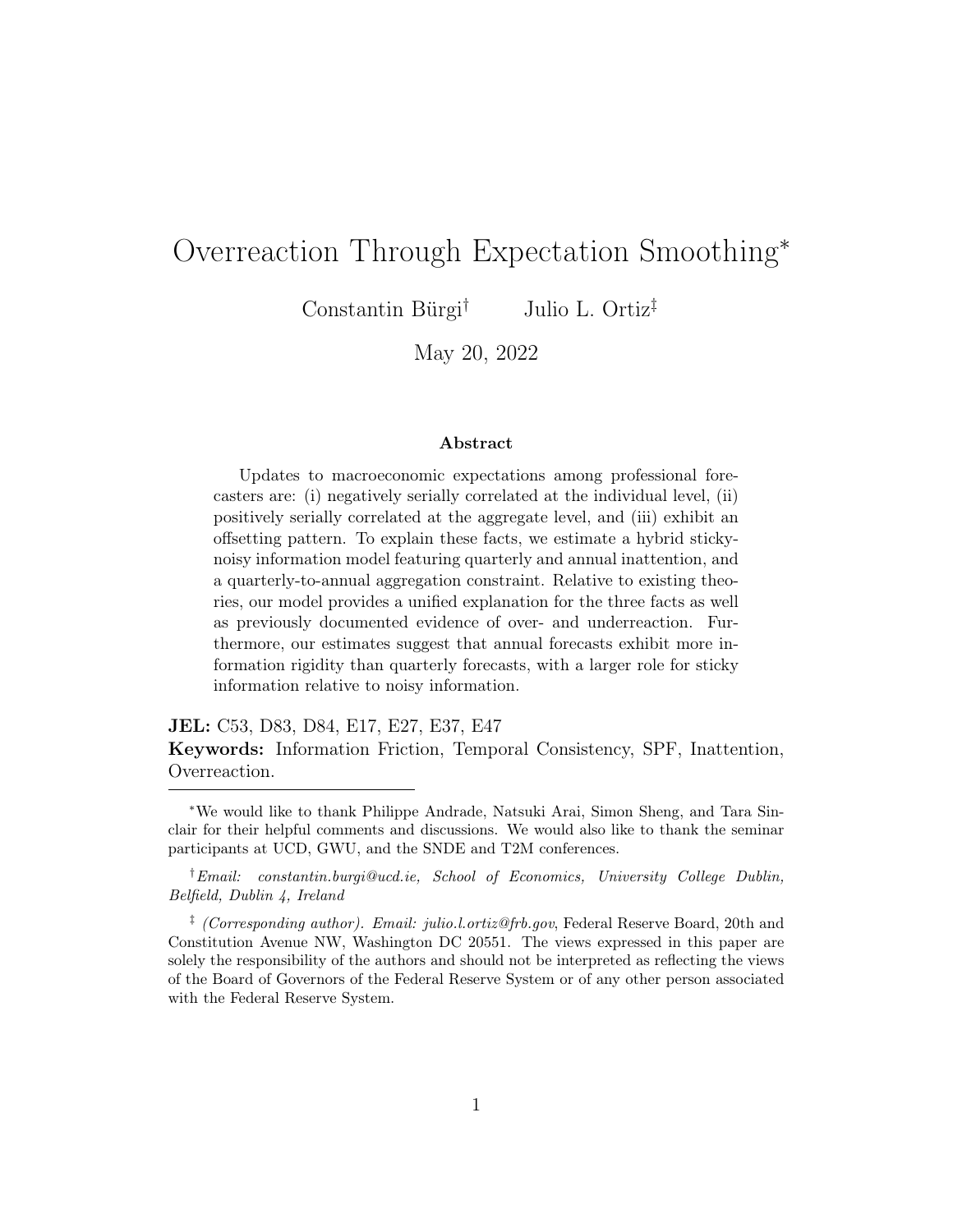# Appendix A Empirics

This section describes in further detail the data used for the empirical and model estimation sections of the main text. For our baseline model results, we focus on forecasts of real GDP growth.

### A.1 Quarterly-to-Annual Consistency in SPF Forecasts

We provide descriptive, anecdotal, and empirical evidence to confirm that SPF forecasts satisfy quarterly-to-annual consistency. First, the SPF documentation (chapter 3) details how the monthly and quarterly observations are linked to the annual, and states that procedures are in place to ensure that participants adhere to these formulas. A forecaster who does not follow the specified formulas is contacted and a discussion about non-adherence ensues. Second, we gathered anecdotal evidence by speaking to several survey participants, all of whom verified the quarterly-to-annual consistency requirement. Third, we directly show that consistency is present in the data by computing implied current-year forecasts, based on the quarterly predictions, and comparing them with the current-year forecast actually issued by the respondent. In the first quarter of the calendar year, the current-year forecast should coincide with the average forecasted levels of the current-, one-, two-, and three-quarter forecasts. In the second quarter of the calendar year, the current-year forecast should coincide with the average forecasted levels of the previous-, current-, one-, and two-quarter forecasts, and so on.[24](#page-37-0)

We construct implied current-year forecasts accordingly and compare them to the reported current-year forecasts, finding a 0.9999 correlation between the two as indicated by Figure [A1.](#page-38-0)

<span id="page-37-0"></span><sup>24</sup>As noted in footnote 6 of the SPF documentation, the previous quarter forecast is history which is observable to the forecaster and is nearly never revised.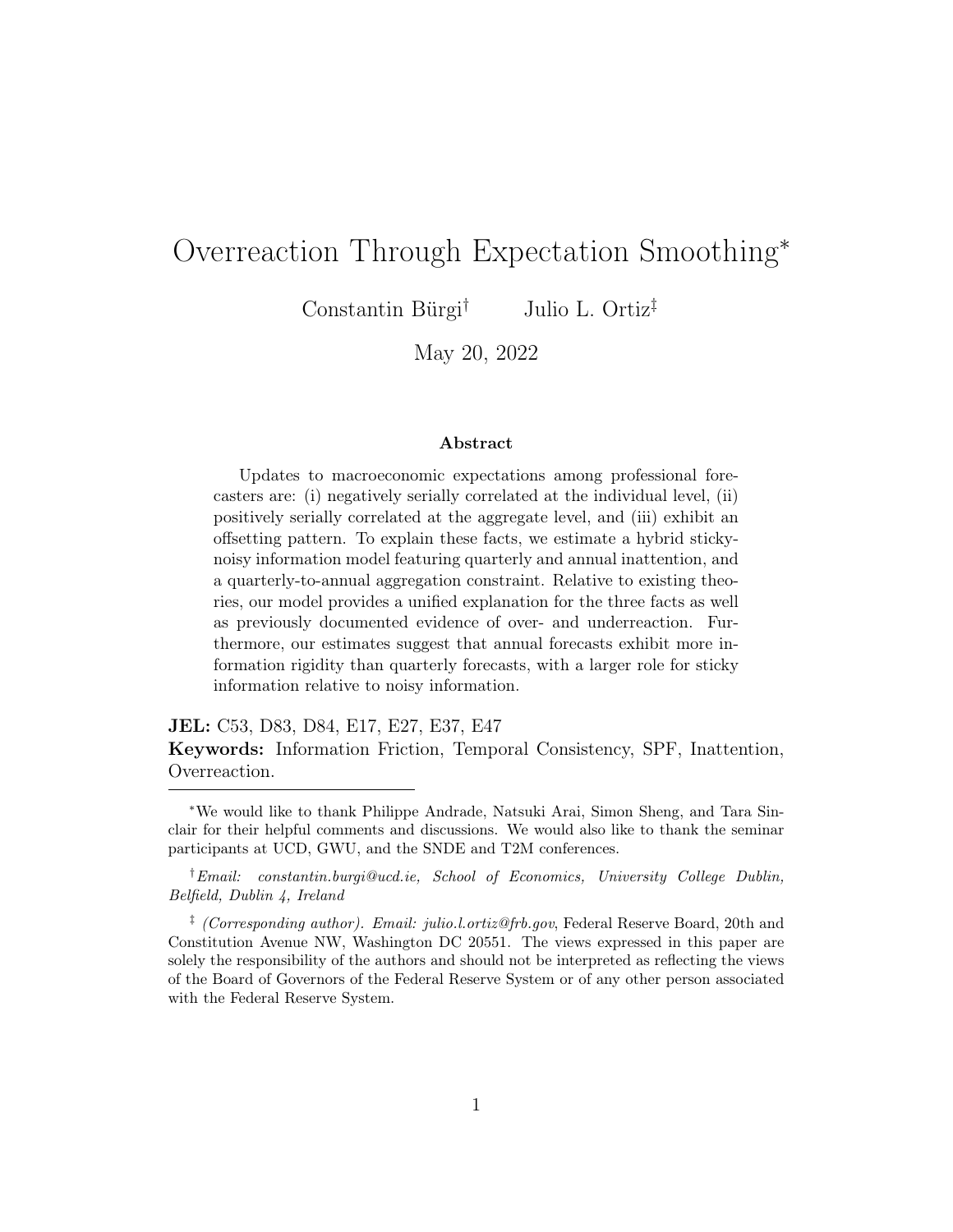<span id="page-38-0"></span>



Note: The figure displays a binned scatter plot of report current-year forecasts against implied current-year forecasts for SPF real GDP forecasts. The implied current-year forecast is computed as described in the text.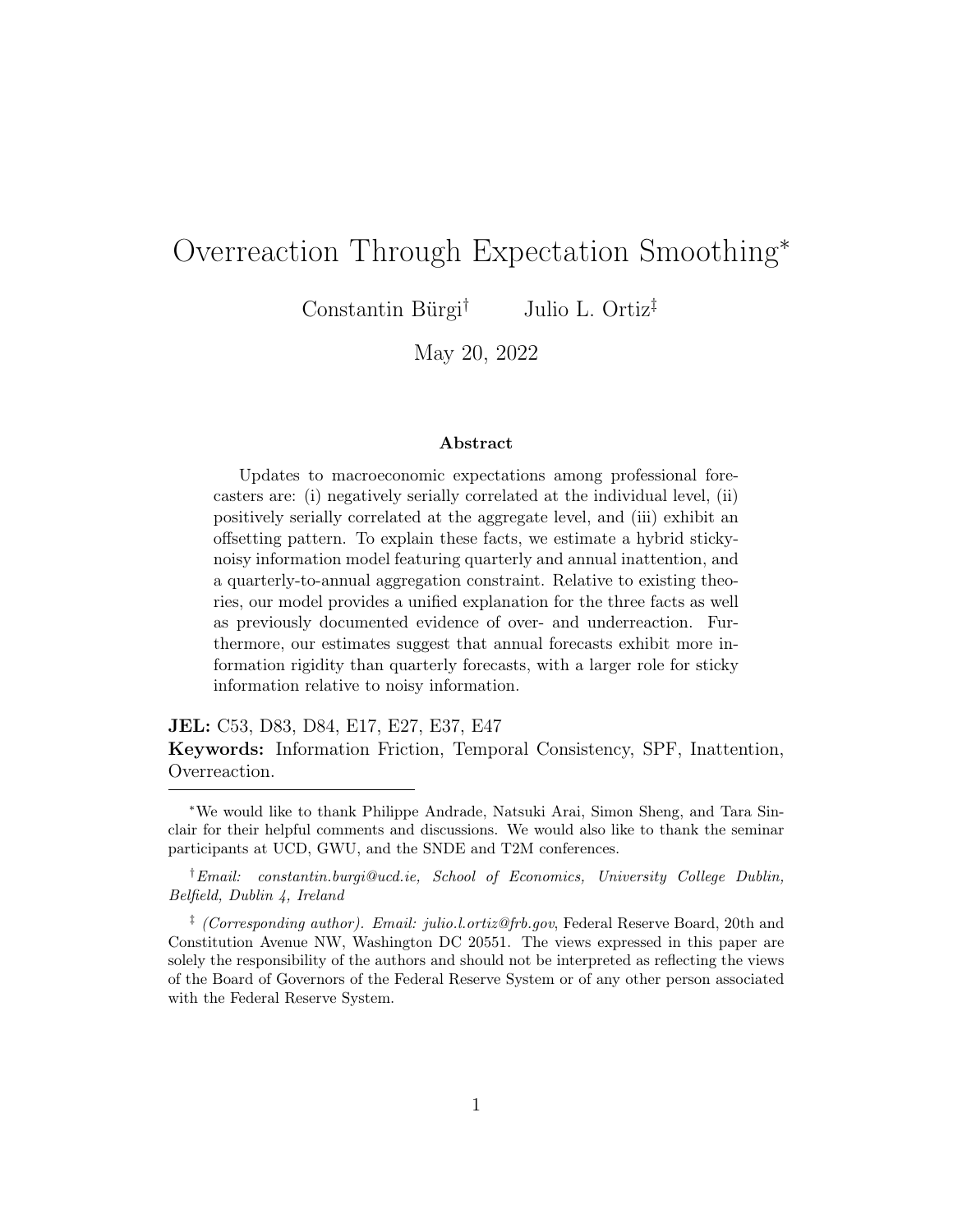## A.2 Summary Statistics

We use data from the SPF spanning 1981Q3-2019Q4. Table [A1](#page-39-0) report summary statistics of real GDP forecasts, errors, and revisions across horizons, as well as real-time outcomes and data revisions.

<span id="page-39-0"></span>

|                    | Mean     | Median   | Std. deviation | 25\%     | 75%   |
|--------------------|----------|----------|----------------|----------|-------|
| Forecasts          |          |          |                |          |       |
| Current quarter    | 2.280    | 2.500    | 1.966          | 1.687    | 3.256 |
| One quarter ahead  | 2.581    | 2.635    | 1.585          | 2.014    | 3.296 |
| Two quarters ahead | 2.750    | 2.727    | 1.503          | 2.155    | 3.359 |
| Current year       | 2.354    | 2.482    | 1.625          | 1.780    | 3.285 |
| Forecast errors    |          |          |                |          |       |
| Current quarter    | 0.097    | 0.021    | 1.822          | $-1.038$ | 1.111 |
| One quarter ahead  | $-0.231$ | $-0.211$ | 2.233          | $-1.427$ | 0.909 |
| Two quarters ahead | $-0.595$ | $-0.291$ | 3.927          | $-1.542$ | 0.926 |
| Forecast revisions |          |          |                |          |       |
| Current quarter    | $-0.258$ | $-0.107$ | 1.743          | $-0.828$ | 0.471 |
| One quarter ahead  | $-0.144$ | $-0.033$ | 1.518          | $-0.503$ | 0.302 |
| Two quarters ahead | $-0.100$ | $-0.015$ | 1.325          | $-0.424$ | 0.266 |
| Real GDP           |          |          |                |          |       |
| Real-time outcomes | 2.373    | 2.458    | 2.251          | 1.373    | 3.521 |
| Data revisions     | $-0.001$ | $-0.034$ | 0.529          | $-0.272$ | 0.312 |

Table A1: SPF Real GDP Summary Statistics

Note: The table reports summary statistics for the relevant variables utilized in the main text. The sample is constructed from SPF real GDP growth forecast data. The unbalanced panel spans 1981Q3-2019Q4 and consists of 251 unique forecasters.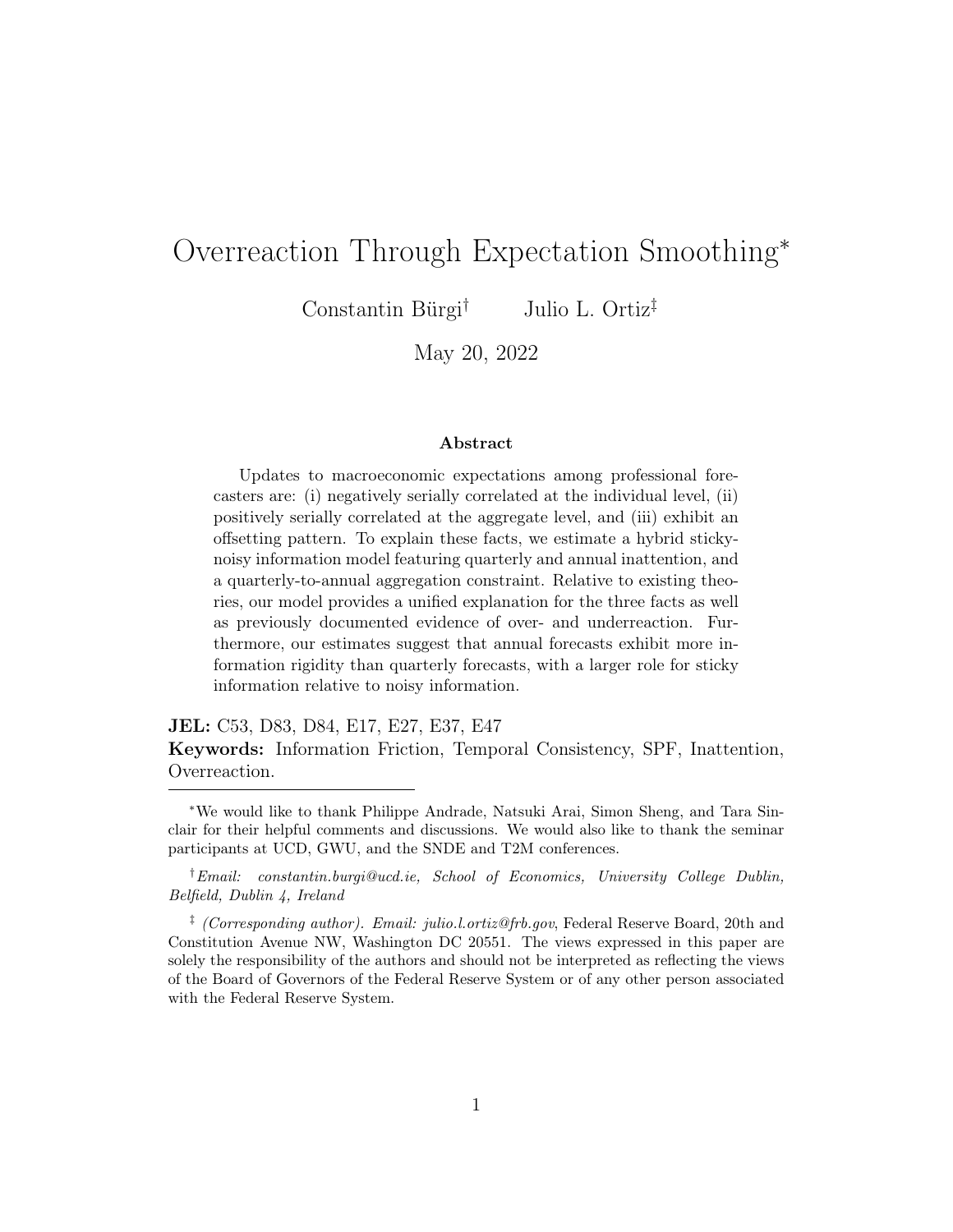### A.3 Errors on Outcomes

<span id="page-40-0"></span>In addition to the regression results presented Section 2, [Kohlhas and Walther](#page-35-2) [\(2021\)](#page-35-2) provide an additional measure of overreaction based on regressing expost forecast errors on outcomes. Table [A2](#page-40-0) reports the results from this regression based on our sample.

|                  | Annual error Annual error |             |
|------------------|---------------------------|-------------|
| Realized outcome | $-0.023$                  | $-0.064***$ |
|                  | (0.021)                   | (0.023)     |
| Fixed effects    | None                      | Forecaster  |
| Observations     | 3,402                     | 3,384       |

Table A2: Overreaction to Realized Output

### A.4 Annual Errors on Annual Revisions

Based on our theory of annual smoothing, overreactions should be less apparent at the annual frequency. We explore this further by studying annual error predictability at the forecaster-level. We regress current year forecast errors on current year forecast revisions in the second quarter of the year. We focus on the second quarter so that forecasters issue their current-year forecasts roughly halfway through the year, similar to the quarterly forecasts which are surveyed halfway through the quarter.

Table [A3](#page-41-0) reports the regression results which provide no statistically significant evidence of overreaction. Furthermore, the point estimates are closer to zero than most of the quarterly point estimates. Taken together, this is consistent with the notion under annual smoothing, quarterly forecasts should exhibit stronger overreactions than annual forecasts.

Note: The table reports panel regression results from SPF forecasts of real GDP based on the regression of errors on realized output in [Kohlhas and Walther](#page-35-2) [\(2021\)](#page-35-2). \*\*\* denotes  $1\%$ significance, \*\* denotes 5% significance, and \* denotes 10% significance.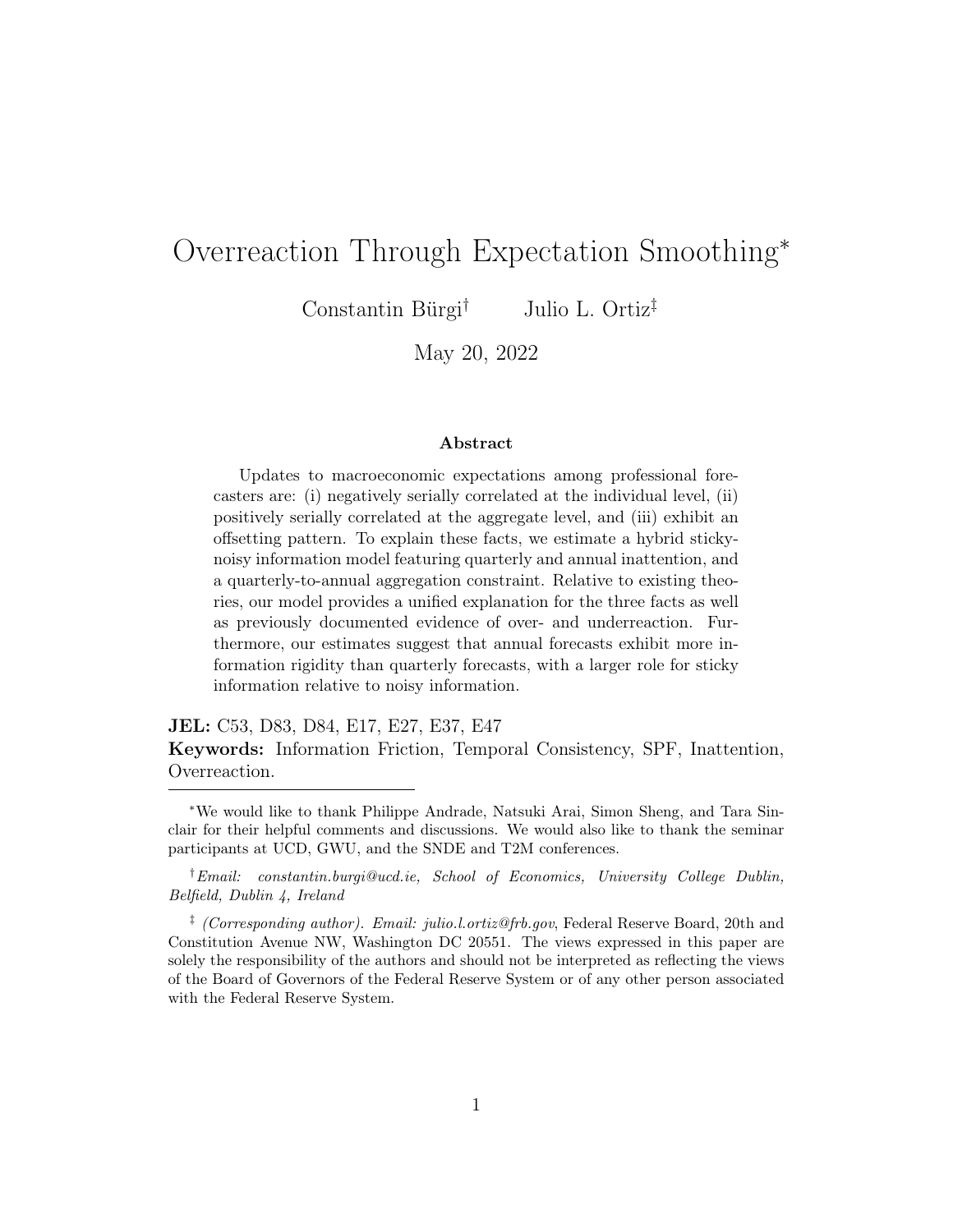<span id="page-41-0"></span>

|                       |          | Current year error Current year error |
|-----------------------|----------|---------------------------------------|
| Current year revision | $-0.099$ | $-0.180$                              |
|                       | (0.118)  | (0.137)                               |
| Fixed effects         | None     | Forecaster                            |
| Observations          | 714      | 666                                   |

Table A3: Error Predictability at the Annual Frequency

Note: The table reports panel regression results from SPF forecasts of real GDP based on the regression of errors on revisions [Coibion and Gorodnichenko](#page-35-0) [\(2015\)](#page-35-0); [Bordalo et al.](#page-34-0) [\(2020\)](#page-34-0) at an annual frequency. \*\*\* denotes 1% significance, \*\* denotes 5% significance, and \* denotes 10% significance.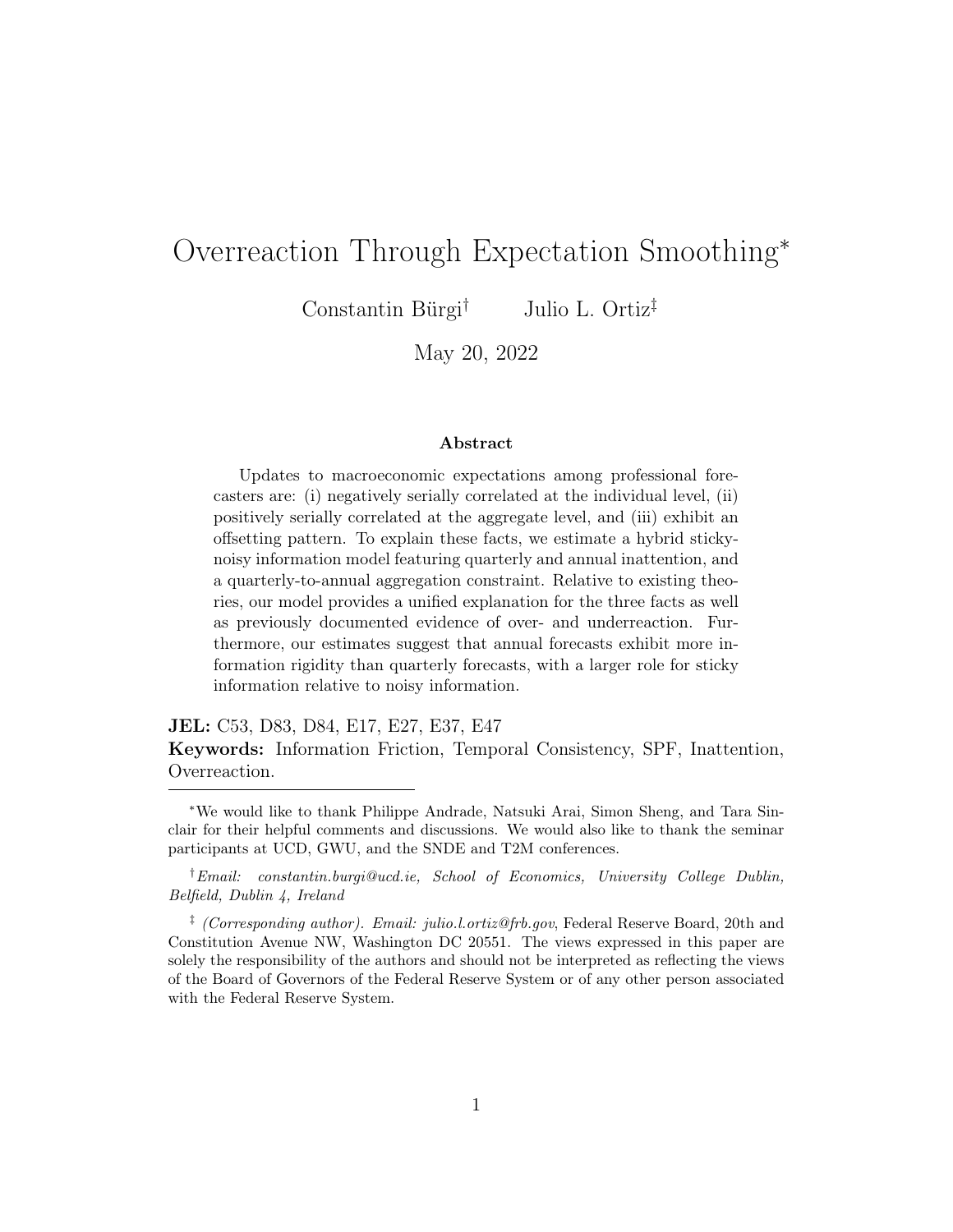### A.5 O setting Based on Macroeconomic Surprises

To lend further support to the offsetting revisions discussed in Section 2, we dig deeper by examining exogenous surprises. In particular, we analyze the response of real GDP revisions to a surprise in real GDP, proxied by statistical data revisions. Macroeconomic variables are subject to frequent data revisions that are made by statistical agencies.<sup>[25](#page-42-0)</sup>

We construct a series of real GDP data revisions by computing the difference across vintages:  $d_t = x_t^{\text{new}} - x_t^{\text{old}}$ . Figure [A2](#page-42-1) plots the time series of measured real GDP data revisions.

<span id="page-42-1"></span>



<span id="page-42-0"></span><sup>25</sup>We focus on data revision "shocks" because they represent exogenous changes in the target variable which typically do not require widespread model revisions. On the other hand, if revisions are state dependent, then other more fundamental shocks would likely mask the presence of offsetting.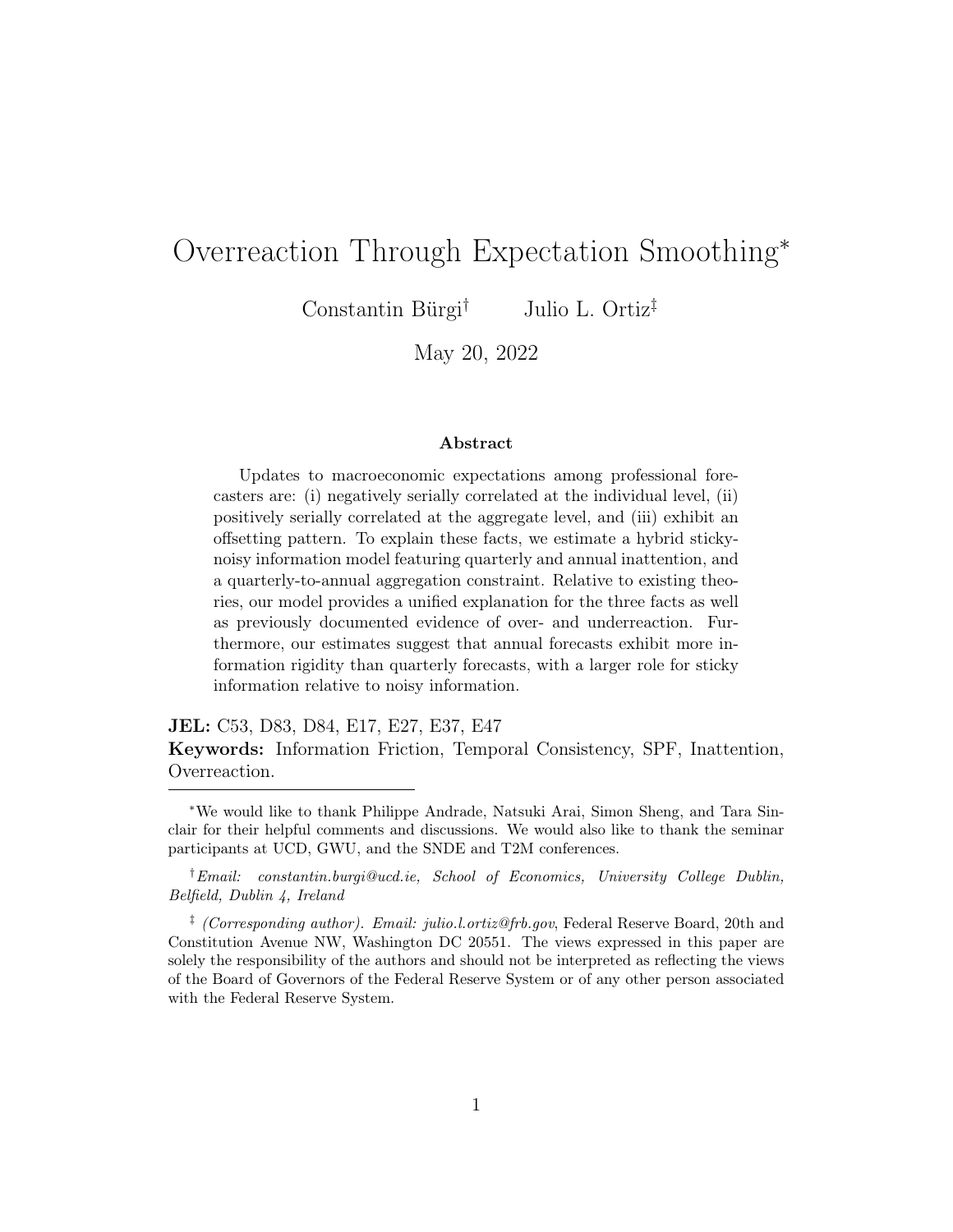#### Figure A3: Effect of Data Revisions on Forecast Revisions

<span id="page-43-1"></span>

Note: The figure reports 95% confidence estimates of the  $\alpha_1$  coefficient in regression [\(8\)](#page-43-0) across four horizons. [Driscoll and Kraay](#page-35-7) [\(1998\)](#page-35-7) standard errors are specified in the regressions.

For each horizon, we regress forecast revisions devised at time t on realized data revisions observed at time t:

<span id="page-43-0"></span>
$$
F_{it}(x_{t+h}) - F_{it-1}(x_{t+h}) = \alpha d_t + \varepsilon_{it}.
$$
\n
$$
(8)
$$

Figure [A3](#page-43-1) plots the point estimates across horizons, with 95% confidence intervals. The estimates indicate that an upward revision to real GDP induces forecasters to revise their current-quarter predictions upward and concurrently revise their three-quarter ahead predictions downward. This figure accords with the estimates reported in Table [3,](#page-9-1) and indicates that forecast revisions exhibit an offsetting behavior consistent with long-horizon smoothing.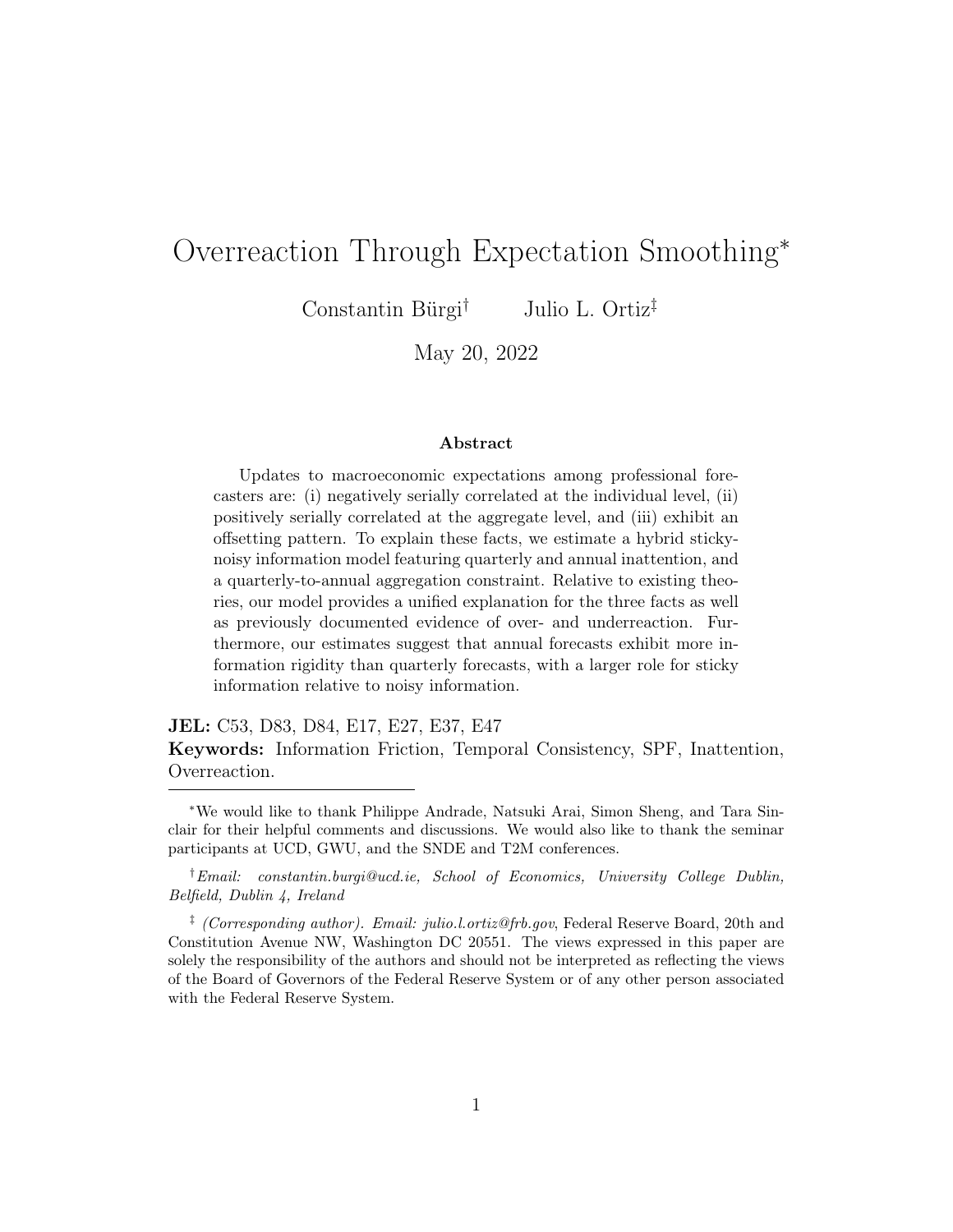# Appendix B Model

Suppose that in each period, professional forecasters devise predictions across a number of horizons, H. Forecasters in the model wish to minimize the sum of their mean square errors:

<span id="page-44-0"></span>
$$
\min_{\{\hat{x}_{t+h|t|t+k}^i\}} \sum_{h=0}^H (x_{t+h} - \hat{x}_{t+h|t+k}^i)^2,
$$
\n(9)

where  $\hat{x}_{t+h|t+k}^i$  denote forecaster i's predictions about  $x_t$  h-steps into the future, based on information at time  $t + k$ .

When forecasters are able to freely update quarterly and annual forecasts, they report

$$
\hat{x}_{t+k'|t+k}^i = \mathbb{E}_{it+k}(x_{t+k'}) \ \forall k' \in [0, H], \text{ and } \frac{1}{H+1} \sum_{h=0}^H \hat{x}_{t+h|t+k}^i
$$

as their quarterly and annual forecasts, respectively.

If the forecaster is able to update her short-run predictions but not her longrun predictions, then she must solve the optimization problem above subject to the requirement that the updated quarterly forecasts coincide with the outdated annual forecast:

<span id="page-44-1"></span>
$$
\frac{1}{H+1} \sum_{h=0}^{H} \widehat{x}_{t+h|t+k}^{i} = \frac{1}{H+1} \sum_{h=0}^{H} \widehat{x}_{t+h|t+k-j}^{i},
$$
\n(10)

where  $j$  denotes the period in which the annual forecast was last updated. In this case, the forecaster solves  $(9)$  subject to  $(10)$ .

The Lagrangian is

$$
\mathcal{L} = \sum_{h=0}^{H} (x_{t+h} - \hat{x}_{t+h|t+k}^i)^2 - \lambda \left( \frac{1}{H+1} \sum_{h=0}^{H} \hat{x}_{t+h|t+k}^i - \frac{1}{H+1} \sum_{h=0}^{H} \hat{x}_{t+h|t+k-j}^i \right)
$$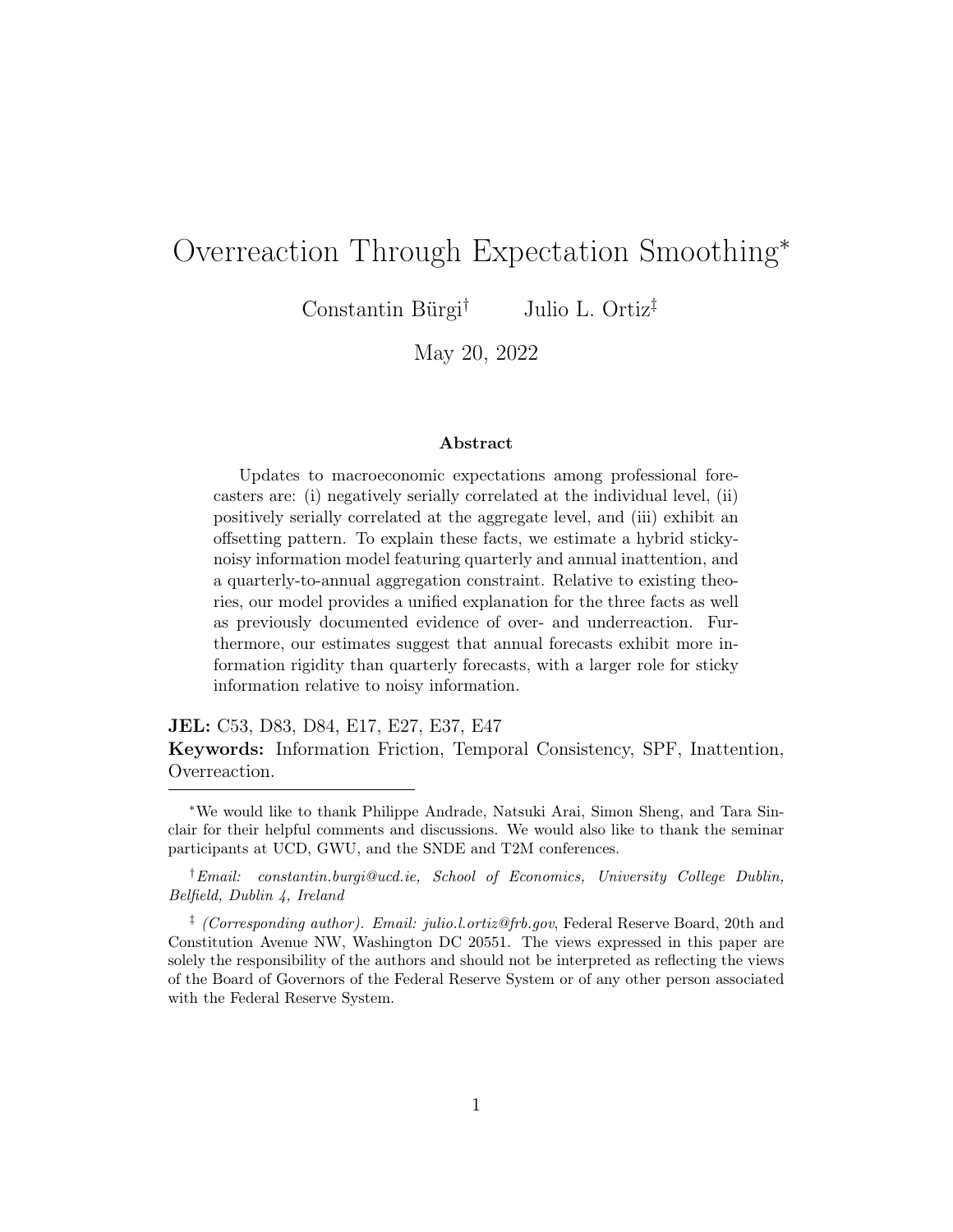The first order condition with respect to the reported forecast  $\hat{x}_{t+k'|t+k}^i$  implies

$$
\hat{x}_{t+k'|t+k}^{i} = \mathbb{E}_{it+k}(x_{t+k'}) + \frac{\lambda}{2(H+1)}.
$$
\n(11)

Combining the FOC with the definition of the constraint delivers:

$$
\frac{1}{H+1} \sum_{h=0}^{H} \widehat{x}_{t+h|t+k-j}^i = \frac{1}{H+1} \sum_{h=0}^{H} \left[ \mathbb{E}_{it+h}(x_{t+k'}) + \frac{\lambda}{2(H+1)} \right].
$$

Rearranging, we obtain:

$$
\lambda = 2(H+1) \left[ \frac{1}{H+1} \sum_{h=0}^{H} \hat{x}_{t+h|t+k-j}^{i} - \frac{1}{H+1} \sum_{h=0}^{H} \mathbb{E}_{it+k}(x_{t+k'}) \right]
$$

Substituting this expression for the Lagrange multiplier into the FOC for the reported forecast, we recover an intuitive expression:

$$
\widehat{x}_{t+k'|t+k}^i = \mathbb{E}_{it+k}(x_{t+k'}) + \left[\frac{1}{H+1} \sum_{h=0}^H \widehat{x}_{t+k'|t+k-j}^i - \frac{1}{H+1} \sum_{h=0}^H \mathbb{E}_{it+k}(x_{t+k'})\right]
$$

or, equivalently,[26](#page-45-0)

$$
\widehat{x}_{t+k'|t+k}^i = \mathbb{E}_{it+k}(x_{t+k'}) + \frac{1}{H+1} \sum_{h=0}^H \left[ \mathbb{E}_{it+k-j}(x_{t+k'}) - \mathbb{E}_{it+k}(x_{t+k'}) \right]. \tag{12}
$$

<span id="page-45-0"></span> $^{26}\mathrm{This}$  follows from the fact that whenever the forecaster constructed her outdated annual, she did so optimally, based on the conditional expectation as of date  $t + k - j$ .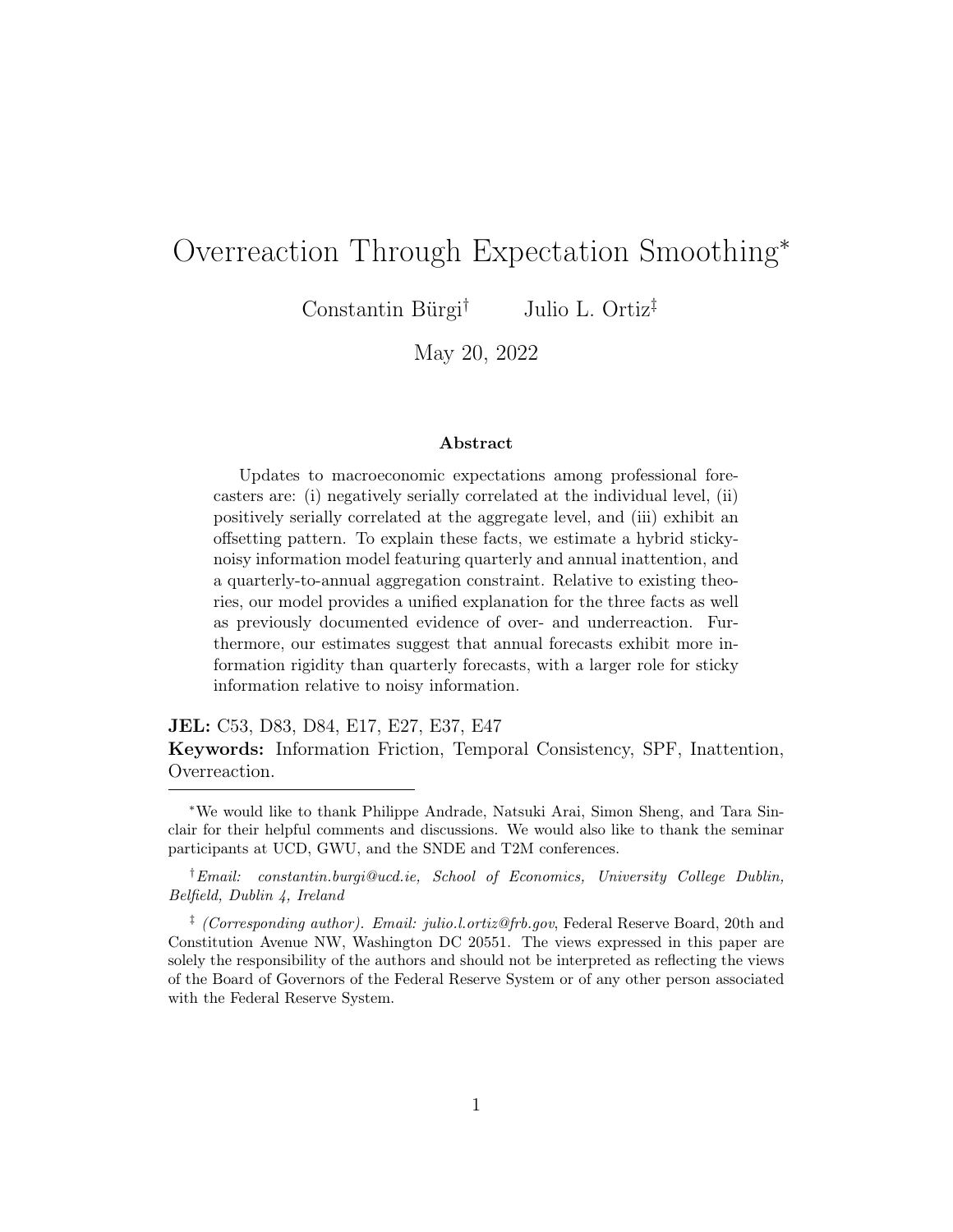# Appendix C Estimation

The model is estimated via the simulated method of moments. Operationally, this is done by simulating a balanced panel of 250 forecasters over 40 periods, consistent with the average number of quarterly forecasts that a unique fore-caster contributes throughout the history of the survey.<sup>[27](#page-46-0)</sup> For each iteration, the target moments are computed, averaged across simulations, and compared to their empirical analogs. The six-dimensional parameter vector,  $\theta$ , is selected to minimize the weighted distance between simulated moments and empirical moments, where the asymptotically efficient weighting matrix is specified.

Formally, we search the parameter space to find the  $\hat{\theta}$  that minimizes the following objective

$$
\min_{\theta} (m(\theta) - m(X))' W(m(\theta) - m(X))
$$

where  $m(\theta)$  denotes the simulated moments,  $m(X)$  denotes the empirical moments, and W denotes the weighting matrix. The limiting distribution of the estimated parameter vector  $\widehat{\theta}$  is

$$
\sqrt{N}(\widehat{\theta}-\theta) \stackrel{d}{\rightarrow} \mathcal{N}(0,\Sigma)
$$

where

$$
\Sigma = \left(1 + \frac{1}{S}\right) \left[ \left(\frac{\partial m(\theta)}{\partial \theta}\right)' W \left(\frac{\partial m(\theta)}{\partial \theta}\right) \right]^{-1}
$$

and  $S = 100$ . Standard errors are obtained by numerically computing the partial derivative of the simulated moment vector with respect to the parameter vector.

### C.1 Identification

The eight moments jointly determine the six parameters that reside in vector  $\theta$ . To supplement the discussion on monotone relationships reported in Figure [C4,](#page-48-0)

<span id="page-46-0"></span><sup>&</sup>lt;sup>27</sup>Similar results are obtained when mimicking the unbalanced nature of the panel data by simulating a larger set of forecasters and matching missing observations.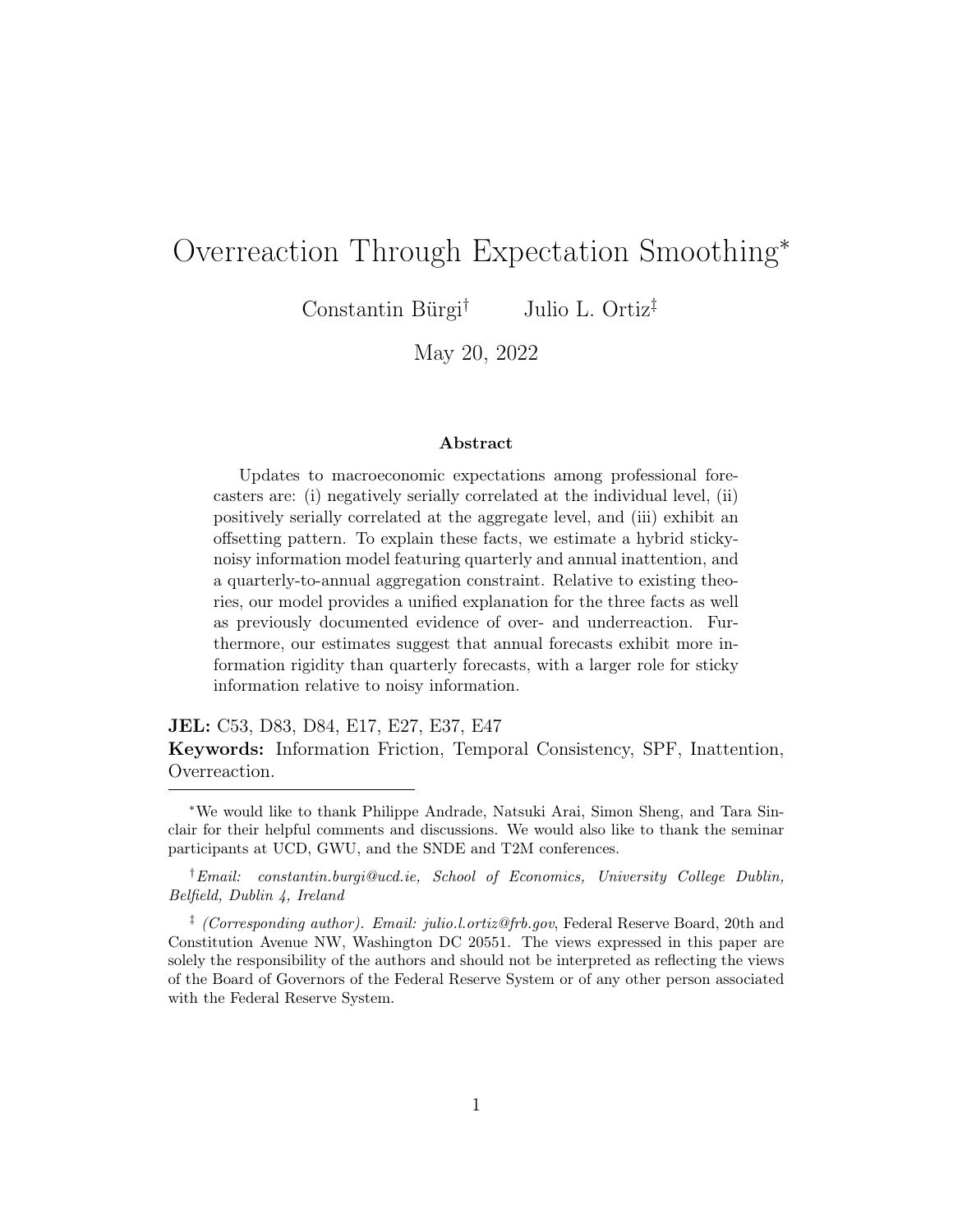we additionally report the sensitivity of each of the parameters to changes in each of the moments in Figure [C5.](#page-49-0) These sensitivities are an implementation of [Andrews et al.](#page-34-7) [\(2017\)](#page-34-7). In particular, the sensitivity of  $\widehat{\theta}$  to  $m(\theta)$  is

$$
\Lambda = -\left[ \left( \frac{\partial m(\theta)}{\partial \theta} \right)' W \left( \frac{\partial m(\theta)}{\partial \theta} \right) \right]^{-1} \left( \frac{\partial m(\theta)}{\partial \theta} \right)' W.
$$

We transform this matrix so that the estimates can be interpreted as elasticities of the parameters with respect to moments.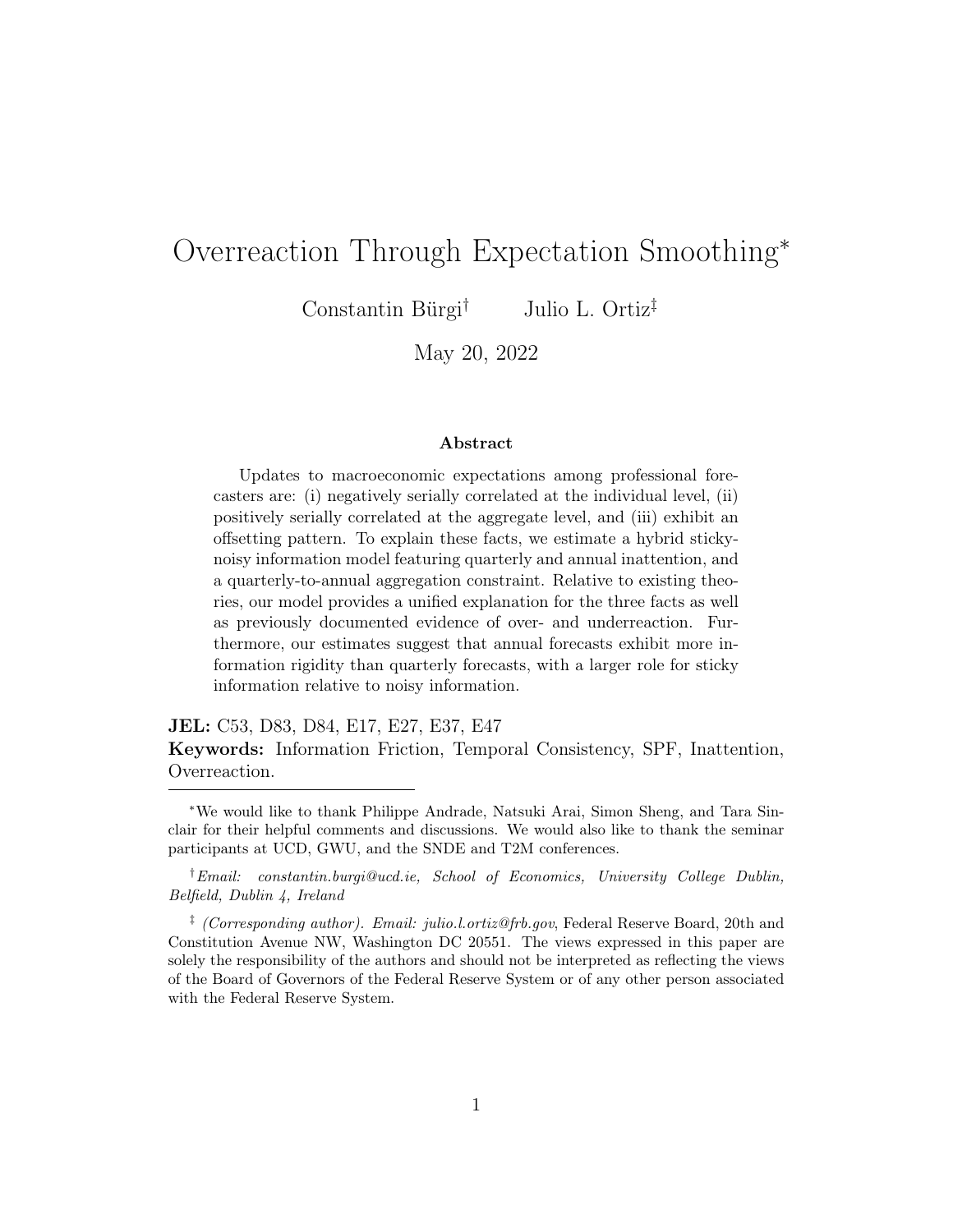<span id="page-48-0"></span>

Figure C4: Comparative Statics

Note: Each panel displays a monotonic relationship between the parameter on the horizontal axis and a given moment. The vertical axis measures the percent deviation of the given moment from its estimated value in Table [5.](#page-23-0)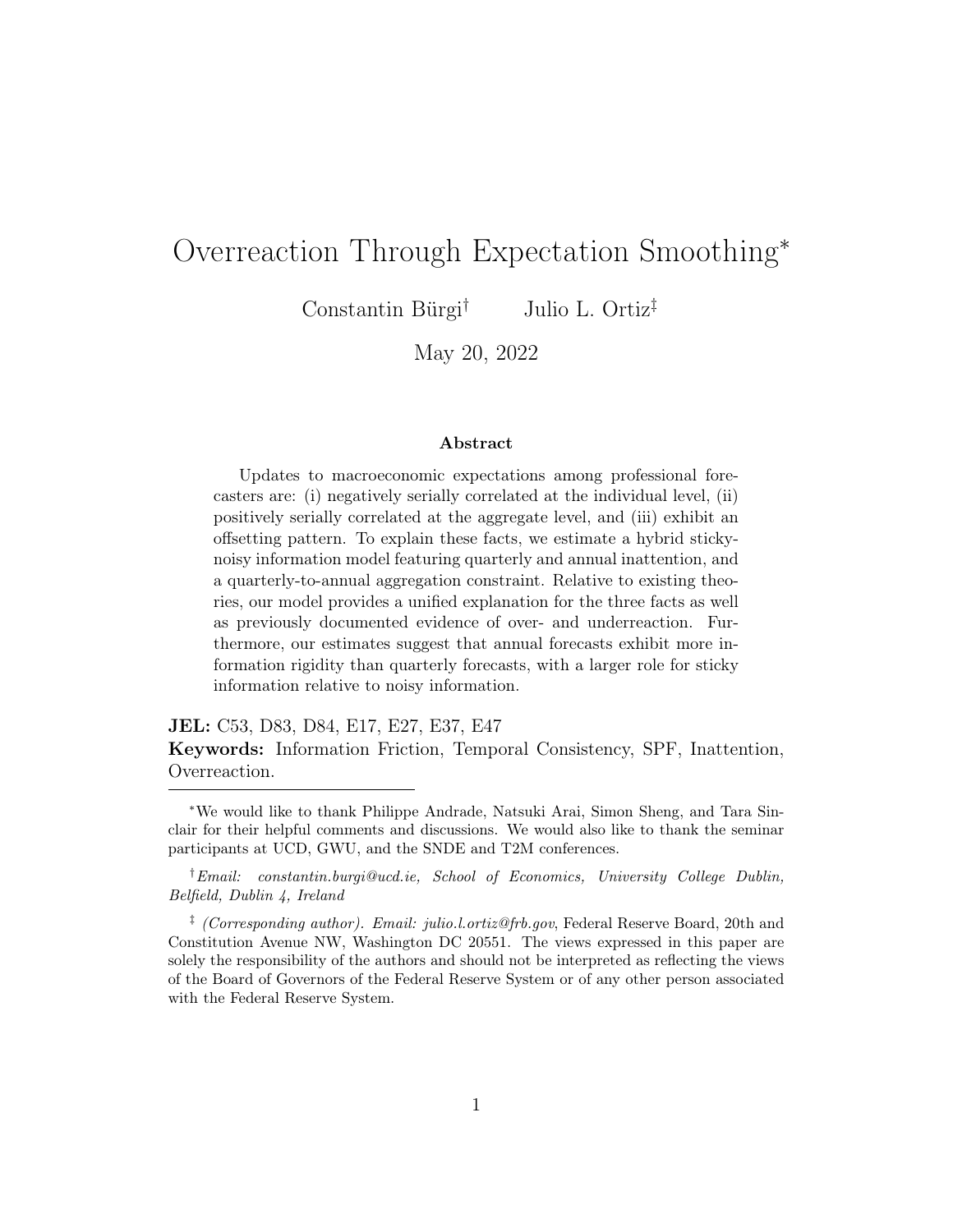<span id="page-49-0"></span>

Figure C5: Sensitivity

Note: The figure computes the elasticities of estimated parameters to moments as in [An](#page-34-7)[drews et al.](#page-34-7) [\(2017\)](#page-34-7).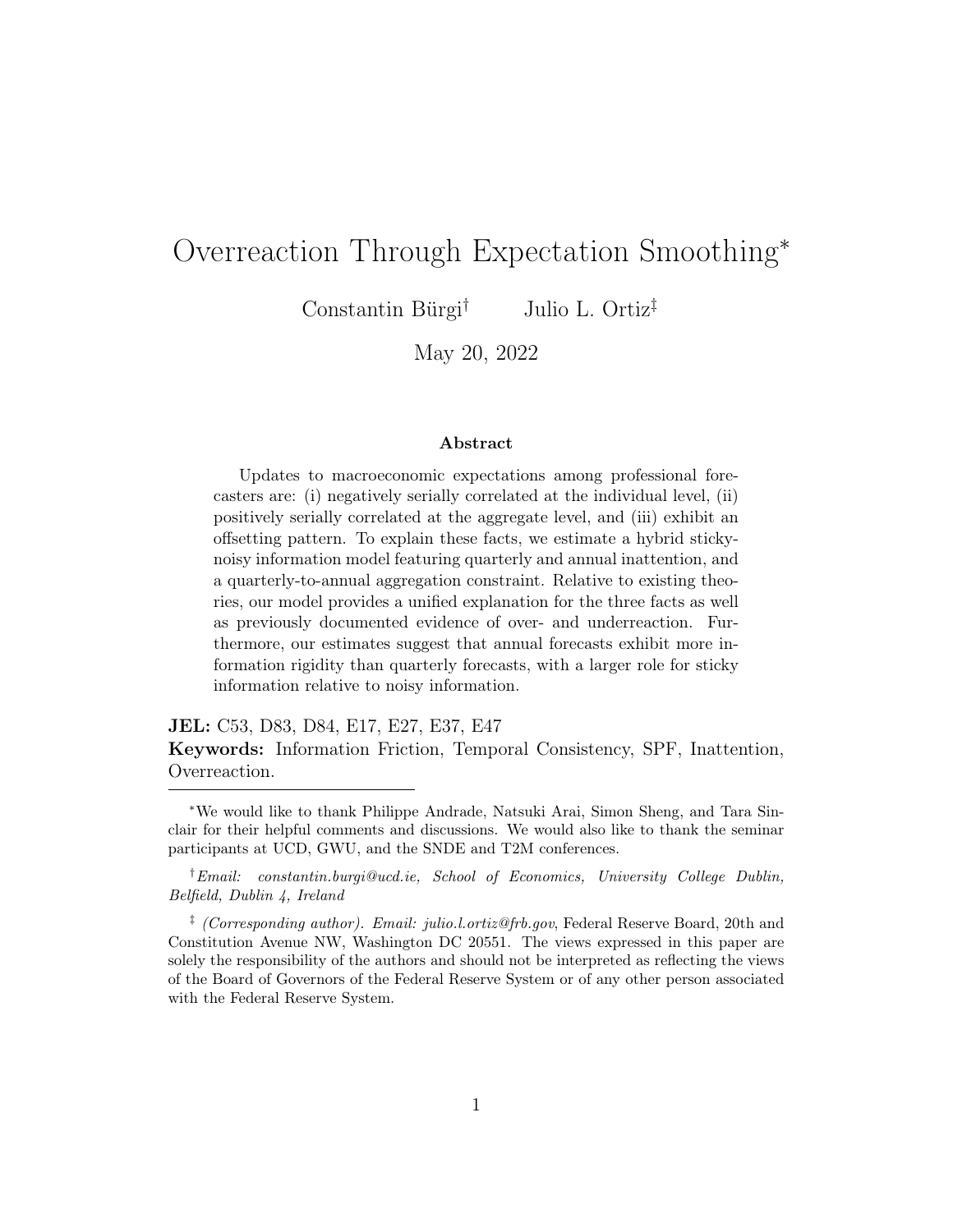# Appendix D Robustness

In this section, we consider a variety of robustness checks. First, we examine the role that rounding plays in the parameter estimates. We then augment our model with diagnostic expectations to assess the relative importance of our mechanism in generating overadjustments. Next, we report the results for across forecaster types, and then report the estimates based on real GDP forecasts from the Bloomberg Survey as well as SPF inflation forecasts. Following this, we undertake a sub-sample analysis, estimating the baseline model before and after 1990. Finally, we consider an alternative data generating process for the underlying state.

### D.1 Rounding

We first report parameter estimates under the assumption that forecasters round their predictions to the nearest 0.10 percentage point. We find that this rounding assumption does not meaningfully change our parameter estimates (see Table  $D4$ ).<sup>[28](#page-50-0)</sup>

<span id="page-50-0"></span><sup>28</sup>Studying more traditional Gaussian measurement error introduces an identification problem between the measurement error dispersion and private signal noise dispersion,  $\sigma_v$ . At the same time, rounding is a well understood phenomenon in survey expectations. For this reason, we focus on this form of measurement error.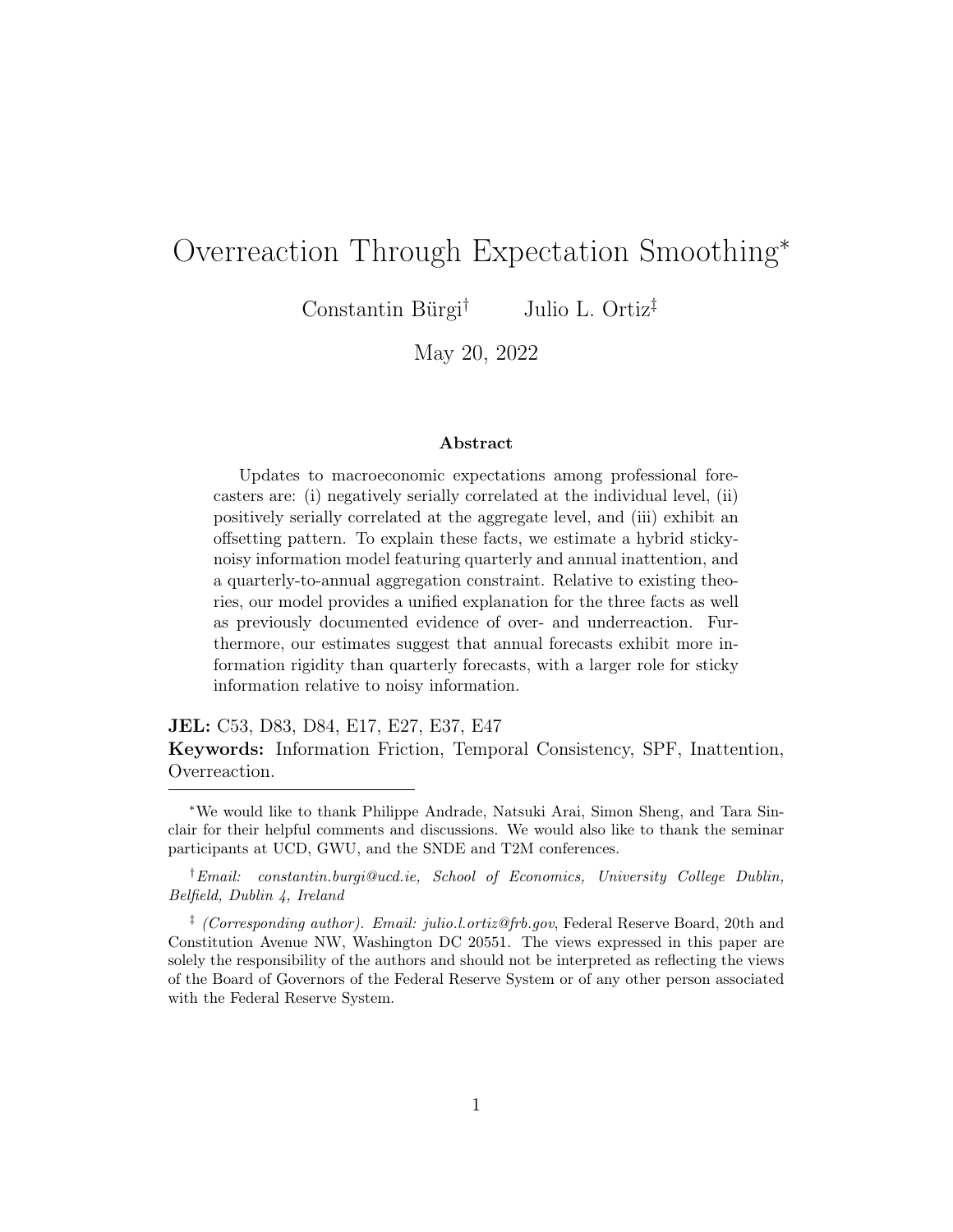| Panel A: Parameter Estimates                |               |             |                |
|---------------------------------------------|---------------|-------------|----------------|
|                                             | Parameter     | Estimate    | Standard error |
| Persistence of latent state                 | $\rho$        | 0.401       | 0.034          |
| State innovation dispersion                 | $\sigma_w$    | 2.016       | 0.158          |
| Public signal noise                         | $\sigma_e$    | 0.816       | 0.353          |
| Private signal noise                        | $\sigma_v$    | 1.595       | 0.364          |
| Probability of quarterly update             | q             | 0.997       | 0.129          |
| Probability of annual update                | $\mathcal{p}$ | 0.620       | 0.032          |
| Panel B: Moments                            |               |             |                |
|                                             | Model moment  | Data moment | t-statistic    |
|                                             |               |             |                |
| Standard deviation of nowcast               | 1.656         | 1.719       | $-0.623$       |
| Correlation of nowcast with annual forecast | 0.689         | 0.670       | $-0.211$       |
| Standard deviation of annual forecast       | 1.093         | 1.103       | $-0.178$       |
| Standard deviation of revision              | 1.573         | 1.615       | $-0.295$       |
| Correlation of revision with lagged error   | 0.242         | 0.143       | 1.603          |
| Standard deviation of lag error             | 1.644         | 1.720       | $-0.889$       |
| RMSE nowcast                                | 1.657         | 1.677       | $-0.415$       |

#### <span id="page-51-0"></span>Table D4: Model Estimation Results (Rounding to nearest 0.1 pp)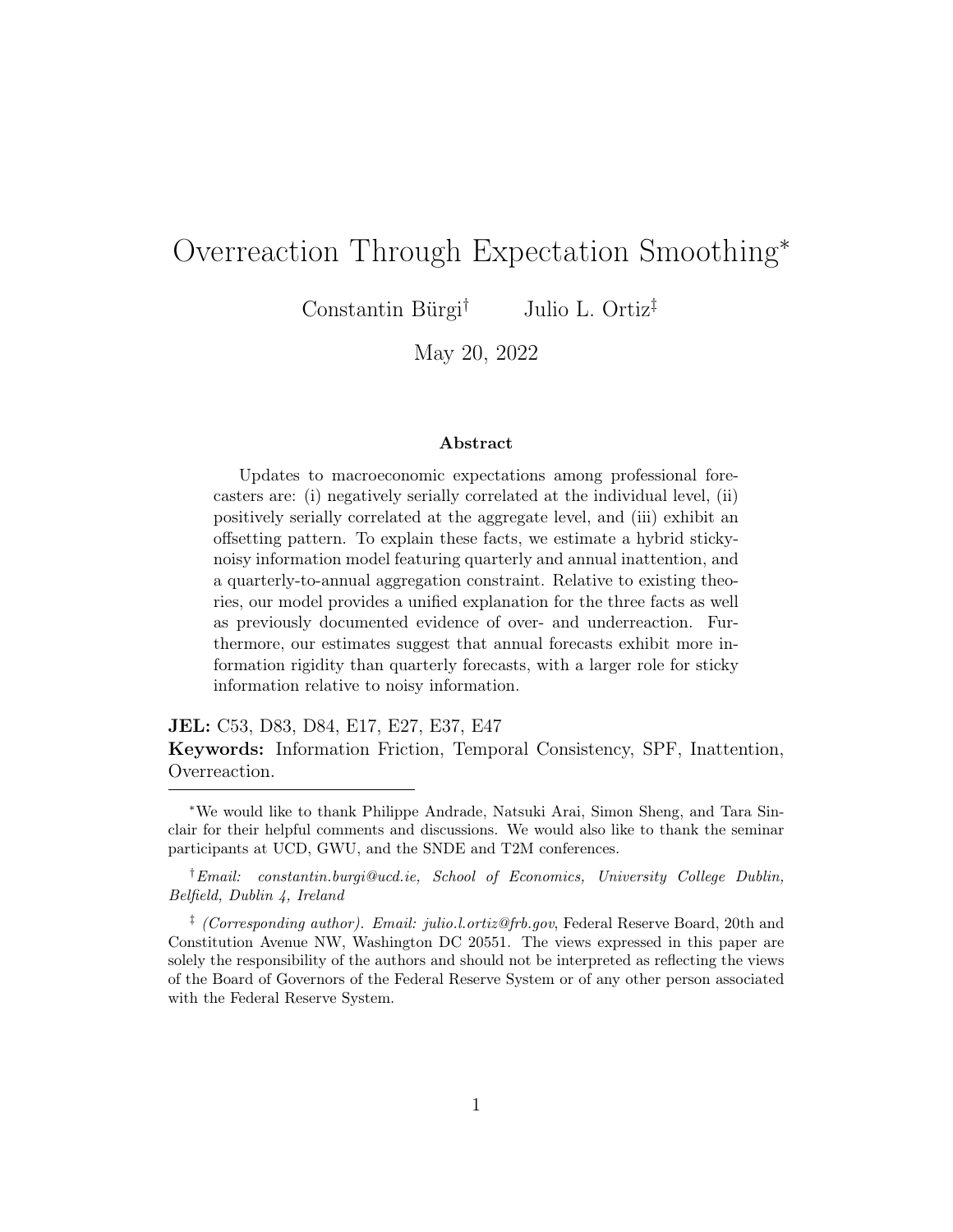### D.2 Diagnostic Expectations

Table [D5](#page-52-0) reports the parameter estimates for the unconstrained and constrained models. These models are estimated by targeting the original eight moments described in the main text as well as the covariance of contemporaneous errors and revisions and the variance of contemporaneous errors. The unconstrained model estimates the annual smoothing plus diagnostic expectations model. The constrained model estimates a version without diagnostic expectations.

|                                 | Parameter        | Unconstrained | Constrained |
|---------------------------------|------------------|---------------|-------------|
| Persistence of latent state     | $\rho$           | 0.512         | 0.566       |
|                                 |                  | (0.037)       | (0.039)     |
| State innovation dispersion     | $\sigma_w$       | 1.726         | 1.521       |
|                                 |                  | (0.103)       | (0.130)     |
| Public signal noise             | $\sigma_e$       | 0.306         | 1.062       |
|                                 |                  | (0.081)       | (0.161)     |
| Private signal noise            | $\sigma_{v}$     | 1.252         | 0.973       |
|                                 |                  | (0.231)       | (0.167)     |
| Probability of quarterly update | $\boldsymbol{q}$ | 0.577         | 0.999       |
|                                 |                  | (0.061)       | (0.101)     |
| Probability of annual update    | $\mathcal{p}$    | 0.542         | 0.592       |
|                                 |                  | (0.032)       | (0.058)     |
| Diagnosticity                   | $\theta$         | 0.498         | 0.000       |
|                                 |                  | (0.105)       |             |

<span id="page-52-0"></span>Table D5: Model Estimation Results, Diagnostic Expectations

Note: The table reports parameter estimates of the model with and without diagnostic expectations. The "Unconstrained" column refers to the full model with annual inattention and diagnostic expectations. The "Constrained" column refers to the model with only annual inattention. Standard errors are reported in parentheses.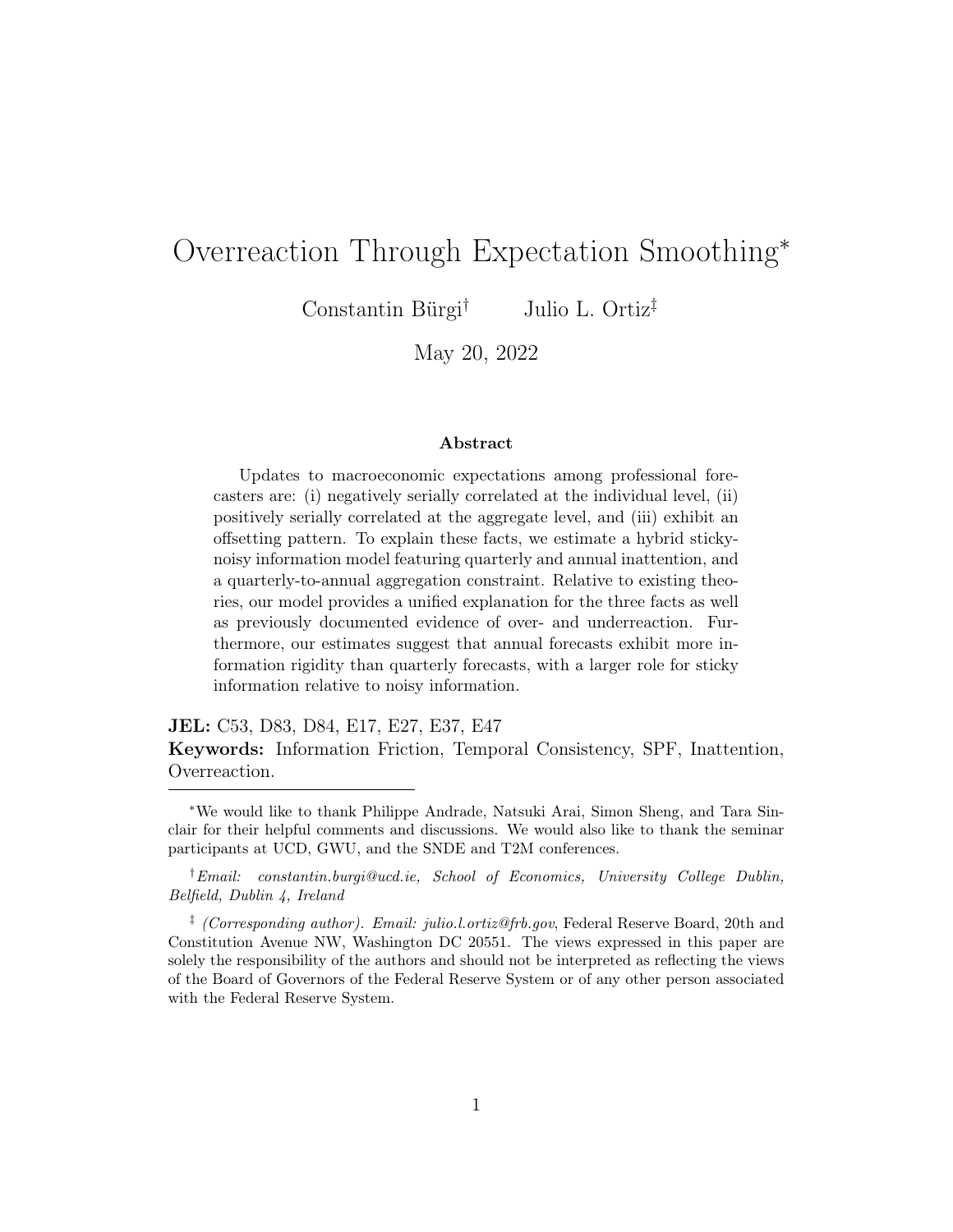## D.3 Financial vs. Non-Financial Forecasters

Table [D6](#page-53-0) reports parameter estimates for real GDP predictions made by financial and non-financial forecasters, respectively. These industry identifiers are recorded in the SPF beginning in 1990.

<span id="page-53-0"></span>

|                                 | Parameter      | Financial Industry | Non-financial Industry |
|---------------------------------|----------------|--------------------|------------------------|
| Persistence of latent state     | $\rho$         | 0.491              | 0.617                  |
|                                 |                | (0.114)            | (0.060)                |
| State innovation dispersion     | $\sigma_w$     | 1.365              | 1.339                  |
|                                 |                | (0.137)            | (0.120)                |
| Public signal noise             | $\sigma_e$     | 1.162              | 0.958                  |
|                                 |                | (0.240)            | (0.239)                |
| Private signal noise            | $\sigma_{v}$   | 1.015              | 1.130                  |
|                                 |                | (0.142)            | (0.123)                |
| Probability of quarterly update | q              | 1.000              | 1.000                  |
|                                 |                | (0.113)            | (0.527)                |
| Probability of annual update    | $\mathfrak{p}$ | 0.986              | 0.435                  |
|                                 |                | (0.432)            | (0.173)                |

Table D6: Model Estimation Results, By Forecaster Type

Note: The table reports parameter estimates of the baseline model, estimated separately over a sample of financial industry forecasters and non-financial industry forecasters, respectively.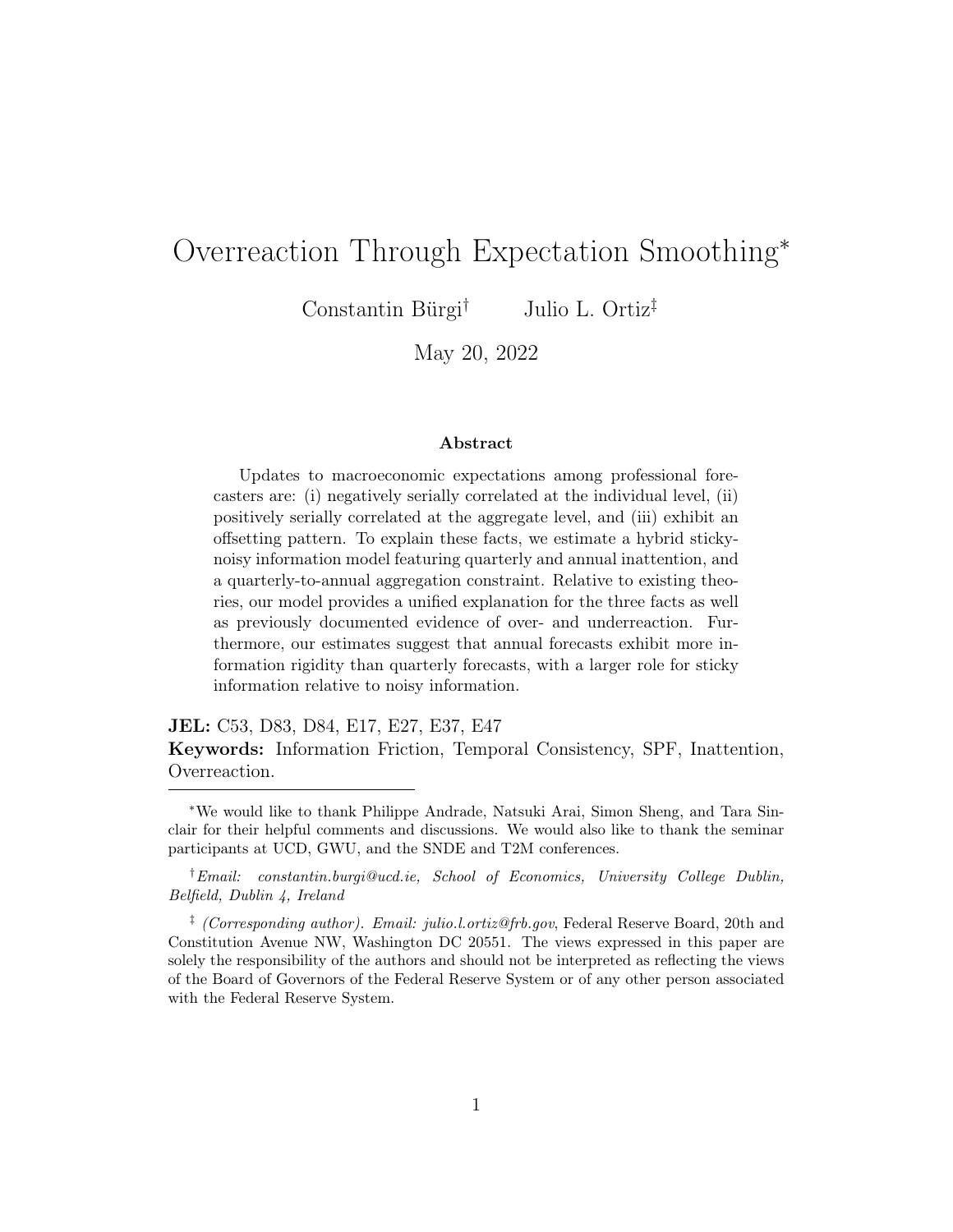### D.4 Bloomberg Real GDP Forecasts

Tables [D7](#page-54-0) and [D8](#page-55-0) document additional evidence of offsetting revisions from the Bloomberg survey of real GDP forecasts. Table [D9](#page-56-0) reports the the model estimates from the Bloomberg survey.

|                            | Three quarter ahead revision |
|----------------------------|------------------------------|
| Two quarter ahead revision | $0.398***$                   |
|                            | (0.057)                      |
| One quarter ahead revision | 0.014                        |
|                            | $(0.034)$<br>-0.057**        |
| Current quarter revision   |                              |
|                            | (0.024)                      |
| Fixed effects              | Time                         |
| Observations               | 857                          |

<span id="page-54-0"></span>Table D7: Offsetting Revisions in the Bloomberg Survey

Note: The table reports panel regression results from SPF forecasts based on regression [\(3\)](#page-9-0). The sample spans 1993Q2 to 2016Q3. [Driscoll and Kraay](#page-35-7) [\(1998\)](#page-35-7) standard errors are reported in parentheses. \*\*\* denotes 1% significance, \*\* denotes 5% significance, and \* denotes 10% significance.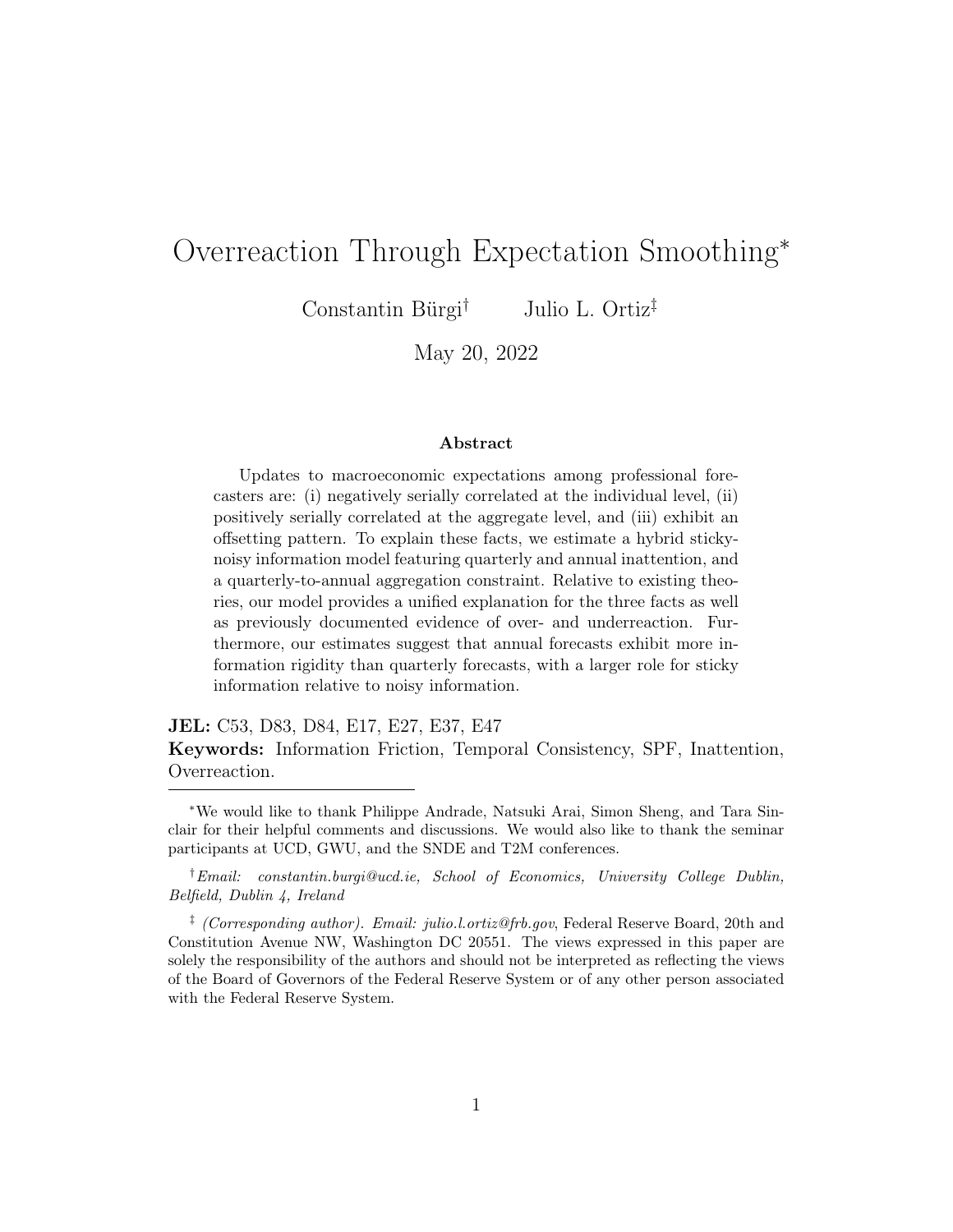|                         | Fourth quarter revision |
|-------------------------|-------------------------|
| Third quarter revision  | $0.307***$              |
|                         | (0.024)                 |
| Second quarter revision | $-0.023$                |
|                         | $(0.019)$<br>-0.059***  |
| First quarter revision  |                         |
|                         | (0.021)                 |
| Fixed effects           | Time                    |
| Observations            | 3124                    |

<span id="page-55-0"></span>Table D8: Offsetting Calendar Year Revisions in the Bloomberg Survey

Note: The table reports panel regression results from SPF forecasts based on regression [\(4\)](#page-10-0). The sample spans 1993Q2 to 2016Q3. [Driscoll and Kraay](#page-35-7) [\(1998\)](#page-35-7) standard errors are reported in parentheses. \*\*\* denotes 1% significance, \*\* denotes 5% significance, and \* denotes 10% significance.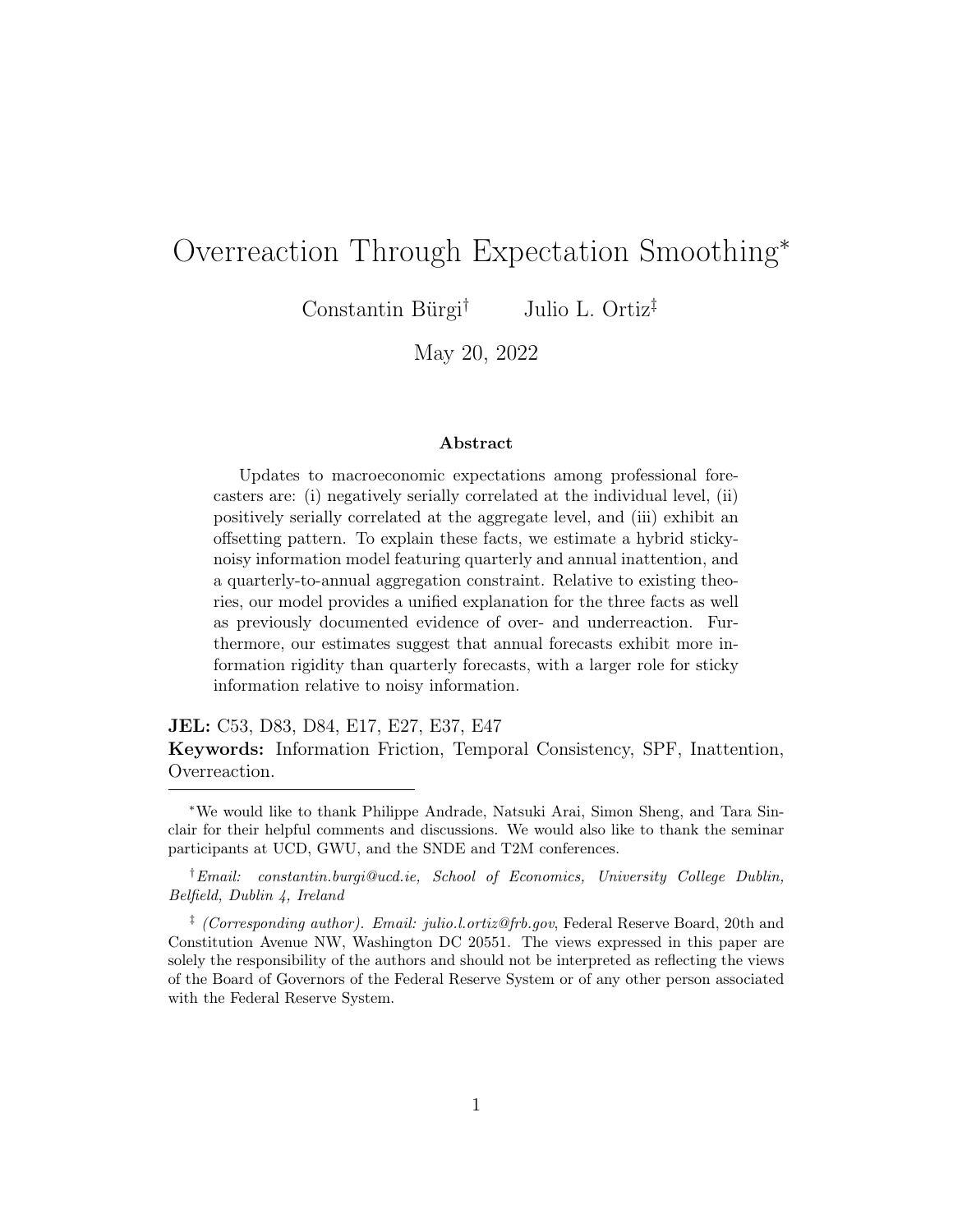<span id="page-56-0"></span>

| Panel A: Parameter Estimates                |               |             |                |
|---------------------------------------------|---------------|-------------|----------------|
|                                             | Parameter     | Estimate    | Standard error |
| Persistence of latent state                 | $\rho$        | 0.717       | 0.016          |
| State innovation dispersion                 | $\sigma_w$    | 1.202       | 0.043          |
| Public signal noise                         | $\sigma_e$    | 0.899       | 0.048          |
| Private signal noise                        | $\sigma_v$    | 0.322       | 0.039          |
| Probability of quarterly update             | q             | 0.751       | 0.048          |
| Probability of annual update                | $\mathcal{p}$ | 0.370       | 0.034          |
| Panel B: Moments                            |               |             |                |
|                                             | Model moment  | Data moment | t-statistic    |
| Standard deviation of nowcast               | 1.320         | 1.540       | $-6.088$       |
| Correlation of nowcast with annual forecast |               |             |                |
|                                             | 0.816         | 0.805       | $-4.220$       |
| Standard deviation of annual forecast       | 1.160         | 1.213       | $-3.311$       |
| Standard deviation of revision              | 0.967         | 0.997       | $-1.059$       |
| Correlation of revision with lagged error   | 0.180         | 0.240       | $-3.148$       |
| Standard deviation of lag error             | 1.399         | 1.411       | $-0.529$       |
| RMSE nowcast                                | 1.442         | 1.497       | $-2.110$       |

### Table D9: Model Estimation Results, Bloomberg Survey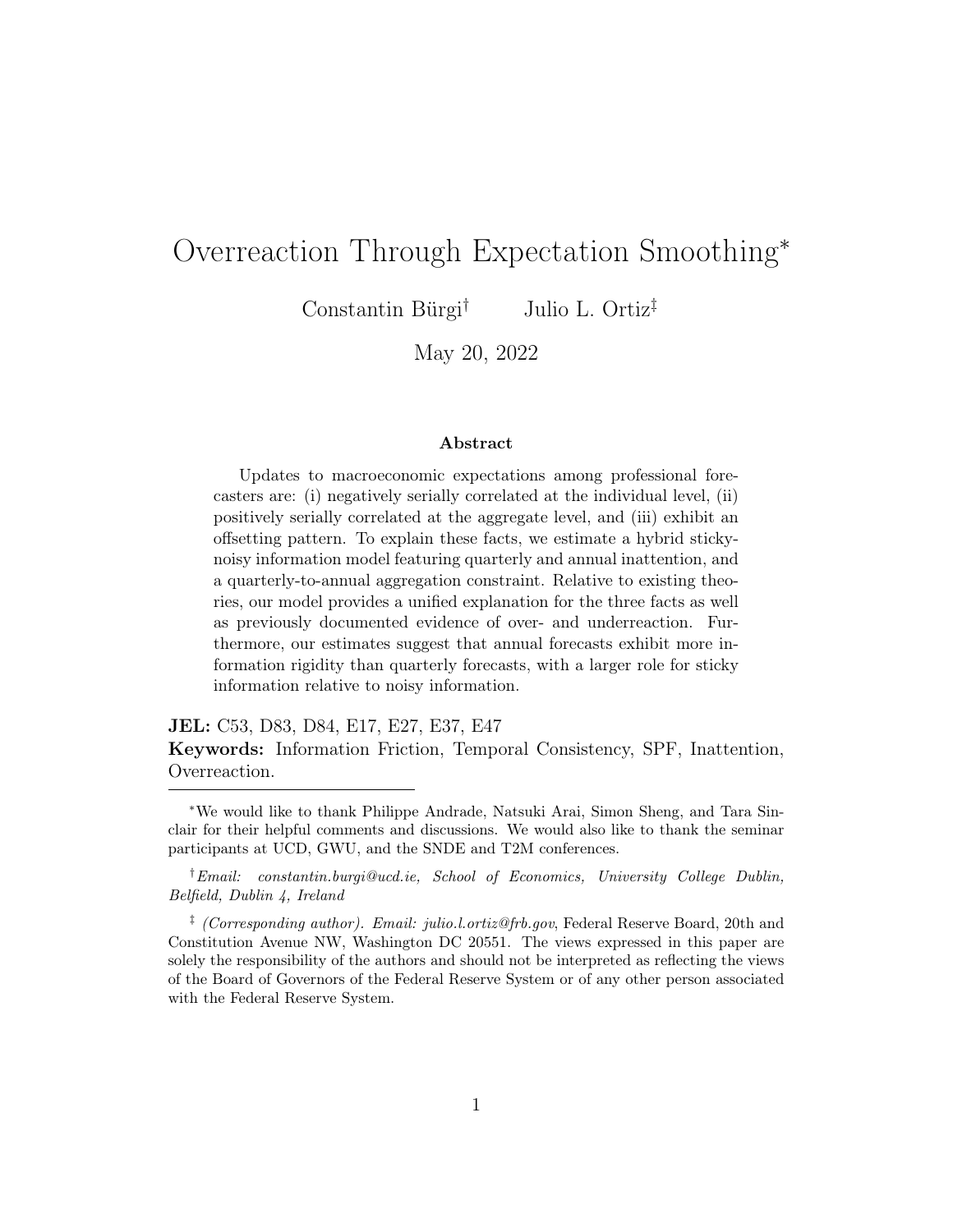## D.5 Inflation Forecasts

Table [D10](#page-57-0) reports model estimates using SPF inflation forecasts based on the GDP deflator.

| Panel A: Parameter Estimates                |                  |             |                |
|---------------------------------------------|------------------|-------------|----------------|
|                                             | Parameter        | Estimate    | Standard error |
| Persistence of latent state                 | $\rho$           | 0.523       | 0.040          |
| State innovation dispersion                 | $\sigma_w$       | 1.159       | 0.177          |
| Public signal noise                         | $\sigma_e$       | 0.876       | 0.192          |
| Private signal noise                        | $\sigma_v$       | 0.808       | 0.195          |
| Probability of quarterly update             | $\boldsymbol{q}$ | 0.997       | 0.165          |
| Probability of annual update                | $\mathcal{p}$    | 0.571       | 0.045          |
| Panel B: Moments                            |                  |             |                |
|                                             | Model moment     | Data moment | t-statistic    |
| Standard deviation of nowcast               | 1.022            | 1.096       | $-1.002$       |
| Correlation of nowcast with annual forecast | 0.730            | 0.727       | $-0.952$       |
| Standard deviation of annual forecast       | 0.711            | 0.757       | $-0.959$       |
| Standard deviation of revision              | 0.922            | 1.102       | $-1.678$       |
| Correlation of revision with lagged error   | 0.173            | 0.197       | $-0.709$       |
| Standard deviation of lag error             | 1.176            | 1.253       | $-1.172$       |
| RMSE nowcast                                | 1.408            | 1.535       | $-1.009$       |
| RMSE annual forecast                        | 0.531            | 0.606       | $-1.209$       |

<span id="page-57-0"></span>Table D10: Model Estimation Results, Inflation Forecasts (Deflator)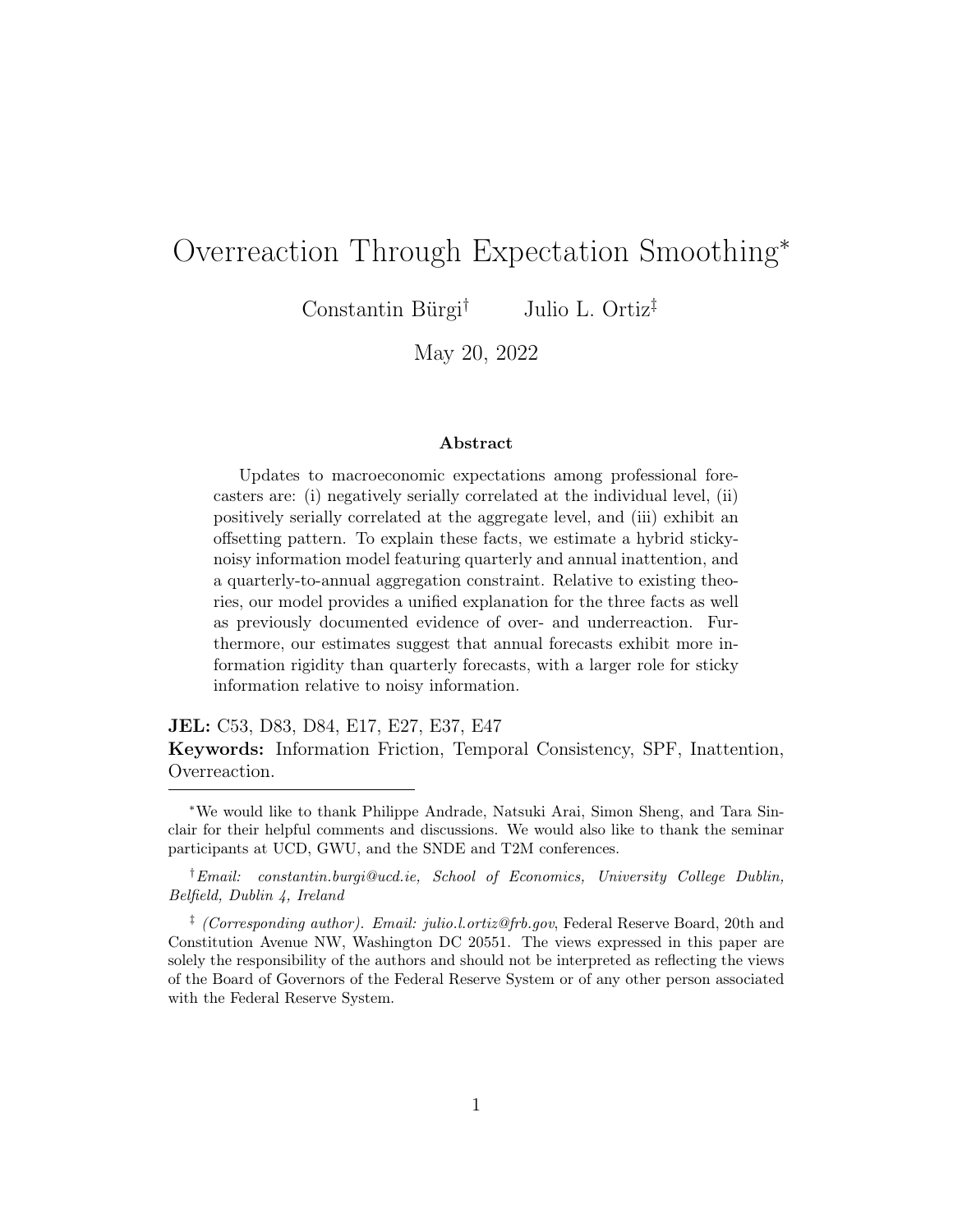### D.6 Sub-sample Analysis (Pre- and Post-2000)

The SPF, as well as broader macroeconomic dynamics, experienced important changes between 1981-2019. In this section, we estimate the model for two subperiods: 1981-1999 (Table [D11\)](#page-58-0) and 2000-2019 (Table [D12\)](#page-59-0). Overall, we find that our headline conclusions hold across the sub-samples with the estimated parameters differing across samples as expected. For instance, we estimate the underlying state to be less persistent and more volatile in the earlier period.

<span id="page-58-0"></span>

| Panel A: Parameter Estimates                |                  |             |                |
|---------------------------------------------|------------------|-------------|----------------|
|                                             | Parameter        | Estimate    | Standard error |
| Persistence of latent state                 | $\rho$           | 0.335       | 0.089          |
| State innovation dispersion                 | $\sigma_w$       | 2.081       | 0.438          |
| Public signal noise                         | $\sigma_e$       | 1.366       | 0.709          |
| Private signal noise                        | $\sigma_v$       | 0.031       | 0.016          |
| Probability of quarterly update             | q                | 0.778       | 0.318          |
| Probability of annual update                | $\boldsymbol{p}$ | 0.501       | 0.067          |
| Panel B: Moments                            |                  |             |                |
|                                             |                  |             |                |
|                                             | Model moment     | Data moment | t-statistic    |
| Standard deviation of nowcast               | 1.798            | 2.003       | $-0.933$       |
| Correlation of nowcast with annual forecast | 0.592            | 0.560       | $-0.790$       |
| Standard deviation of annual forecast       | 1.071            | 1.177       | $-0.870$       |
| Standard deviation of revision              | 1.704            | 2.146       | $-1.465$       |
| Correlation of revision with lagged error   | 0.067            | 0.083       | $-0.443$       |
| Standard deviation of lag error             | 1.828            | 2.035       | $-1.159$       |
| RMSE nowcast                                | 1.863            | 1.945       | $-1.056$       |

Table D11: Model Estimation Results (1981-1999)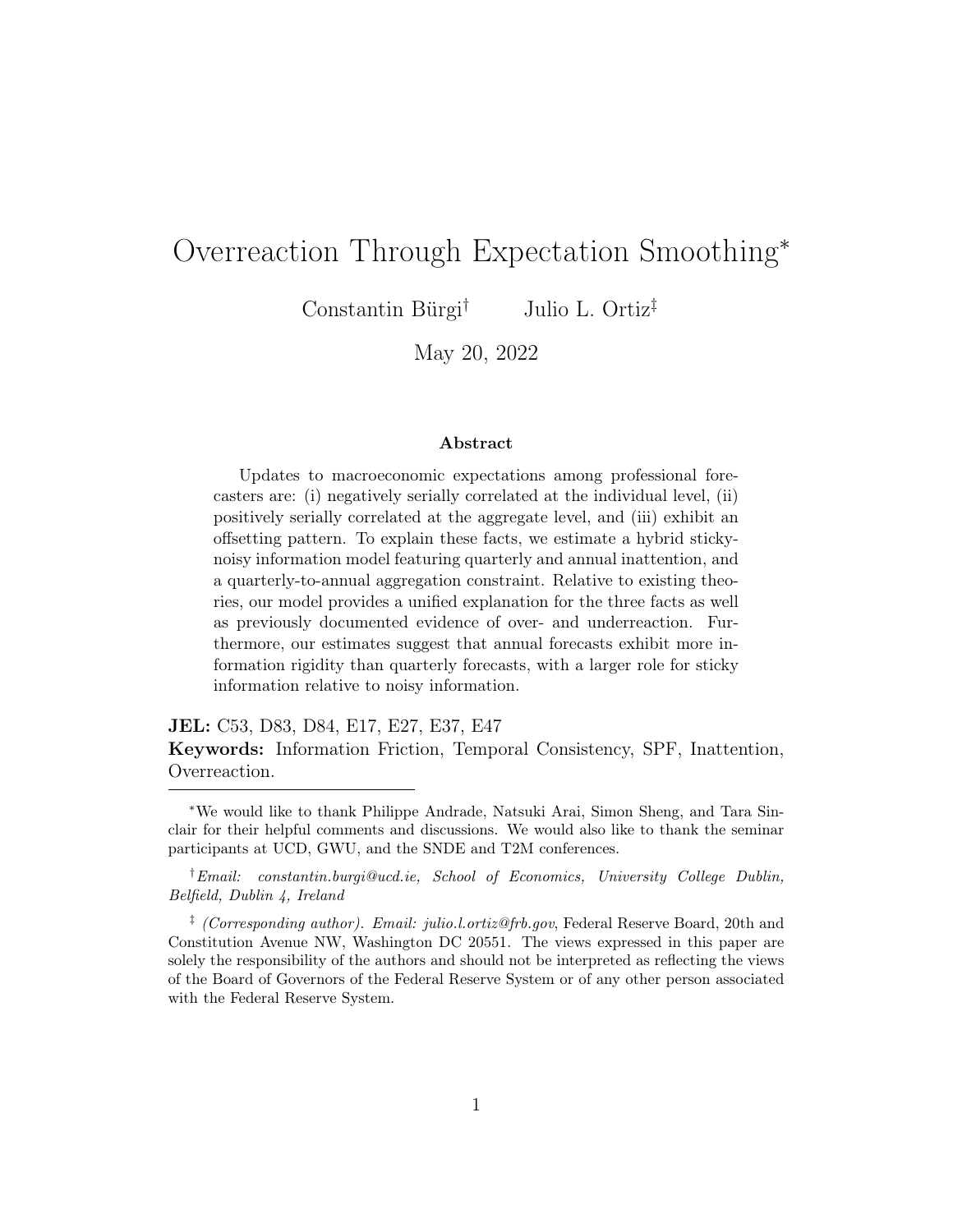| Panel A: Parameter Estimates                |               |             |                |
|---------------------------------------------|---------------|-------------|----------------|
|                                             | Parameter     | Estimate    | Standard error |
| Persistence of latent state                 | $\rho$        | 0.624       | 0.035          |
| State innovation dispersion                 | $\sigma_w$    | 1.359       | 0.256          |
| Public signal noise                         | $\sigma_e$    | 1.129       | 0.308          |
| Private signal noise                        | $\sigma_v$    | 0.720       | 0.345          |
| Probability of quarterly update             | q             | 1.000       | 0.121          |
| Probability of annual update                | $\mathcal{p}$ | 0.520       | 0.068          |
| Panel B: Moments                            |               |             |                |
|                                             | Model moment  | Data moment | t-statistic    |
| Standard deviation of nowcast               | 1.388         |             |                |
|                                             |               | 1.538       | $-2.213$       |
| Correlation of nowcast with annual forecast | 0.792         | 0.764       | $-1.040$       |
| Standard deviation of annual forecast       | 1.031         | 1.060       | $-0.555$       |
| Standard deviation of revision              | 1.152         | 1.225       | $-1.334$       |
| Correlation of revision with lagged error   | 0.155         | 0.218       | $-1.955$       |
| Standard deviation of lag error             | 1.461         | 1.518       | $-1.269$       |
| RMSE nowcast                                | 1.481         | 1.509       | $-0.641$       |

#### Table D12: Model Estimation Results (2000-2019)

<span id="page-59-0"></span> $=$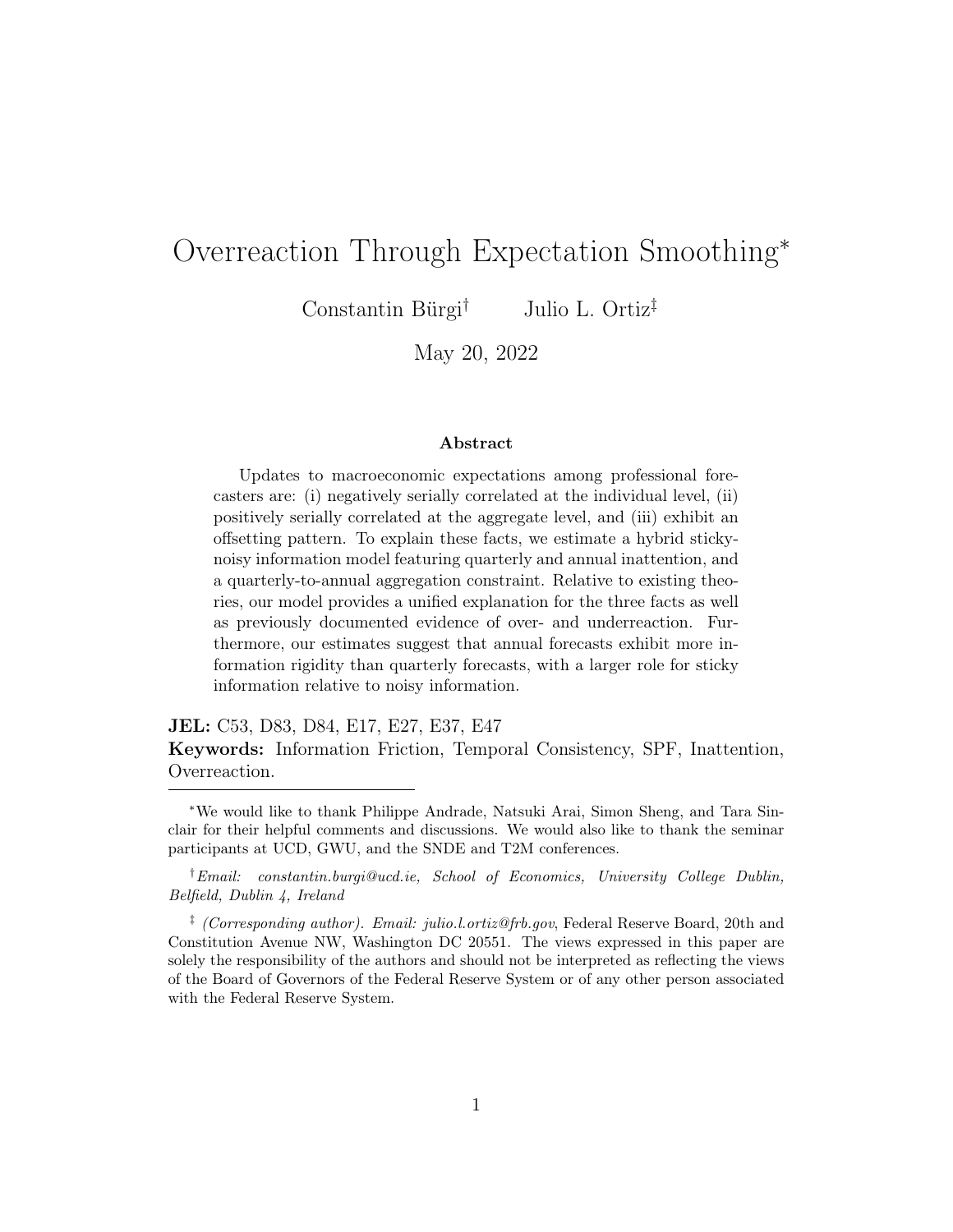### D.7 Alternative Data Generating Process

Whereas offsetting revisions can be an artifact of annual smoothing, these patterns could also arise under a more general data generating process. If so, then we might be erroneously attributing the empirical finding to annual smoothing. In this section, we provide results in support of our mechanism under richer dynamics.

We extend our model to feature an  $AR(2)$  process for real GDP growth. We select an  $AR(2)$  process for three reasons. First, we find that the  $AR(2)$  fits real GDP growth best in the sense that it delivers the lowest information criteria.<sup>[29](#page-60-0)</sup> Second, an AR(2) is highly feasible to estimate with the current SMM approach as it only adds one parameter to the model. Third, an AR(2) allows us to remain consistent with others in the literature who similarly examine richer data generating processes for their models [\(Bordalo et al.,](#page-34-0) [2020\)](#page-34-0).

The key modification relative to the baseline model detailed in the main text is that the underlying latent state now evolves as follows:

$$
s_t = (1 - \rho_1 - \rho_2)\mu + \rho_1 s_{t-1} + \rho_2 s_{t-2} + w_t, \quad w_t \sim N(0, \sigma_w^2)
$$

where  $\rho_1$  and  $\rho_2$  govern the persistence of the state. We impose the usual assumptions on these two parameters to ensure stationarity.

There are now seven parameters to be estimated. We estimate these parameters by targeting the same eight moments described in the main text. As a result, our estimator is still an overidentified SMM estimator. The results are reported in Table [D13.](#page-61-0)

All the parameters are precisely estimated and the model fits the empirical moments well. We estimate  $\rho_1 > 0$  and  $\rho_2 < 0$ , indicating that AR(2) dynamics can potentially account for some of the offsetting revisions in the data. With that said, we note that controlling for adjacent revisions, there is still evidence of offsetting revisions over longer horizons. While such patterns cannot arise with an AR(2) process, they can arise under annual smoothing and temporal

<span id="page-60-0"></span><sup>&</sup>lt;sup>29</sup>In this unreported exercise, we considered AR(2),  $AR(4)$ ,  $ARMA(1,1)$ ,  $ARMA(2,1)$  and  $ARMA(2,2)$  models.